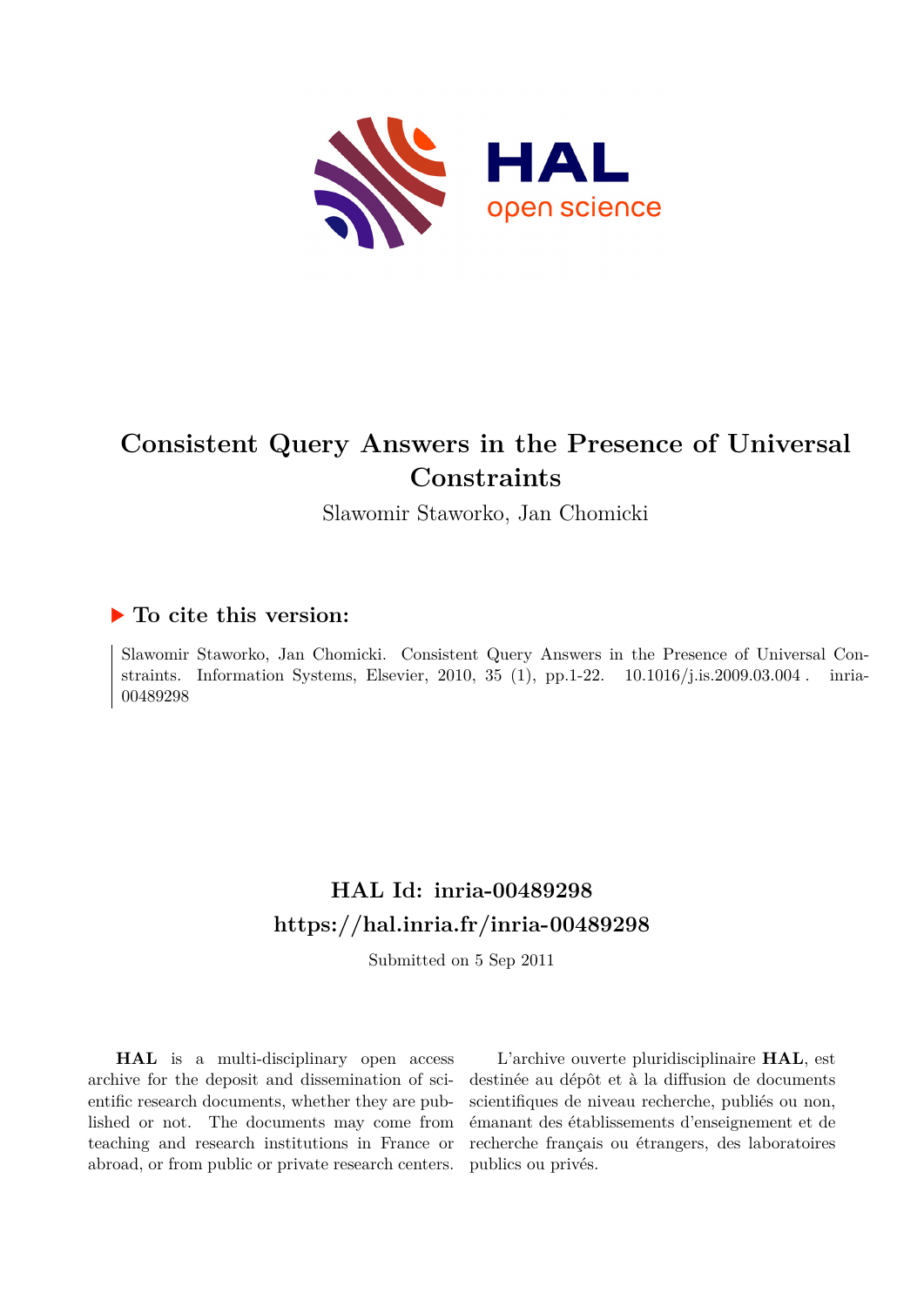# Consistent Query Answers in the Presence of Universal Constraints<sup> $\star$ </sup>

S lawomir Staworko ∗

INRIA Lille - Nord Europe, Parc Scientifique de la Haute Borne, Park Plaza -  $B\hat{a}t$  A - 40 avenue Halley, 59650 Villeneuve d'Ascq. Email: slawomir.staworko@inria.fr

Jan Chomicki

Department of Computer Science and Engineering, 201 Bell Hall, The State University of New York at Buffalo, Buffalo, NY 14260. Email: chomicki@cse.buffalo.edu

#### Abstract

The framework of consistent query answers and repairs has been introduced to alleviate the impact of inconsistent data on the answers to a query. A repair is a minimally different consistent instance and an answer is consistent if it is present in every repair. In this article we study the complexity of consistent query answers and repair checking in the presence of universal constraints.

We propose an extended version of the conflict hypergraph which allows to capture all repairs w.r.t. a set of universal constraints. We show that repair checking is in PTIME for the class of full tuple-generating dependencies and denial constraints, and we present a polynomial *repair algorithm*. This algorithm is *sound*, i.e. always produces a repair, but also complete, i.e. every repair can be constructed. Next, we present a polynomial-time algorithm computing consistent answers to ground quantifier-free queries in the presence of denial constraints, join dependencies, and acyclic full-tuple generating dependencies. Finally, we show that extending the class of constraints leads to intractability. For arbitrary full tuple-generating dependencies consistent query answering becomes coNP-complete. For arbitrary universal constraints consistent query answering is  $\Pi^p_2$ -complete and repair checking coNPcomplete.

Key words: Inconsistent databases, consistent query answers, repair checking, database repairing.

Preprint submitted to Information Systems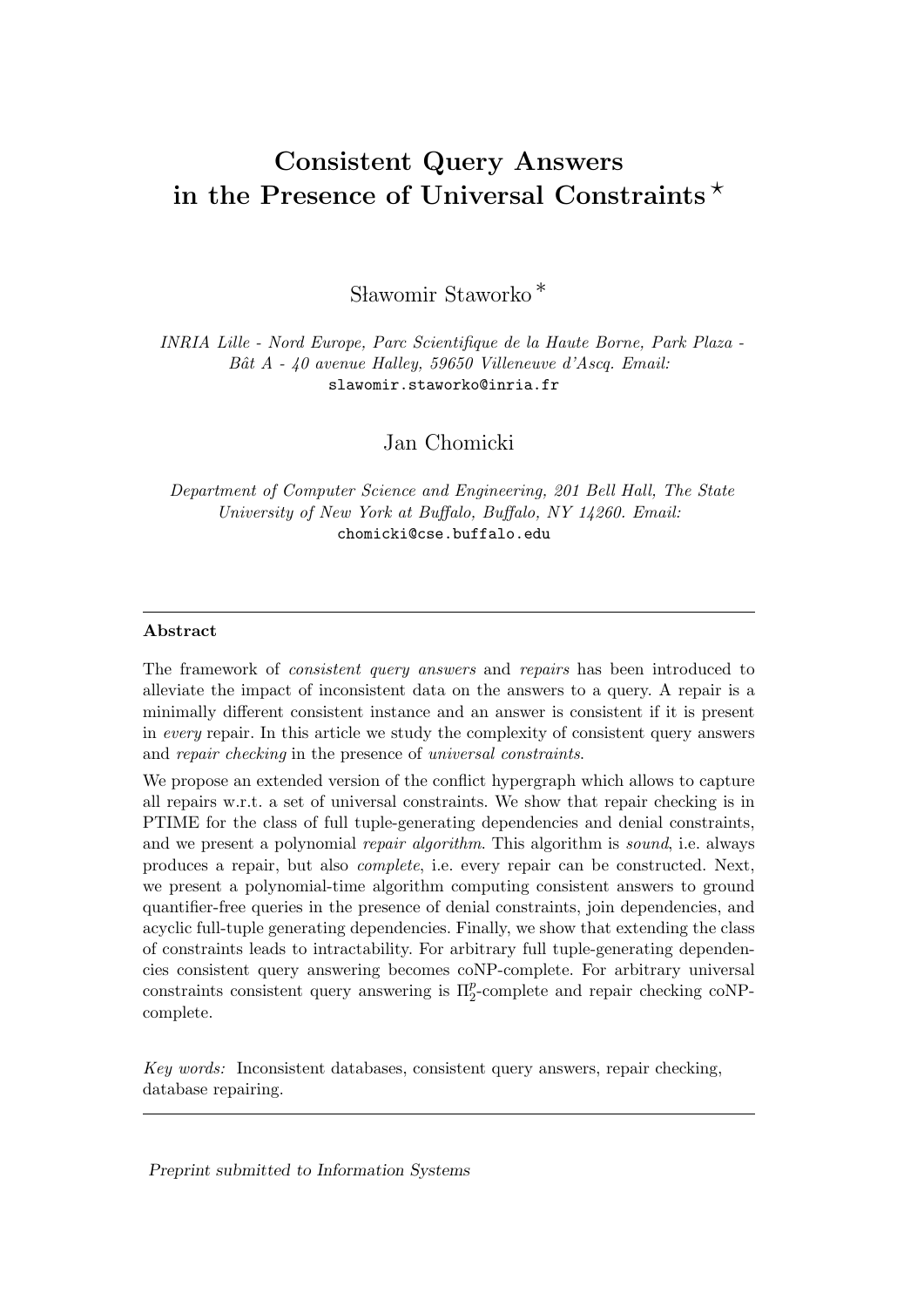### 1 Introduction

Traditionally, the consistency of a database with a set of integrity constraints was maintained by a DBMS [35]. While integrity constraints continue to express important properties of the stored data, in many novel database applications enforcing the consistency becomes problematic. For example, in the scenario of data integration even if the sources are separately consistent, together they may contribute conflicting data. Because data sources are often autonomous and their contents cannot be altered, the consistency cannot be restored by means of data manipulation. Consistency violations occur naturally also in the context of long running data manipulations, delayed updates on data warehouses, and legacy databases. Finally, consistency enforcement may be deactivated for efficiency reasons. At the same time, the semantic properties expressed by integrity constraints often influence the way the user formulates her queries. Hence, if the database is inconsistent, evaluating the queries may yield incorrect and misleading answers.

To address the problem of the potential impact of inconsistencies on query results Arenas et al. have proposed the framework of repairs and consistent query answers [3]. A repair is a consistent database instance minimally different from the original one. The consistent query answers are the answers present in every repair. Intuitively, the repairs represent all possible ways to restore consistency in the database and an answer is consistent if it is obtained regardless of the way the conflicts are resolved, i.e. the answer that is not affected by the inconsistencies. This framework has served as a foundation for most of the subsequent work in the area of querying inconsistent databases (for the surveys of the area, see  $[11,9,15,14,22]$ ).

**Example 1** We consider a database that stores information on the occurrence of a genetically inherited disease neurofibromatosis (NF) causing tumors of the nervous tissue. NF is an autosomal dominant disorder, which means that only one mutated gene needs to be present in the genome of an affected person. Typically, this gene is inherited from one of the parents.<sup>1</sup>

The schema of the database contains two relations:  $NF(Name, Diag)$  and  $Parent(Name, Child),$  where the underline indicates the (primary) key of a

<sup>⋆</sup> Research partially supported by NSF grants IIS-0119186 and IIS-0307434 and Enumeration project ANR-07-blanc

<sup>∗</sup> Corresponding author. Part of this research was done when the author was a PhD student at the University at Buffalo

<sup>1</sup> A spontaneous mutation can also take place, but we ignore it for sake of simplicity.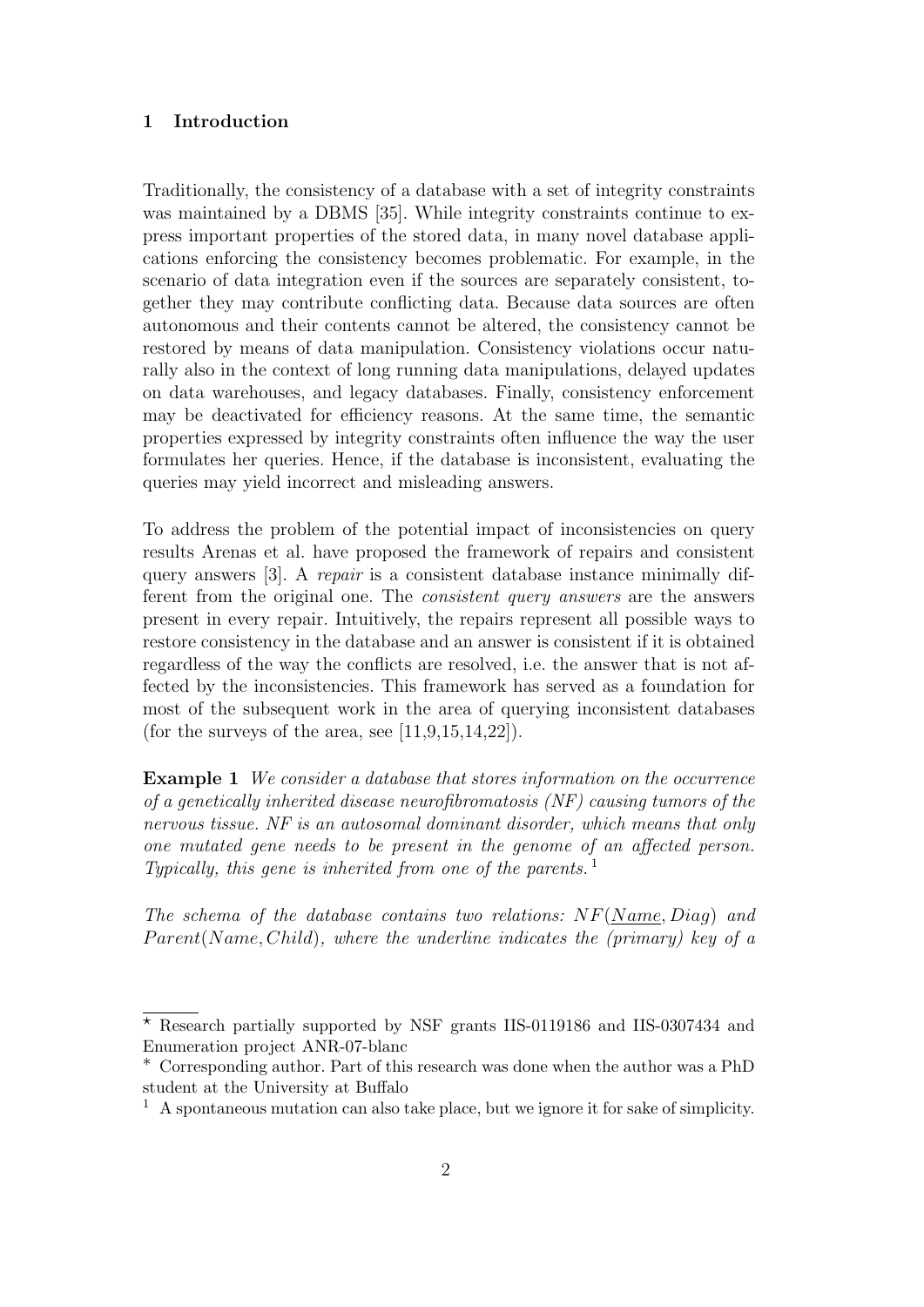relation. The following constraint captures the inheritance factor of NF:

$$
NF(x, 'yes') \land Parent(y_1, x) \land Parent(y_2, x) \land y_1 \neq y_2
$$
  
\n
$$
\Rightarrow NF(y_1, 'yes') \lor NF(y_2, 'yes').
$$
 (1)

Now, consider the database instance I in Figure 1. This instance violates  $(1)$ :



Fig. 1. Inconsistent database  $I_1$ .

Donald is diagnosed with NF while neither of his parents are. This violation can be resolved in three ways:

(1) By inserting a tuple with a positive diagnosis for one of the Donald's parents. Because of the key dependency, this creates a conflict with the already existing tuple which is consequently deleted. This yields the following repairs:

$$
I'_1 = \{ NF(Steve, yes), NF(Mary, no), NF(Donald, yes), \newline Parent(Steve, Donald), Parent(Mary, Donald) \}.
$$
  

$$
I'_2 = \{ NF(Steve, no), NF(Mary, yes), NF(Donald, yes), \newline Parent(Steve, Donald), Parent(Mary, Donald) \}.
$$

(2) By removing one of the tuples of Parent relation, which gives the following repairs:

> $I'_3 = \{ NF(Steve, no), NF(Mary, no), NF(Donald, yes),$  $Parent(Mary, Donald)$ .  $I_4' = \{ NF(Steve, no), NF(Mary, yes), NF(Donald, yes),$  $Parent(Steve, Donald)$ .

(3) By removing the tuple with the diagnosis of Donald giving the following repair:

$$
I'_5 = \{ NF(Steve, no), NF(Mary, no),
$$
  
Parent(Steve, Donald), Parent(Mary, Donald) \}.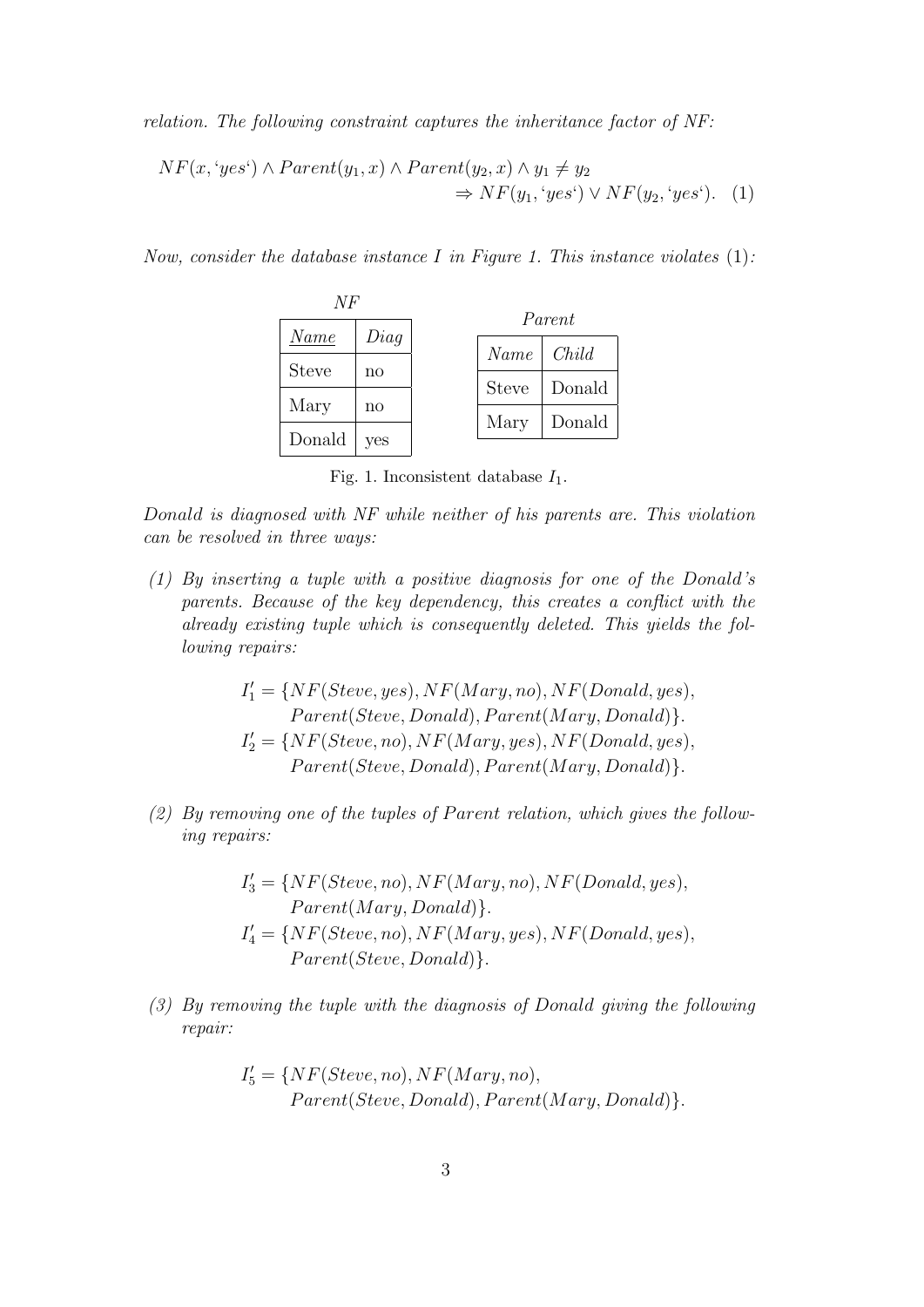Consider now the query  $NF(Steve, no)$  asking if Steve is not diagnosed with  $NF.$  The answer to this query in the instance I is true. However, true is not the consistent query answer because of the repair  $I_1$  (which indicates that the diagnosis of Steve may be incorrect).

We note that the framework of consistent query answers is parametrized by the notion of minimality used to define repairs. The original notion uses the symmetric set difference (between databases as sets of tuples) and set inclusion, i.e. the repairs are obtained by deleting and inserting a minimal set of tuples. This notion is most commonly considered in the literature and it is used in this paper. Other investigated notions of minimality use asymmetric set difference [13] and the cardinality of the symmetric difference [4,31]. Finally, various notions of minimality have been considered to accommodate repairs obtained by attribute value modification [31,10,30,12,39].

It was observed very early that the number of possible repairs may be exponential even if we consider one functional dependency  $[5]$ . A naïve approach to compute consistent query answers by materializing all repairs and consequently evaluating the query in every repair may thus be simply impractical. Consequently, to establish the tractability of database repairing and computing consistent query answers two fundamental decision problems have been investigated: (i) repair checking – checking if a given database instance is a repair, and (ii) consistent query answering – checking if an answer to a query is present in every repair. Most of the research in this area uses the notion of data complexity, commonly used to study tractability of computing answers in relational databases [38]. It allows to express the complexity of the problems in terms of the database size only: the set of integrity constraints and the query are assumed to be fixed. We note that the study of complexity of the two decision problems is motivated by the belief that tractable decision algorithms can be converted into efficient algorithms that compute consistent query answers and construct repair(s) of an inconsistent database. This belief is validated, for example, by existing polynomial-time algorithms where decision problems play a central role in the computation of consistent query answers [17,24].

The problems of repair checking and consistent query answering are parameterized by the class of integrity constraints. Denial constraints allow the user to specify sets of tuples that cannot be simultaneously present in the database because they create a conflict. This class of constraints includes equality-generating dependencies, thus also functional dependencies, and exclusion constraints [1]. The standard definition of denial constraints allows to use conjunctions of  $=$  and  $\neq$  comparisons to relate the values of the tuples creating conflicts. A more general version of denial constraints allows using any Boolean combination of formulas using  $=, \neq, \leq, \leq, >,$  and  $\geq$  [8]. This version has also been studied in the context of consistent query answers [15]. There,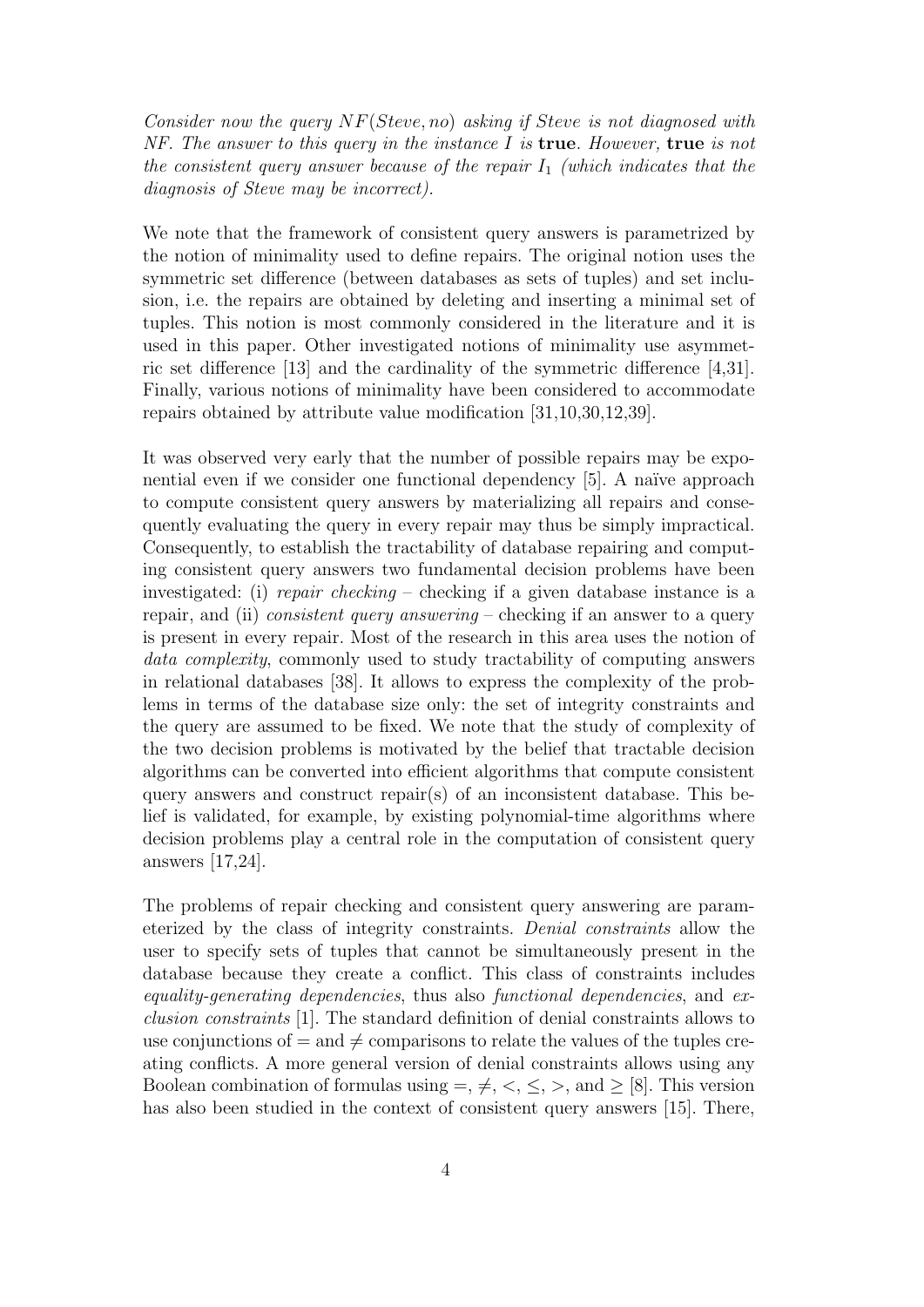the authors proposed the conflict hypergraph to store all conflicts present in the database and subsequently use it to construct repairs and efficiently compute consistent query answers.

Universal constraints generalize denial constraints by allowing to express conflicts created not only by the presence of some tuples but also by simultaneous absence of other tuples. This class of constraints contains full tuple-generating dependencies (full TGDs) which have been thoroughly studied in the context of relational databases [1,32,33]. Full TGDs contain an important class of join dependencies (JDs), and thus also its subclass multi-valued dependencies (MVDs), which are frequently used in the in the setting of denormalized databases [1,35]. In this context, the constraints are typically not actively enforced which permits the occurrence of insertion/deletion/update anomalies.

Example 2 Consider a denormalized database that stores the information about locations and the offer of different chains of coffee shops. The schema is CoffeeShop(Chain, Location, Beverage). The list of beverages offered by a particular chain is the same in every coffee shop, which is expressed with the following join dependency:

 $Cof feeShop \Join: [\{Chain,Location\}, \{Chain,Beverage\}].$ 

| $Cof\neq Shop$ |               |                 |  |  |  |
|----------------|---------------|-----------------|--|--|--|
| Chain          | Location      | Beverage        |  |  |  |
| Starbucks      | Delaware Ave. | Latte           |  |  |  |
| Starbucks      | Delaware Ave. | <b>Espresso</b> |  |  |  |
| Starbucks      | Main Str.     | Latte           |  |  |  |
| Spot           | Elmwood Ave.  | Latte           |  |  |  |

Now, consider the instance in Figure 2. This instance is inconsistent because

Fig. 2. Inconsistent instance  $I_2$ .

Espresso is offered at Starbucks on Delaware Avenue but not at Starbucks on Main Street. This instance has three repairs:

(1) The first corresponds to the scenario where Espresso has been added to the offer of Starbucks but the change has not been propagated properly. This repair is obtained by inserting the tuple

CoffeeShop(Starbucks, M ain Str., Espresso).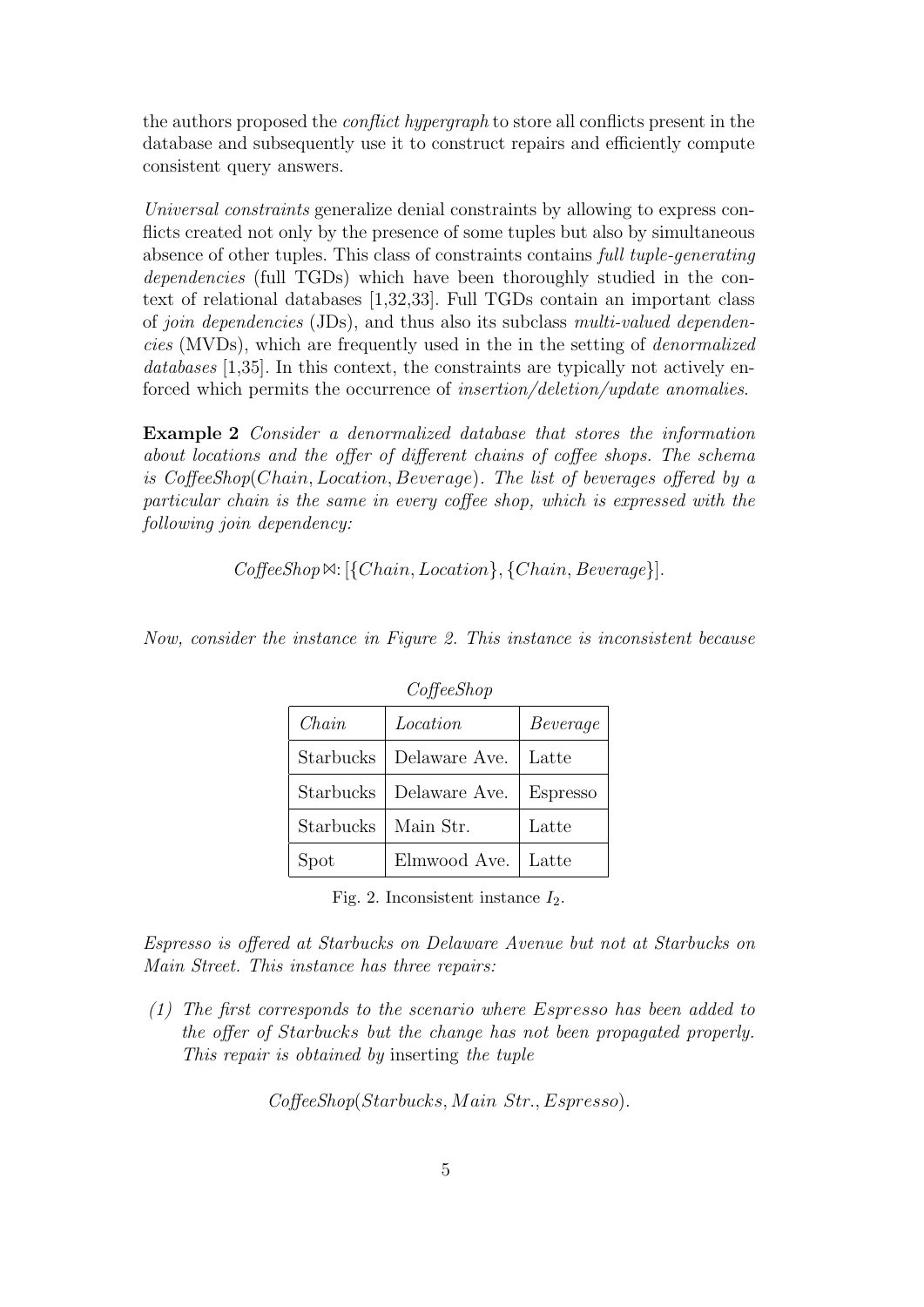(2) The second corresponds to the scenario where Espresso has been removed from the offer of Starbucks but the change has not been propagated properly. This repair is obtained by deleting the tuple

CoffeeShop(Starbucks, Delaware Ave., Espresso).

(3) The third corresponds to the scenario where the coffee shop located on Main Street is being closed. This repair is obtained by deleting the tuple

CoffeeShop(Starbucks, Main Str., Latte).

Now, consider the query CoffeeShop(Starbucks, Delaware Ave., Latte). true is the consistent answer to this query because it is true in every repair. If we consider the query CoffeeShop(Starbucks, Delaware Ave., Espresso), we note that the answer to this query is **true** in the original answer. We observe, however, that true is not the consistent query answer because the query is not true in every repair.

The complexity of repair checking and consistent query answering in the presence of general universal constraints has not been thoroughly studied. Previous research conducted in this area shows that computing consistent query answers is:

- in PTIME for the class of binary universal constraints and a restricted class of quantifier-free queries [3].
- in PTIME for the class of denial constraints and quantifier-free queries [15].
- in PTIME when at most one primary key per relation is present and the queries belong to a restricted class of conjunctive queries  $C_{forest}$  [24,23,25].
- coNP-complete for primary keys and arbitrary conjunctive queries [15].
- $\Pi_p^2$ -complete for arbitrary sets of functional and inclusion dependencies [15], when repairs are constructed using deletions only.
- undecidable for arbitrary sets of functional and inclusion dependencies [13].

We remark that the class of universal constraints captures only full inclusion dependencies and in the paper we do not consider general inclusion dependencies.

In this paper we investigate computing consistent query answers and repairs in the presence of universal constraints. This research constitutes a continuation and substantial extension of [15]. Similarly to [15] in the constraint definition we allow any Boolean combination of atomic formulas that use the binary relations:  $=$ ,  $\neq$ ,  $\lt$ ,  $\leq$ ,  $>$ , and  $\geq$ . We propose an *extended* version of the conflict hypergraph whose hyperedges span both tuples present and absent in the database. The size of the extended conflict hypergraph is still polynomial in the size of the database and every repair corresponds to a maximal independent set. Although, the converse correspondence is not necessarily true, i.e. not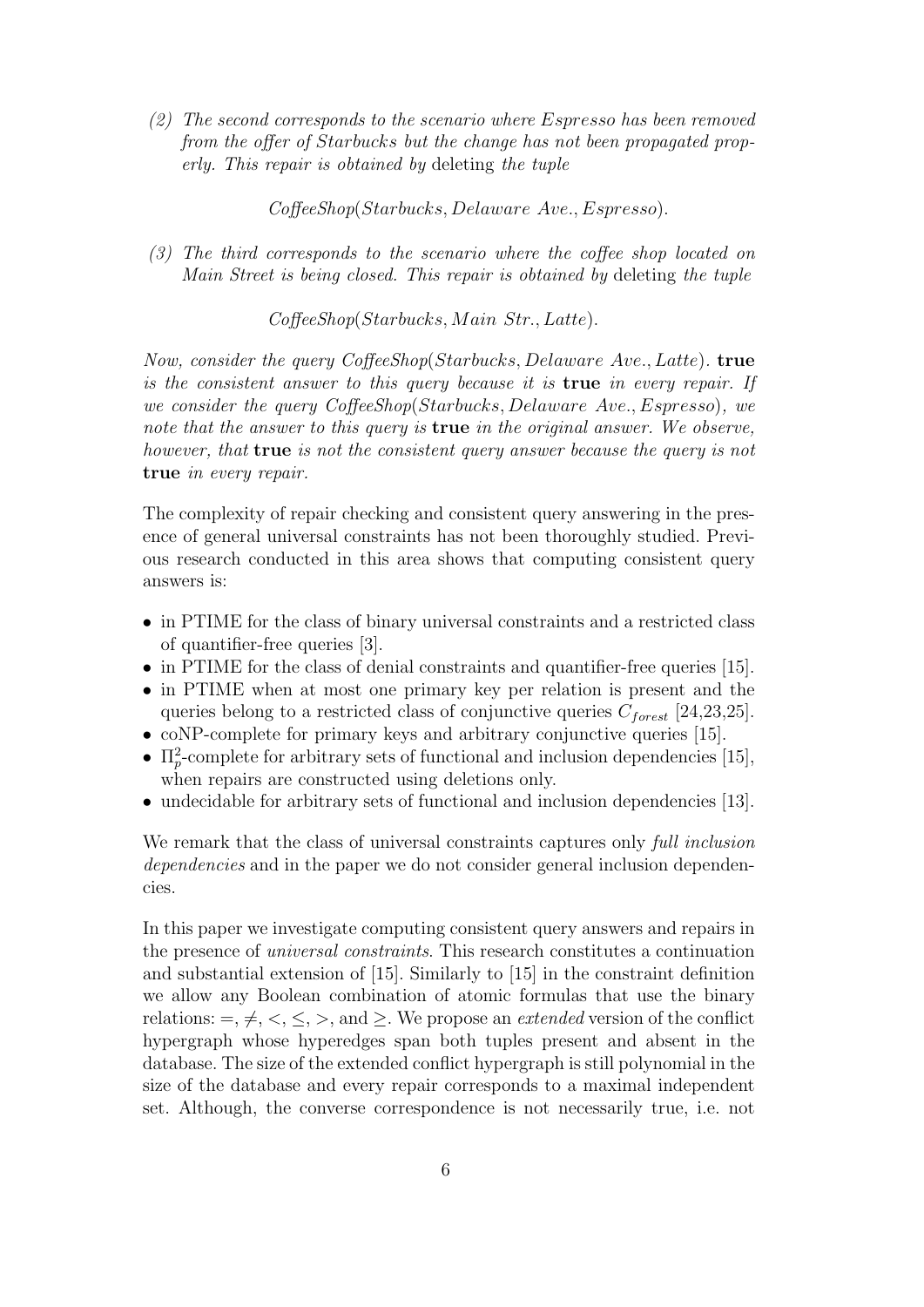every maximal independent set defines a repair, we consider the extended conflict hypergraph to be a compact representation of all repairs.

Next, we study the computational implications of universal constraints. In this paper we show that:

- The complexity of repair checking is:
- − in PTIME for arbitrary full tuple-generating dependencies and denial constraints. Consequently, we present a polynomial database repairing algorithm that is both sound (always constructing a repair) and complete (able to construct every repair).
- − coNP-complete for arbitrary universal constraints.
- The complexity of consistent query answering is:
- − in PTIME for quantifier-free closed queries in the presence of join dependencies, acyclic full tuple-generating dependencies, and denial constraints.
- − coNP-complete for atomic queries in the presence of arbitrary full tuplegenerating dependencies and denial constraints.
- $-\Pi_p^2$ -complete for atomic queries in the presence of arbitrary universal constraints.

The paper is organized as follows. Section 2 contains basic notions and definitions. In Section 3 we present the extended conflict hypergraph, study its properties, and investigate basic properties of the framework. In Section 4 we study the complexity of repair checking in the presence of full tuple-generating dependencies and we present a database repairing algorithm. In Section 5 we investigate the complexity of consistent query answering in the presence of full tuple-generating dependencies. In Section 6 we investigate the complexity of consistent query answering and repair checking in the presence of arbitrary universal constraints. In Section 7 we discuss related work. Section 8 contains final conclusions and the discussion of future work.

# 2 Preliminaries

A database *schema*  $S$  is a set of relation names of fixed arity (greater than 0) and we use  $R, P, \ldots$  to denote relation names. Relation attributes are drawn from an infinite set of names U, and we use  $A, B, C, \ldots$  to denote elements of U and  $X, Y, Z, \ldots$  to denote finite subsets of U. For  $R \in \mathcal{S}$  we denote the set of all attributes of R by  $attrs(R)$ . Every element of U is typed and we consider only two disjoint infinite domains: Q (rationals) and D (uninterpreted constants). We assume that two constants are equal if and only if they have the same name, and we allow the standard *built-in* relation symbols  $=$  and  $\neq$  over D. We also allow the built-in relation symbols =,  $\neq$ , <,  $\leq$ , >, and  $\geq$ with their natural interpretation over  $Q$ . We use these symbols together with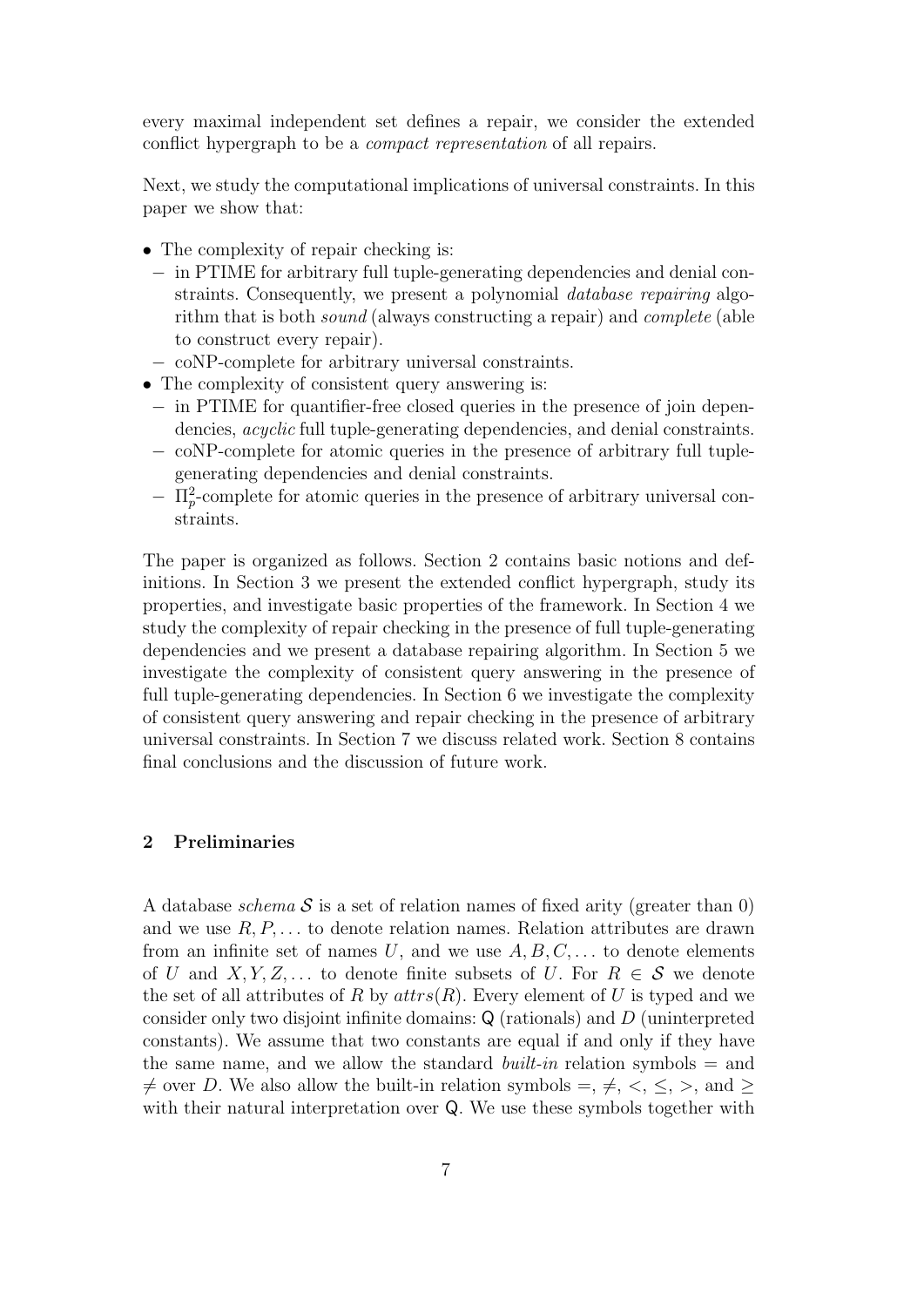the vocabulary of relational names  $S$  to build a first-order language  $\mathcal{L}$ . An  $\mathcal{L}$ -formula is:

- *closed* (or a *sentence*) if it has no free variables,
- *ground* if it has no variables whatsoever,
- *quantifier-free* if it has no quantifiers,
- *atomic* if it has no quantifiers and no Boolean connectives.

Finally, a fact is an atomic ground  $\mathcal{L}$ -formula and a *literal* is a fact or the negation of a fact.

Database instances are finite, first-order structures over the schema. Often, we will find it more convenient to view an instance  $I$  as the finite set of all facts satisfied by the instance  $\{R(t) | R \in \mathcal{S}, I \models R(t)\}.$ 

In the sequel, we will denote tuples of variables by  $\bar{x}, \bar{y}, \ldots$ , tuples of constants by  $t, s, \ldots$ , facts by  $p, q, r, \ldots$ , quantifier-free formulas using only built-in predicates by  $\varphi$ , and instances by  $I, J, \ldots$ 

### 2.1 Integrity constraints

An integrity constraint is an  $\mathcal{L}\text{-sentence}$ , i.e. a closed first-order  $\mathcal{L}\text{-formula}$ . In this paper we consider the class of *universal constraints*,  $\mathcal{L}$ -sentences of the form

$$
\forall \bar{x} \cdot \neg[R_1(\bar{x}_1) \land \ldots \land R_n(\bar{x}_n) \land \neg P_1(\bar{y}_1) \land \ldots \land \neg P_m(\bar{y}_m) \land \varphi(\bar{x})], \qquad (2)
$$

where  $\varphi(\bar{x})$  is a quantifier-free formula referring to built-in relation names only and  $\bar{y}_1 \cup \ldots \cup \bar{y}_m \subseteq \bar{x}_1 \cup \ldots \cup \bar{x}_n = \bar{x}$  (this is a standard safety requirement [1]). Also, we make a natural assumption that  $n + m > 0$ . The constraint (2) will be often presented as:

$$
R_1(\bar{x}_1) \wedge \ldots \wedge R_n(\bar{x}_n) \wedge \varphi(\bar{x}) \to P_1(\bar{y}_1) \vee \ldots \vee P_m(\bar{y}_m),
$$
 (3)

where all the variables are implicitly universally quantified.

The class of universal constraints contains the following basic classes of integrity constraints:

- (1) Full tuple-generating dependencies (full  $TGDs$ ): universal constraints with one atom in rhs  $(m = 1)$ . Often, the full TGDs considered in literature have a conjunction of atoms in rhs. We remark, however, that a *multi*head full TGD is equivalent to a set of *single-head* full TGDs [1].
- (2) Join dependencies (JDs) commonly formulated as  $R \Join : [X_1, \ldots, X_k]$ , where R is a relation name and  $X_1, \ldots, X_k$  are subsets of attributes of R whose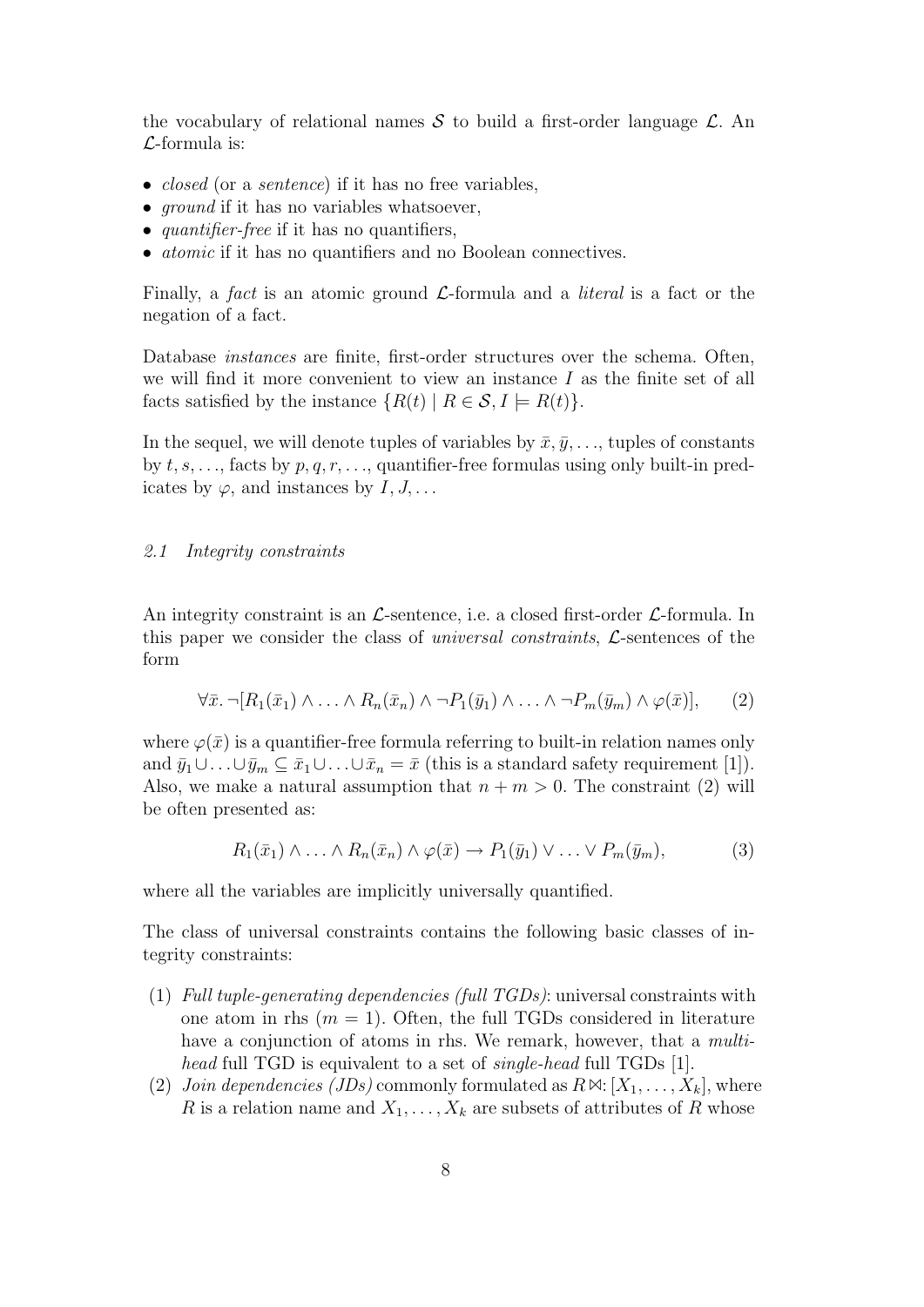union contains all attributes of R. A common relational algebra definition is:  $R = \pi_{X_1}(R) \bowtie \ldots \bowtie \pi_{X_k}(R)$ . The equivalent full tuple-generating dependency is:

$$
R(\bar{x}_1) \wedge \ldots \wedge R(\bar{x}_k) \wedge \bigwedge_{1 \leq i,j \leq k} \bar{x}_i[X_i \cap X_j] = \bar{x}_j[X_j \cap X_i] \rightarrow R(\bar{y}),
$$

where  $\bar{z}[Y]$  is the subvector of  $\bar{z}$  that corresponds to the attributes in Y, and  $\bar{y} \subseteq \bar{x}_1 \cup \ldots \cup \bar{x}_n$  such that  $\bar{y}[X_i \setminus \bigcup_{1 \leq j < i} X_j] = \bar{x}_i[X_i \setminus \bigcup_{1 \leq j < i} X_j]$  for  $i \in \{1, \ldots, k\}.$ 

(3) Denial constraints: universal constraints with no atoms in the rhs ( $m =$ 0):

 $R_1(\bar{x}_1) \wedge \ldots \wedge R_n(\bar{x}_n) \wedge \varphi(\bar{x}) \rightarrow$  false.

(4) Functional dependencies (FDs) commonly formulated as  $R: X \rightarrow Y$ , where X and Y are sets of attributes of R. An FD  $R: X \to Y$  is expressed by the following denial constraint:

$$
R(\bar{x}_1) \wedge R(\bar{x}_2) \wedge \bar{x}_1[X] = \bar{x}_2[X] \wedge \neg(\bar{x}_1[Y] = \bar{x}_2[Y]) \rightarrow \mathbf{false}.
$$

The following restriction will allow us to identify a tractable class of integrity constraints.

**Definition 1 (Acyclic constraints)** The dependency graph  $\mathcal{D}(\mathcal{S}, F)$  of a set of universal constraints  $F$  is a directed graph whose set of vertices is the relational schema S and for any constraint (2) in F there is an edge from  $P_i$ to  $R_i$  for every  $i \in \{1, \ldots, n\}$  and every  $j \in \{1, \ldots, m\}$ . The set of constraints F is acyclic if  $\mathcal{D}(\mathcal{S}, F)$  is an acyclic graph.

We also adapt the standard notions of *height* and *depth* of a node in a tree to (possibly cyclic) dependency graphs [18]. Given a dependency graph  $\mathcal{D}(\mathcal{S}, F)$ , the *acyclic depth* of a node  $R$ , denoted  $depth(R)$ , is the maximal length of a directed acyclic path that ends in  $R$ , where the length of a path is the number of edges it comprises. The *acyclic height* of R, denoted  $height(R)$ , is the maximal length of a directed acyclic path that originates in  $R$ . The *acyclic* height of  $\mathcal{D}(\mathcal{S}, F)$  is maximum acyclic height of all node in  $\mathcal{D}(\mathcal{S}, F)$ . We note that both the acyclic height and acyclic depth of a node are bounded by the acyclic height of the dependency graph.

Example 3 Figure 3 presents a dependency graph for schema

$$
S = \{ R(A, B), P(A, B), T(A, B, C), S(A, B, C) \}
$$

and a cyclic set of constraints

$$
F = \{ R(x, y) \land P(y, z) \rightarrow S(x, y, z), S(x, y, z) \rightarrow T(x, y, z),
$$
  

$$
T(x, y, z) \rightarrow P(x, y) \lor P(y, z) \}.
$$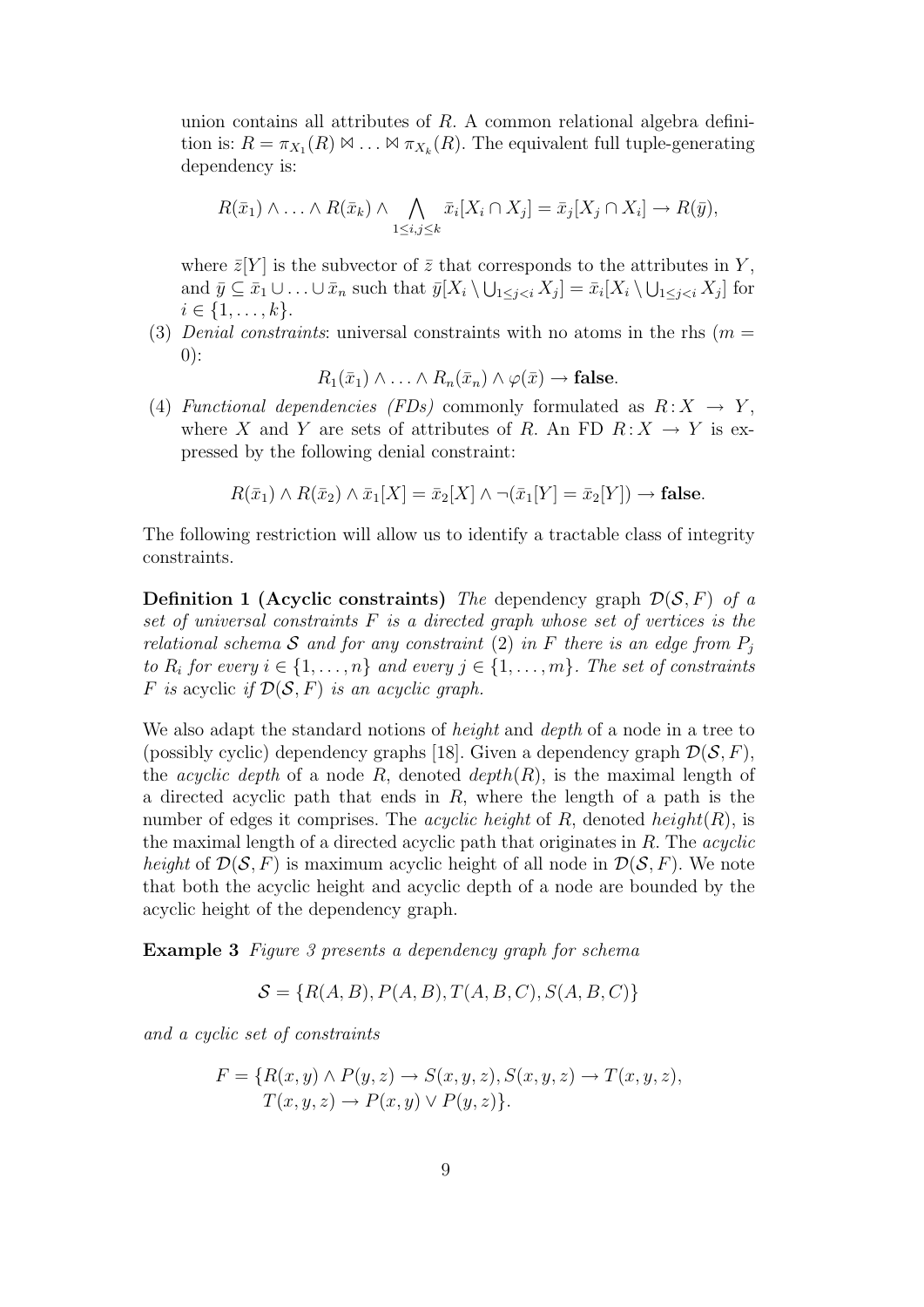|              | $\boldsymbol{R}$ | D              |  |
|--------------|------------------|----------------|--|
| $depth \mid$ | 3                | $\overline{2}$ |  |
| $height$     | 0                | 3              |  |

Fig. 3. A cyclic dependency graph.

The acyclic height of this graph is 3.

Database consistency is defined in the standard way.

Definition 2 Given a database instance I and a set of integrity constraints F, I is consistent with F if  $I \models F$  in the standard model-theoretic sense; otherwise I is inconsistent.

We observe that because we do not allow relation names of arity 0 and we consider universal constraints satisfying the safety requirement, the constraint (2) can have negative atoms only if it has positive atoms as well, i.e.  $m > 0$  implies  $n > 0$ . Therefore, the prerequisite of a constraint violation is the existence of some facts in the database. Consequently, if the instance is empty, then all the constraints are satisfied. We note this conforms to the behavior of typical SQL database management systems: an empty database satisfies any set of constraints expressed in SQL.

#### 2.2 Queries

In this paper we deal only with *closed* queries, i.e. closed  $\mathcal{L}$ -formulas. The query answers are Boolean: true or false. A query is atomic (quantifier-free) if the  $\mathcal{L}$ -formula is atomic (quantifier-free, respectively). A *conjunctive* query is an existentially quantified conjunction of atomic  $\mathcal{L}$ -formulas.

**Definition 3 true** is the answer to a closed query  $Q$  in an instance I if  $I \models Q$ ; otherwise the answer to Q is false.

#### 2.3 Repairs

Repairs are defined as consistent instances that are minimally different from the original one. The differences are measured in terms of the set of facts that need to be deleted and inserted. Because we view an instance as the set of facts, the (symmetric) difference  $\Delta(I_1, I_2)$  of the instances  $I_1$  and  $I_2$  is defined as  $\Delta(I_1, I_2) = I_1 \setminus I_2 \cup I_2 \setminus I_1$ .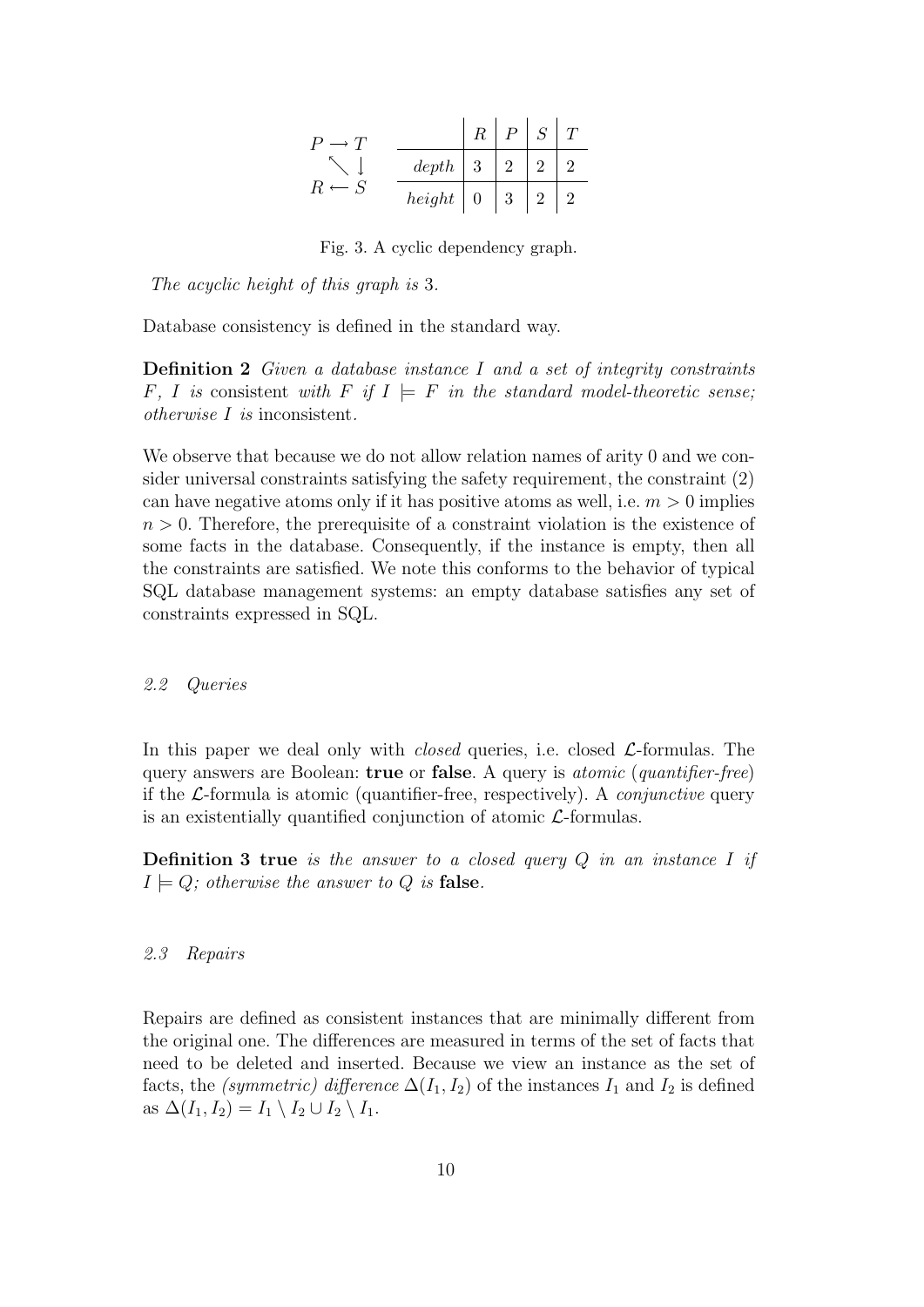Given an instance I, the *relative proximity relation*  $\leq_I$  on instances is defined as

$$
I_1 \leq_I I_2 \iff \Delta(I, I_1) \subseteq \Delta(I, I_2).
$$

We note that  $\leq_I$  is a partial order and we write  $I_1 \leq_I I_2$  if  $I_1 \leq_I I_2$  and  $I_1 \neq I_2.$ 

**Definition 4** ([3]) Given a set of integrity constraints F and database instances I and I', we say that I' is a repair of I w.r.t. F if I' is  $a \leq_I$ -minimal instance consistent with F. By Repairs $(I, F)$  we denote the set of all repairs of I w.r.t.  $F$ .

Because an empty instance over a schema always satisfies any set of universal constraints over the schema, the set of repairs is guaranteed to be non-empty.

#### 2.4 Consistent query answers

Finally, we use the repairs to define the consistent query answers.

**Definition 5** ([3]) true (false) is the consistent answer to a closed query  $Q$ , denoted  $I \models_F Q$  ( $I \not\models_F Q$  resp.) if and only if **true** (false resp.) is the answer to  $Q$  in every repair of  $I$  w.r.t.  $F$ .

We note that our approach can be easily extended to open queries along the lines of [15,16]. In essence, from an open query  $Q(\bar{x})$  we derive a query  $Q^E(\bar{x})$ that defines an *envelope*, a superset of consistent query answers to  $Q(\bar{x})$ . For every tuple t from the envelope, t is a consistent answer to  $Q(\bar{x})$  if and only if true is the consistent answer to the closed query  $Q(t)$ .

#### 2.5 Decision problems

We consider here the following complexity classes:

- PTIME: the class of decision problems solvable in polynomial time by deterministic Turing machines;
- coNP: the class of decision problems whose complements are solvable in polynomial time by nondeterministic Turing machines;
- $\bullet$   $\Pi_2^p$  $_{2}^{p}$ : the class of decision problems whose complements are solvable in polynomial time by nondeterministic Turing machines with an NP oracle.

To investigate tractability of the framework of consistent query answers we use the notion of data complexity [38]. This notion allows to describe the complexity of the problems in terms of the size of the database only and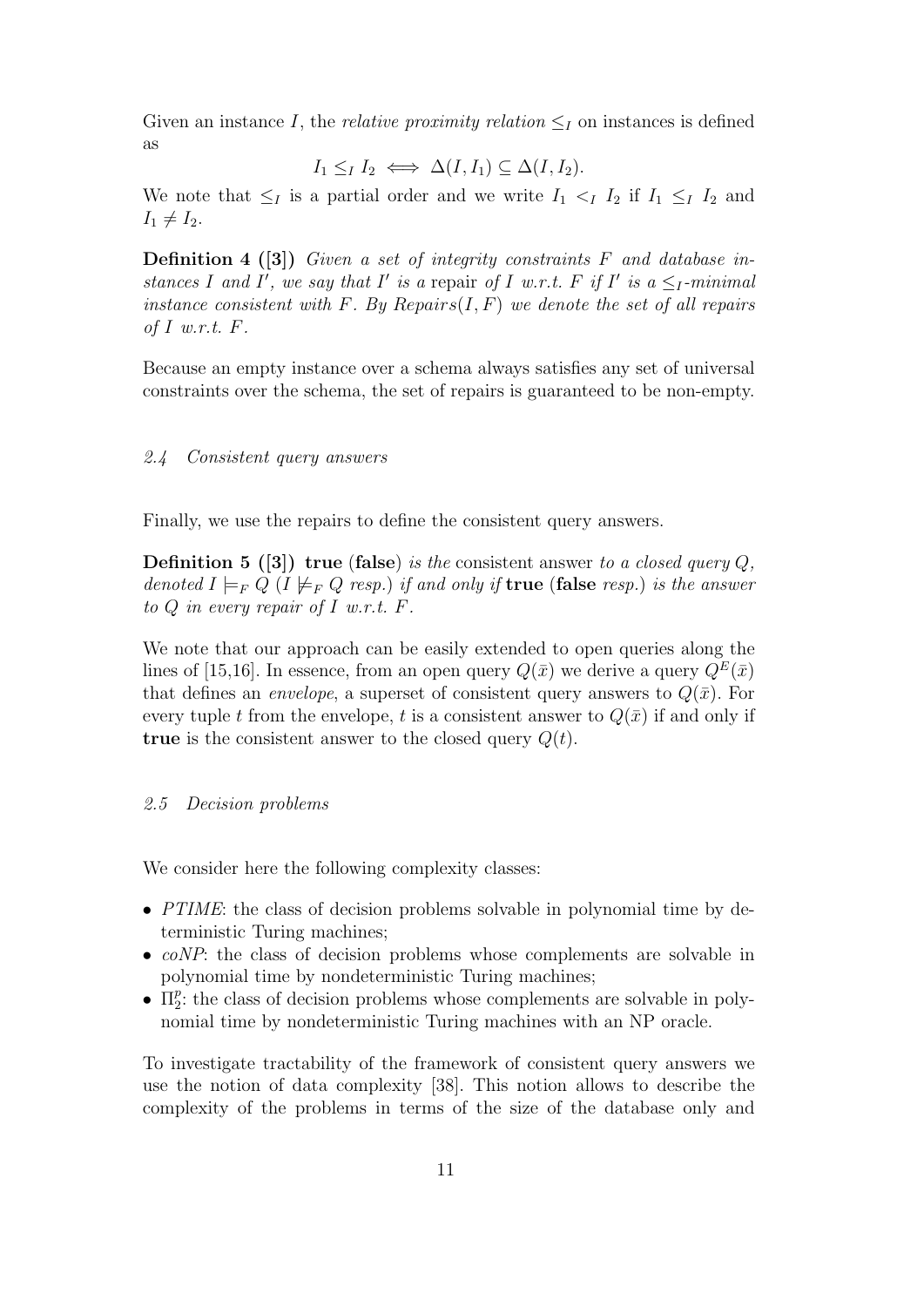assume the remaining parts of the input to be fixed. There are two classical decision problems that are investigated in the context of consistent query answers [15]:

(i) repair checking – determining if a database instance is a repair of a given database instance, i.e. the complexity of the following set

$$
\mathcal{B}_F = \{ (I, I') \mid I' \in Repairs(I, F) \}.
$$

(ii) consistent query answering – determining if  $true$  is the consistent answer to a given closed query in a given database w.r.t. a given set of integrity constraints, i.e. the complexity of the following set

$$
\mathcal{D}_{F,Q} = \{I \mid I \models_F Q\}.
$$

#### 3 Basic constructions and facts

In this section we generalize the conflict hypergraph for denial constraints [5,15]. In the scope of this section, we fix an instance  $I$  and a set of universal constraints F.

#### 3.1 Extended conflict hypergraph

For denial constraints, a conflict is a set of facts whose presence violates a constraint. For universal constraints, a conflict is created not only by the presence of some facts but also by the simultaneous absence of other facts.

Definition 6 (Conflict) A set of literals

$$
\{R_1(t_1),\ldots,R_n(t_n),\neg P_1(s_1),\ldots,\neg P_m(s_m)\}\
$$

is a conflict w.r.t. a constraint

$$
\forall \bar{x}.\neg[R_1(\bar{x}_1) \wedge \ldots \wedge R_n(\bar{x}_n) \wedge \neg P_1(\bar{y}_1) \wedge \ldots \wedge \neg P_m(\bar{y}_m) \wedge \varphi(\bar{x})],
$$

if there exists a ground substitution  $\theta$  of variables  $\bar{x}$  such that  $\theta(\bar{x}_i) = t_i$  for  $i \in \{1, \ldots, n\}, \ \theta(\bar{y}_j) = s_j \ \text{for} \ j \in \{1, \ldots, m\}, \ \text{and} \ \varphi(\theta(\bar{x})) \ \text{holds}.$ 

If the constraints are limited to denial constraints, conflicts can be resolved only by deleting facts. Moreover, deleting a fact will not create further conflicts. Therefore, only conflicts created by the facts from the original instance need to be considered.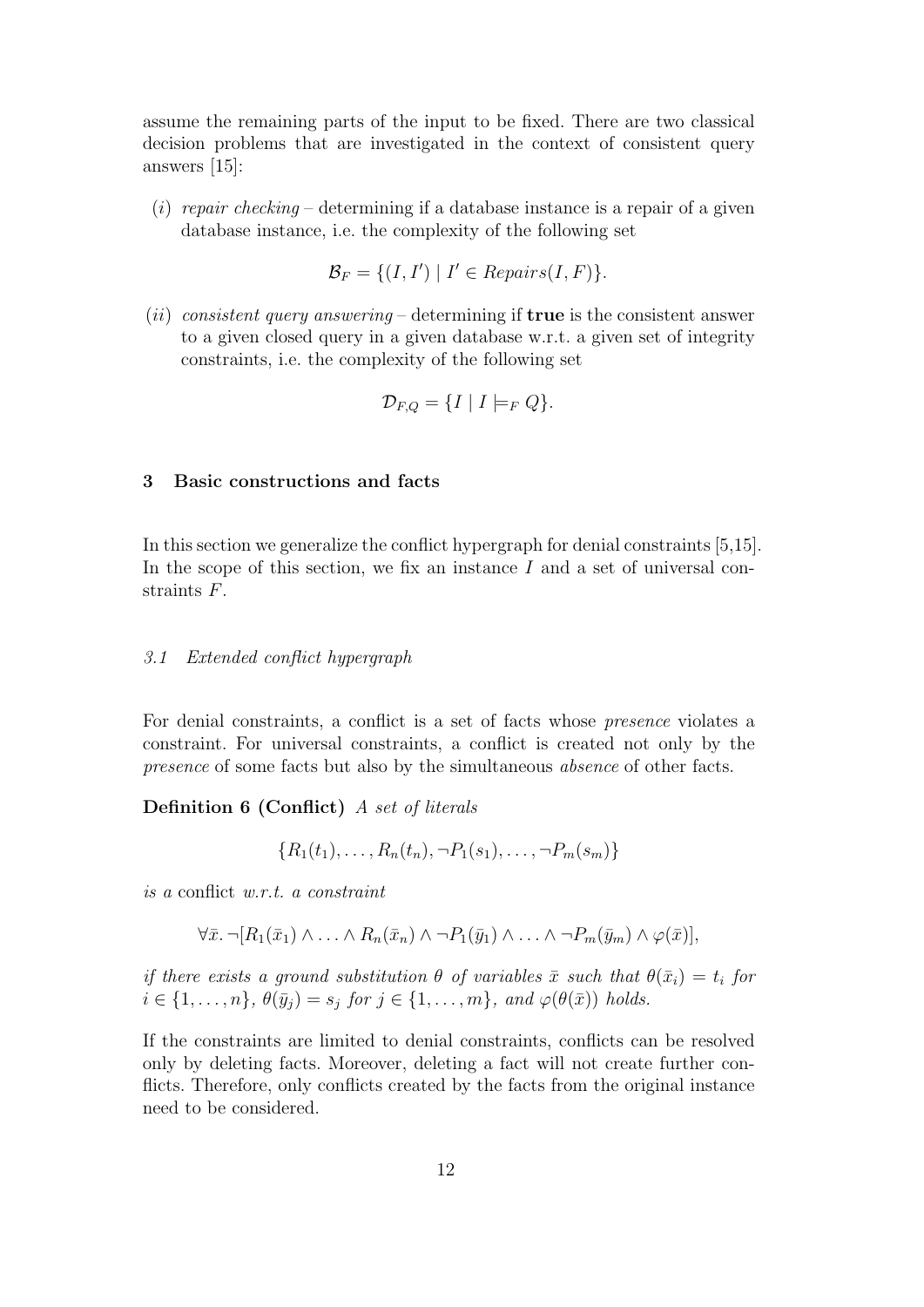In the case of universal constraints, the picture is more complex. First, a conflict can be resolved not only by deleting facts but also by inserting a fact. Second, deleting a fact can create conflicts caused by the absence of the fact. Similarly, inserting a fact can create conflicts caused by the presence of the fact. Moreover, a cascading propagation of conflicts can easily take place: resolving one conflict leads to the creation of another conflict whose resolution leads to yet another one, and so on.

**Example 4** Consider a schema  $S = \{R(A, B), P(C)\}\$  with one constraint  $F = \{R(x, y) \land P(x) \rightarrow P(y)\}\$ and take  $I = \{R(1, 2), R(2, 3), P(1)\}\$ . The conflict  $\{R(1, 2), P(1), \neg P(2)\}\)$  can be resolved by inserting  $P(2)$  into the instance I to obtain:  $I \cup \{P(2)\}\$ . This creates the conflict  $\{R(2,3), P(2), \neg P(3)\}\$ which can be resolved by further inserting  $P(3)$ . Finally, we obtain the repair  $I_1 = I \cup \{P(2), P(3)\}.$  The other repairs are  $I_2 = I \setminus \{R(1, 2)\}, I_3 = I \setminus \{P(1)\},$ and  $I_4 = I \cup \{P(2)\} \setminus \{R(2,3)\}.$ 

Clearly, to capture all repairs it is not enough to consider only the facts present in the original database instance. Also the facts potentially inserted need to be considered. We capture the set of relevant facts in the following way.

**Definition 7 (Hull)** The hull is the minimal set of literals  $Hull(I, F)$  satisfying the following conditions:

- $(1)$   $I \subseteq Hull(I, F)$ ,
- (2) if a set e is a conflict w.r.t. a constraint in F such that every fact of  $e$ belongs to Hull $(I, F)$ , then for every  $\neg P(t)$  in e, both  $\neg P(t)$  and  $P(t)$ belong to  $Hull(I, F)$ .

We note that this definition can be easily translated to a negation-free Datalog program which computes the set of literals in the hull. The arities of the predicates are equal to the arities of the corresponding relation names.

**Example 5** For the set of constraints  $F$  from Example  $\lambda$  we construct the following Datalog program:

$$
R^{H}(x, y) \leftarrow R(x, y).
$$
  
\n
$$
P^{H}(x) \leftarrow P(x).
$$
  
\n
$$
P^{H}(y) \leftarrow R^{H}(x, y), P^{H}(x).
$$
  
\n
$$
\bar{P}^{H}(y) \leftarrow R^{H}(x, y), P^{H}(x).
$$

Now, if we treat the instance I as the extensional database, the program above has the following solution (least fixpoint):

$$
I \cup \{R^H(1,2), R^H(2,3), P^H(1)\} \cup \{P^H(2), P^H(3), \bar{P}^H(2), \bar{P}^H(3)\},\
$$

which corresponds to  $Hull(I, F) = I \cup \{P(2), \neg P(2), P(3), \neg P(3)\}.$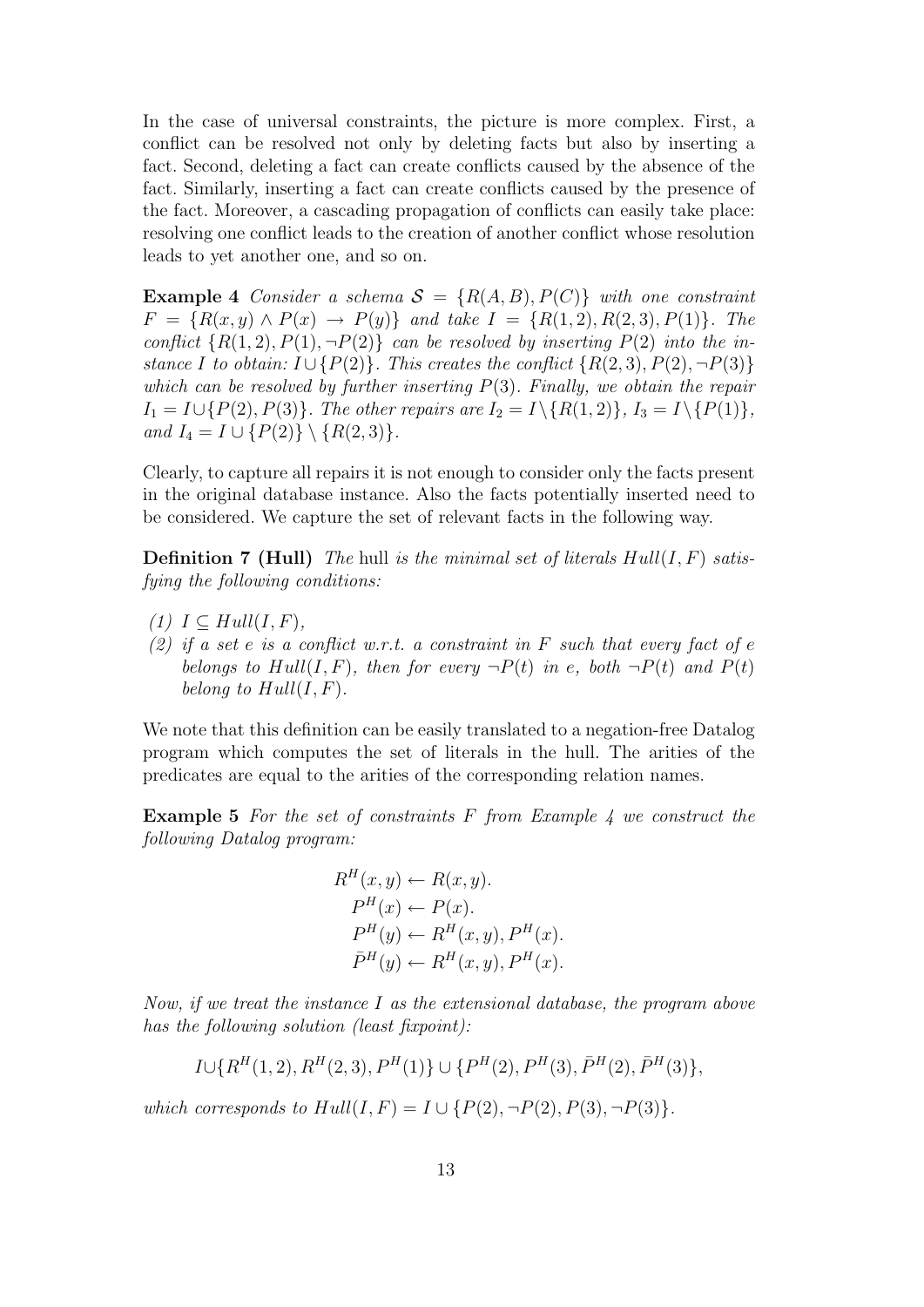Our intention is to use hyperedges to restrict the sets of literals used to construct a repair so that no conflicts are present. Because the hull may contain a fact and its negation, we also use an edge to prevent us from considering these two together.

Definition 8 (Extended conflict hypergraph) The extended conflict hypergraph  $G(I, F)$  is a hypergraph whose set of vertices is  $Hull(I, F)$  and whose set of hyperedges consists of the following two types of sets:

- (1) conflict hyperedges  $e \subseteq Hull(I, F)$  such that e is a conflict w.r.t a constraint in  $F$ .
- (2) stabilizing edges  $\{P(t), \neg P(t)\}\$  such that both  $P(t)$  and  $\neg P(t)$  belong to  $Hull(I, F).$

An independent set of the extended conflict hypergraph  $G(I, F)$  is any subset of  $Hull(I, F)$  that contains no hyperedges. M is a maximal independent set if there exists no independent set  $M' \subseteq Hull(I, F)$  such that  $M \subsetneq M'$ .

**Example 6** Figure 4 contains the extended conflict hypergraph  $G_1$  for the instance I w.r.t the set of universal constraints  $F$  from Example 4. A dotted



Fig. 4. The extended conflict hypergraph  $G_1$  for I and F from Example 4.

line is used for stabilizing edges connecting a fact and its negation (if present). We observe that deleting  $P(1)$  does not lead to a conflict, and consequently,  $\neg P(1)$  is not present in the hull.

Since we assume the set of constraints to be fixed, the cardinalities of each conflict in  $G(I, F)$  are bounded by the maximal number of atoms used in a constraint definition, a constant  $K$ . To construct the set of hyperedges we need to consider all subsets of cardinality bounded by K. Consequently,

**Proposition 1** The extended conflict hypergraph  $G(I, F)$  can be constructed in time polynomial in the size of I (data complexity). Also, the size of  $G(I, F)$ is polynomial in the size of I.

The presented extension of the conflict hypergraph is backward-compatible with [15]: if we restrict the set of constraints to denial constrains only, the hull is equal to the original instance and we obtain the standard conflict hypergraph [5,15]. Finally, in the presence of denial constraints, because the repairs are obtained by deleting facts only, the repairs are maximal consistent subsets of the original instance.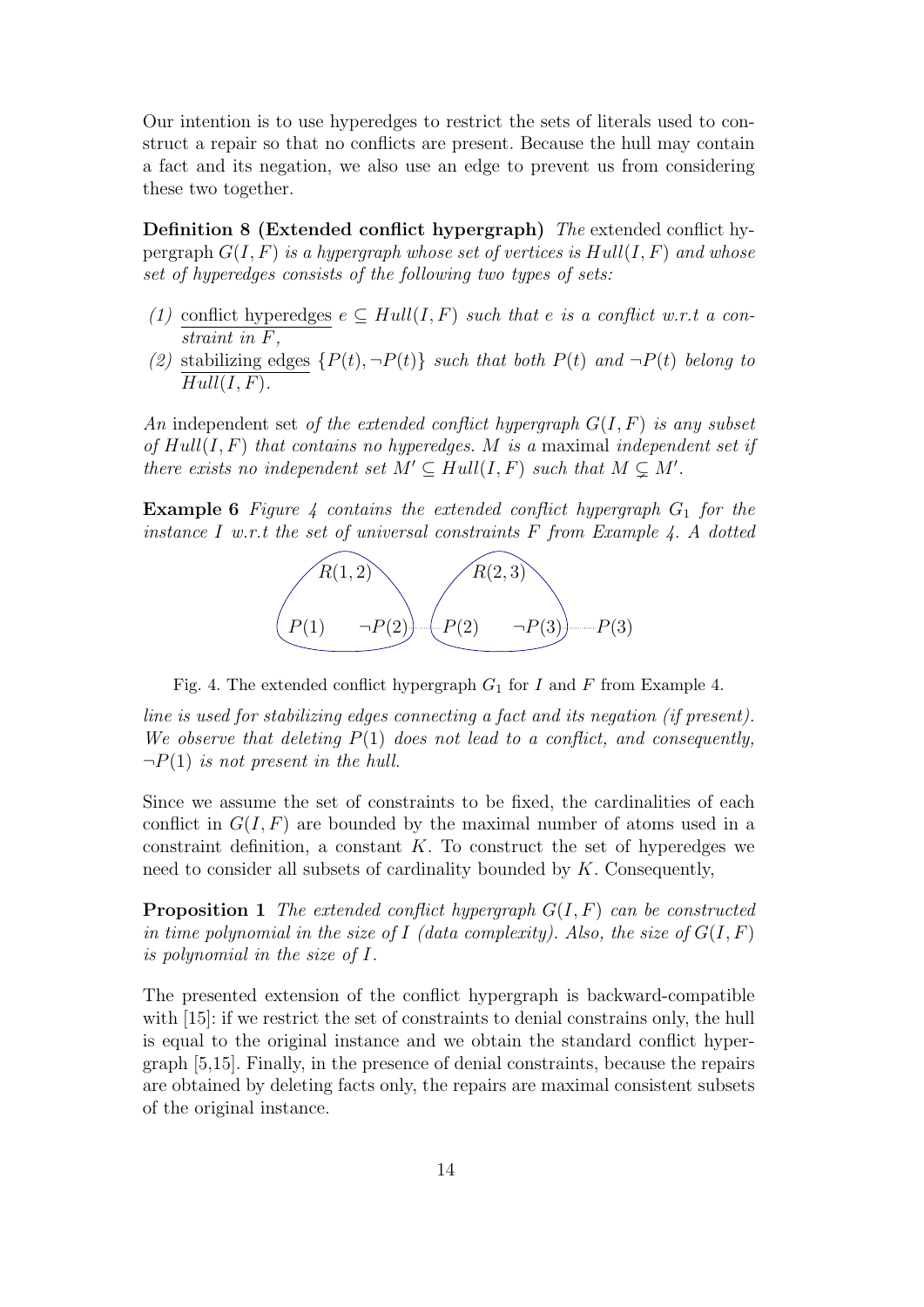**Proposition 2** ([15]) If F is a set of denial constraints, each repair of I w.r.t. F corresponds to a maximal independent set of  $G(I, F)$ , and vice versa.

The same equivalence does not hold for the extended conflict hypergraph. For instance, while the repair  $I_1$  (Example 4) is a maximal independent set of  $G_1$  (Fig. 4), the repairs  $I_2$ ,  $I_3$ , and  $I_4$  are not. One reason for this is the use of negated facts in the extended conflict hypergraph. We observe, however, that if we complement  $I_2 = \{R(2,3), P(1)\}\$  with the (relevant) negations of facts that are not present in  $I_2$ , we obtain a maximal independent set  ${R(2, 3), P(1), \neg P(2), \neg P(3)}$ . This holds for every repair.

**Proposition 3** For any repair  $I' \in Repairs(I, F)$  the set

$$
Compl(I') = I' \cup \{ \neg R(t) \in Hull(I, F) \mid R(t) \notin I' \}
$$

is a maximal independent set of  $G(I, F)$ .

**Proof:** Naturally,  $Compl(I')$  is independent because  $I'$  is consistent. Before showing that  $Compl(I')$  is a maximal independent set we make two observations following from the construction of the hull:

1° For every  $\neg R(t)$  in  $Hull(I, F)$ , the fact  $R(t)$  is also present in  $Hull(I, F)$ . 2<sup>o</sup> For every fact  $R(t)$ , if  $\neg R(t)$  is not present in  $Hull(I, F)$ , then  $R(t) \in I$ .

Now, take any fact  $p \in Hull(I, F) \setminus Compl(I')$ . If  $p = \neg R(t)$ , then  $R(t) \in$ Compl(I') and adding  $\neg R(t)$  to Compl(I') introduces the stabilizing edge  ${R(t), \neg R(t)}$ . Analogously, we show that  $Compl(I')$  cannot be extended with a fact  $R(t)$  whose negation is present in  $Hull(I, F)$ . The only remaining case is extending  $Compl(I')$  with a fact  $R(t)$  that belongs to I. We observe that for  $R(t) \in I \setminus I'$ , we have  $I' \cup \{R(t)\} < I'$  and so  $I' \cup \{R(t)\}\$ is inconsistent. Consequently,  $Compl(I') \cup \{R(t)\}$  contains a conflicting hyperedge.

We note that the converse of Proposition 3 is not necessarily true, i.e. for a maximal independent set  $M$  of the extended conflict hypergraph, its *positive* projection  $M^+ = \{R(t) \mid R(t) \in M\}$  needs not to be a repair. For instance, if we take the maximal independent set  $M = \{R(1, 2), \neg P(2), R(2, 3), \neg P(3)\}\$ of  $G_1$  (Fig. 4), its positive projection  $M^+ = \{R(1, 2), R(2, 3)\}\$ is not a repair. Nevertheless, the extended conflict hypergraph allows us to capture all the repairs. And since its size is polynomial in the size of  $I$ , we consider it to be a compact representation of the repairs of I.

**Proposition 4** For any maximal independent set M of  $G(I, F)$  either  $M^+$  is a repair of I w.r.t. F or there exists a maximal independent set N of  $G(I, F)$ such that  $N^+ <_I M^+$ .

**Proof:** Take any maximal independent set M of  $G(I, F)$  such that  $M^+$  is not a repair. Naturally,  $M^+$  is consistent and therefore there exists a repair  $I'$  such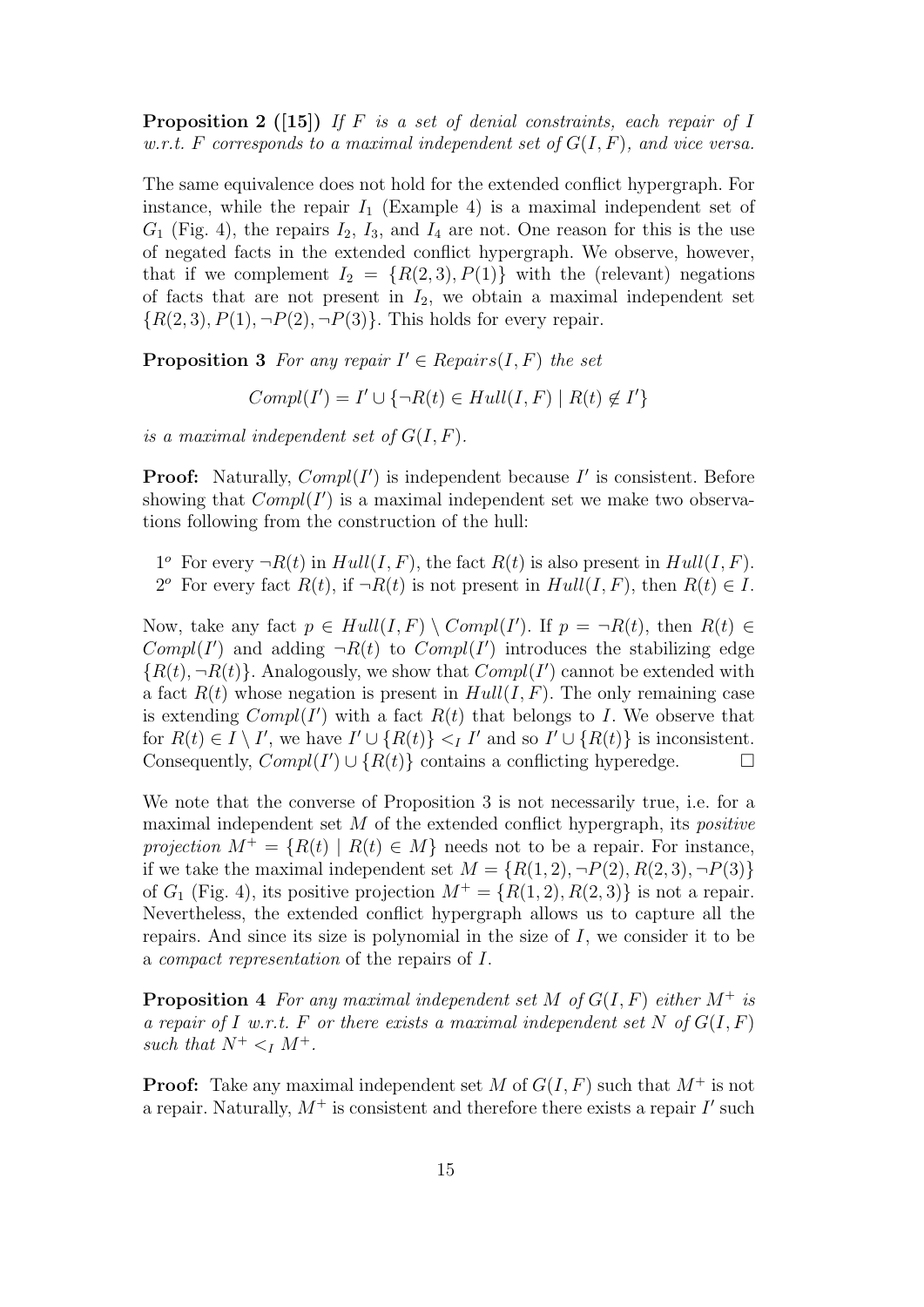that  $I' \leq I M^+$ . It suffices to note that  $Compl(I')^+ = I'$  and by Proposition 3  $Compl(I')$  is a maximal independent set of  $G(I, F)$ .

# 3.2 Grounding constraints

Often, we will find it more convenient to view conflict hyperedges as grounded integrity constraints. This helps to pinpoint the exact reasons for integrity violations and the facts that can be inserted and deleted to resolve the conflict.

Definition 9 For any conflict hyperedge

$$
\{R_1(t_1),\ldots,R_n(t_n),\neg P_1(s_1),\ldots,\neg P_m(t_m)\}\
$$

in  $G(I, F)$  the implication

$$
R_1(t_1) \wedge \ldots \wedge R_n(t_n) \rightarrow P_1(s_1) \vee \ldots \vee P_m(s_m)
$$

is a ground rule (or simply a rule) in  $G(I, F)$ . By Rules(I, F) we denote the set of all ground rules in  $G(I, F)$ .

A denial (full TGD, JD, or non-JD, resp.) rule is a rule obtained from a conflict w.r.t. a denial constraint (full TGD, JD, or non-JD resp.) The facts in the lhs and the rhs of a ground rule are represented as sets, i.e. no particular order is assumed and duplicates are removed.

Naturally, the cardinality of the set of the ground rules is equal to the number of the conflict hyperedges, and thus it is polynomial in the size of I. We also note that when considering the instances using facts from the hull only, satisfaction of the set of constraints F implies the satisfaction of  $Rules(I, F)$ . The converse is also true because the hull contains all relevant facts.

**Proposition 5** For any instance J such that  $J \subseteq Hull(I, F)$ ,  $J \models F$  if and only if  $J \models Rules(I, F)$ .

# 4 Repairing in the presence of full tuple-generating dependencies

Now, we show that repair checking in the presence of full tuple-generating dependencies and denial constraints is tractable. We use the result to construct a complete and sound repairing algorithm. In the scope of this section we fix an instance  $I$  and a set  $F$  of denial constraints and full tuple-generating dependencies.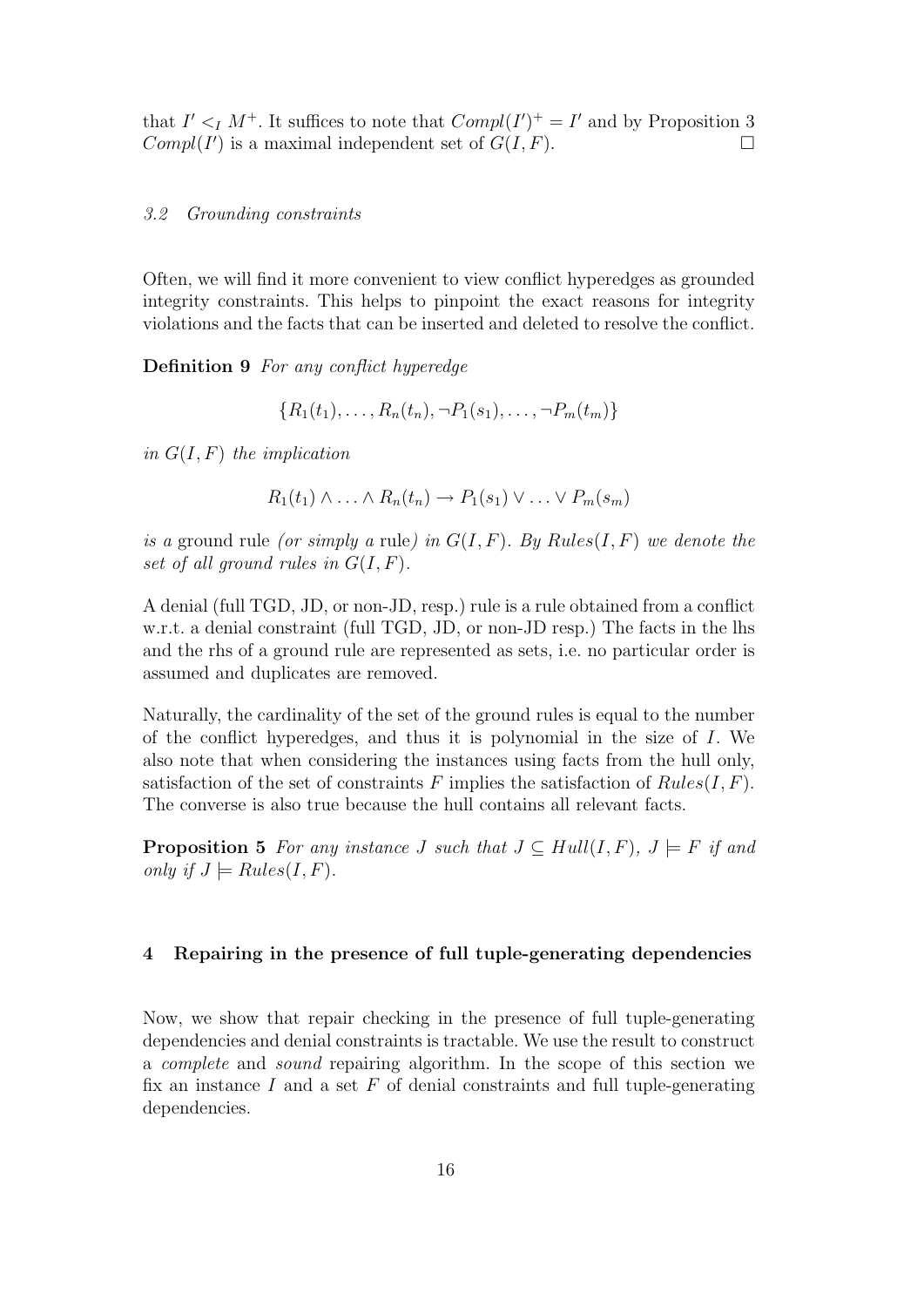We begin by presenting an alternative characterization of repairs w.r.t. a set of full TGD and denial constraints. If we view full TGDs as Datalog programs we can use the standard consequence operator to identify the facts that need to be added to satisfy the constraints.

**Definition 10** For a set of facts  $J \subseteq Hull(I, F)$ , the operator of immediate consequence of  $F$  on  $J$  is defined as

$$
T_F(J) = J \cup \{P(s) | R_1(t_1) \wedge \ldots \wedge R(t_n) \to P(s) \in Rules(I, F) \quad s.t. \{R(t_1), \ldots, R(t_n)\} \subseteq J\}.
$$

 $T_F^*$  is defined as the transitive closure of  $T_F$ .

It is a classical result that  $T_F^*(J)$  can be computed in time polynomial in the size of  $J$  [6]. Now, we present an alternative characterization of a repair w.r.t. a set of full TGDs and denial constraints. Essentially, every repair is obtained by closing under  $T_F^*$  some subset of the original instance and verifying that the resulting instance is consistent.

**Lemma 1**  $I'$  is a repair of  $I$  w.r.t.  $F$  if and only if the following conditions are satisfied:

 $(i)$  *I'* is consistent, (*ii*)  $T^*_{F}(I' \cap I) = I'$ , (iii) there is no  $R(t) \in I \setminus I'$  such that  $J' = T_F^*(I' \cup \{R(t)\})$  is consistent and  $J' \setminus I = I' \setminus I$ .

**Proof:** For the *only if* part  $I' \in Repairs(I, F)$  implies that (i) holds.

To show (ii) we note that  $T_F^*(I \cap I')$  by definition is the minimal set that contains  $I \cap I'$  and satisfies all full TGDs from F. Hence,  $T_F^*(I \cap I') \subseteq I'$ and, as a subset of a consistent instance  $I'$ ,  $T_F^*(I \cap I')$  satisfies also all denial constraints from F. We also note that  $T_F^*(I \cap I')$  and I' agree on the facts in I. I' is the  $\leq_I$ -minimal consistent instance that contains all of  $I \cap I'$  and none of  $I \setminus I'$ , which implies that  $I' = T_F^*(I \cap I')$ .

To show (iii) we take any  $R(t) \in I \setminus I'$  such that  $J' = T_F^*(I' \cup \{R(t)\})$  is consistent. Since I' is a  $\leq_I$ -minimal consistent instance,  $J' \nleq_I I'$ . This implies  $J' \setminus I \nsubseteq I' \setminus I$  because  $I \setminus J' \subseteq I \setminus I'$ .

For the *if* part take any  $\leq_I$ -minimal consistent instance  $I''$  such that  $I'' \leq_I I'$ . Such instance exists because by (i)  $I'$  is consistent.  $I''$  is a repair, and it satisfies (ii). Therefore it suffices to show that  $I' \cap I = I'' \cap I$ .  $I'' \leq_I I'$  shows directly that  $I' \cap I \subseteq I'' \cap I$ . This also shows that  $I' \subseteq I''$ .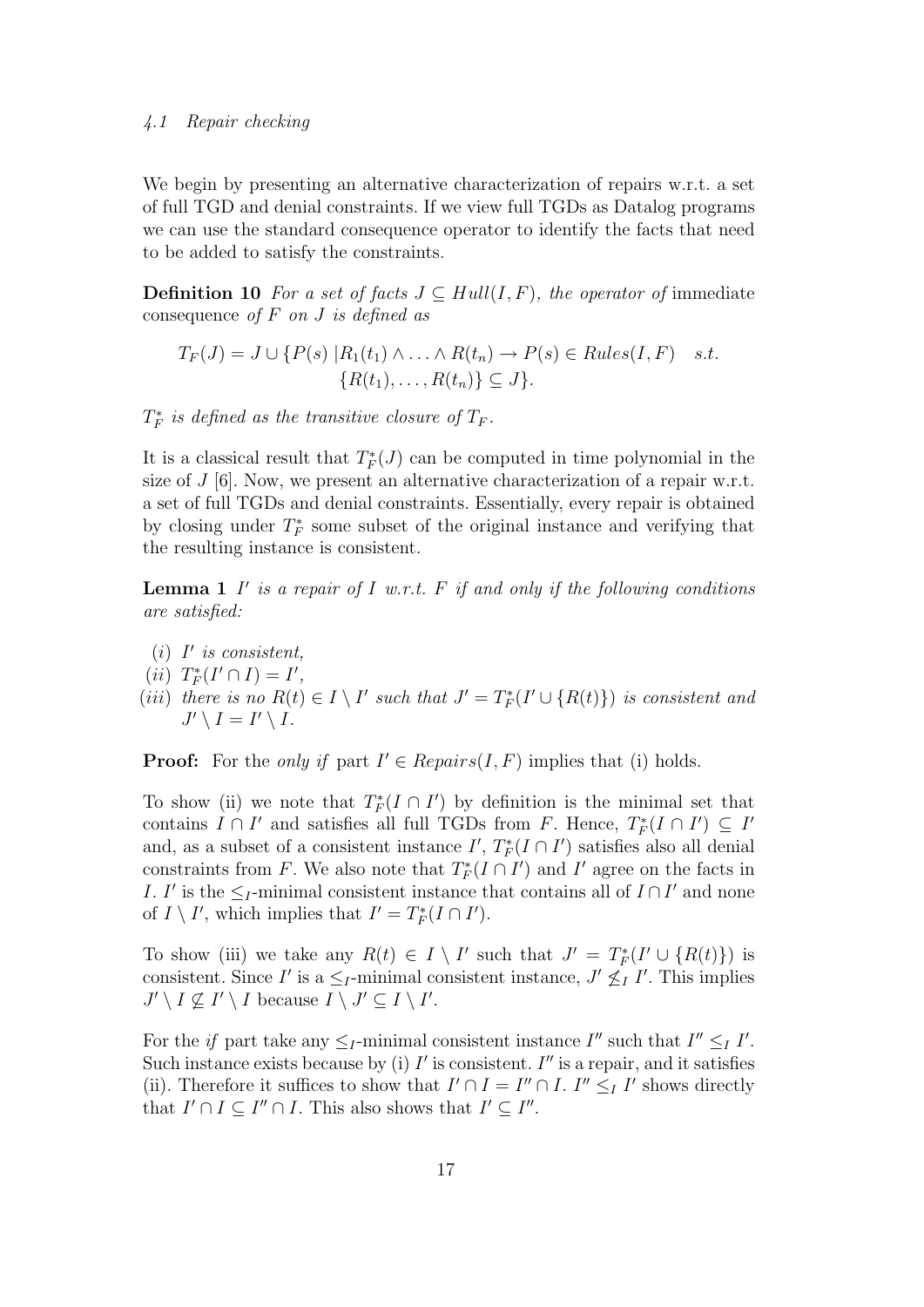To show  $I'' \cap I \subseteq I' \cap I$ , suppose there exists  $R(t) \in I'' \cap I$  such that  $R(t) \notin I' \cap I$ . Naturally,  $T_F^*(I' \cup \{R(t)\}) \subseteq I''$  and since  $I' \subseteq I''$ , we have

$$
T_F^*(I' \cup \{R(t)\}) \setminus I \subseteq I'' \setminus I \subseteq I' \setminus I.
$$

On the other hand, we note that  $R(t) \in I \setminus I'$  and  $T_F^*(I' \cup \{R(t)\})$  is consistent as a subset of a consistent instance closed under  $T_F^*$ . By (iii), we obtain

$$
T_F^*(I' \cup \{R(t)\}) \nsubseteq I' \setminus I,
$$

which is a contradiction. Thus,  $I' = I''$  and I' is a repair.

We observe that the conditions of Lemma 1 can be checked in time polynomial in the size of the instances  $I$  and  $I'$ . Consequently,

Theorem 1 Repair checking is in PTIME for any set of denial constraints and full tuple-generating dependencies.

### 4.2 Constructing a repair

In this subsection we present a polynomial-time algorithm for constructing repairs of an instance w.r.t. a set of full TGDs and denial constraints. Rather than trying to resolve all the conflicts present in the instance, the algorithm constructs a repair from scratch: it begins with an empty instance, iterates over the facts of the original instance, and for every fact makes a decision whether to *discard* the fact or to *add* it to the constructed instance. It should be noted that those two actions, although related, are different and should not be confused with *inserting* and *deleting* facts from the original instance in order to resolve conflicts.

Before we present the algorithm for full TGDs and denial constraints, we recall a simpler algorithm [36] that constructs repairs in the presence of denial constraints. Algorithm 1 constructs a maximal consistent subset of the input

| <b>Algorithm 1</b> Constructing a repair of I w.r.t. a set of denial constraints F |
|------------------------------------------------------------------------------------|
| $1: I^o \leftarrow I$                                                              |
| $2:J\leftarrow\varnothing$                                                         |
| 3: while $I^{\circ} \neq \emptyset$ do                                             |
| 4: choose $R(t) \in I^{\circ}$                                                     |
| 5: $I^o \leftarrow I^o \setminus \{R(t)\}\$                                        |
| 6: if $J \cup \{R(t)\}\models F$ then                                              |
| 7: $J \leftarrow J \cup \{R(t)\}\$                                                 |
| 8: return $J$                                                                      |

instance by iterating over the facts of the input instance (using  $I^o$  to store the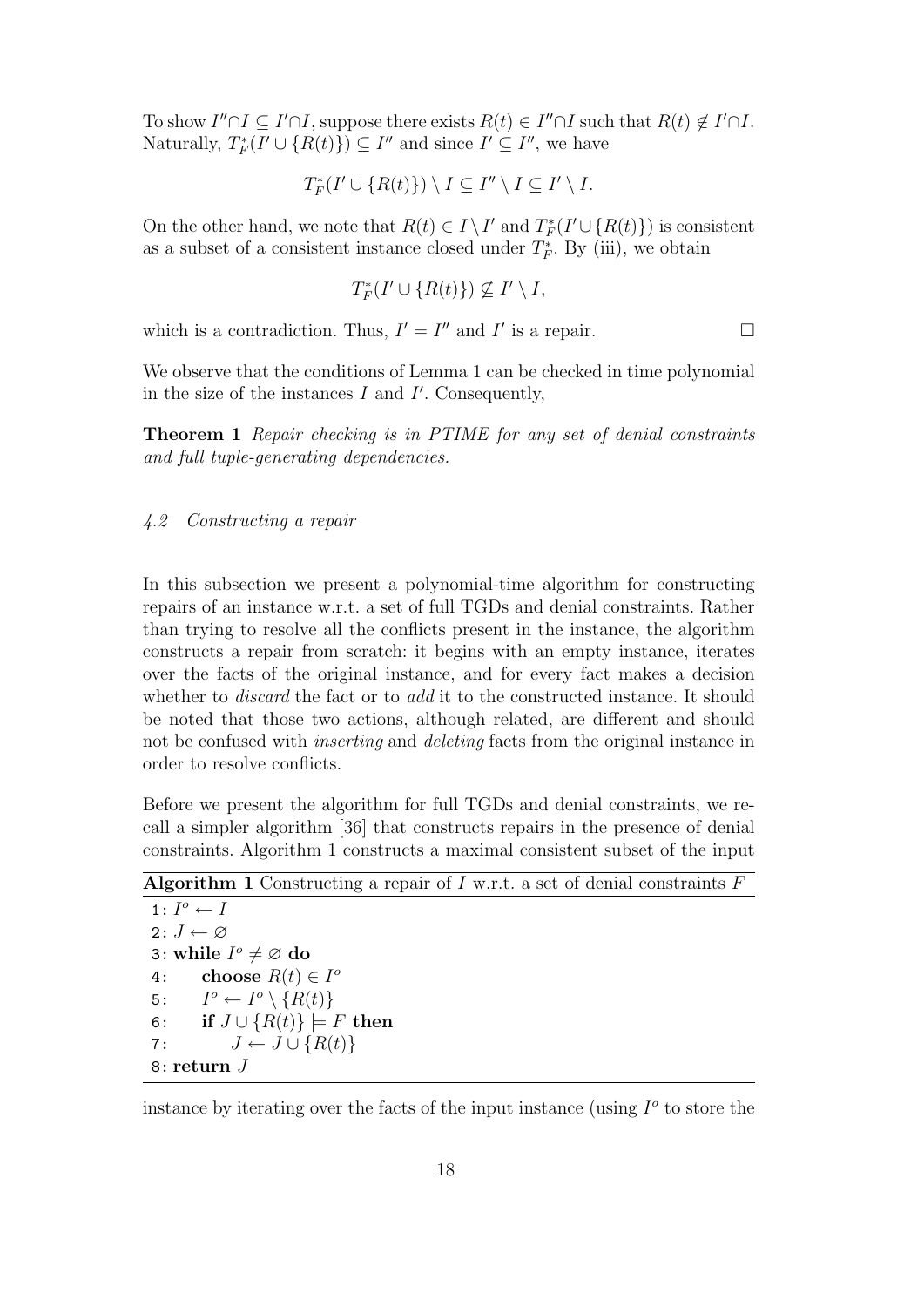remaining facts) and adding the current fact if doing so does not violate the constraints. Since maximal consistent subsets of the original instance correspond to maximal independent set of the conflict hypergraph, by Proposition 2 this algorithm always returns a repair, i.e. it is sound. We also note that it is complete, i.e. every repair of the original instance can be constructed: it suffices to chose first the facts of the desired repair.

An approach that constructs a maximal consistent subset of the original instance is also sound for constructing a repair in the presence of denial constraints and general TGDs [29]. However, in the presence of TGDs a repair needs not be a subset of the original instance and consequently this approach is not necessarily complete.

**Example 7** For the schema  $S = \{R(A), P(A)\}\$  with a set of constraints  $F =$  ${R(x) \rightarrow P(x)}$  consider the instance  $I = {R(1), R(2)}$ . This instance has four repairs w.r.t. F:

$$
I'_1 = \emptyset, I'_2 = \{R(1), P(1)\}, I'_3 = \{R(2), P(2)\}, I'_4 = \{R(1), P(1), R(2), P(2)\}.
$$

Only the repair  $I'_1$  is a subset of the original instance.

Our approach extends Algorithm 1 by allowing it also to add a fact together with the facts implied by full TGDs. In this way, for instance, the repair  $I_2$ is obtained by adding  $R(1)$  together with  $P(1)$  and discarding  $R(2)$ . Hence, from now on when we add a fact, we implicitly add the facts that are required to satisfy full TGDs (i.e., we keep the instance closed under  $T_F^*$ ).

In the general scenario, because of the complex interaction among facts, the decision whether to add or to discard a fact becomes quite intricate. We illustrate this in the following example.

**Example 8** We take the schema  $S = \{R(A, B, C), P(A, B)\}\$  with a set of constraints  $F = \{R(x, y, z) \rightarrow P(x, y), P : A \rightarrow B\}.$ 

First, we consider the instance  $I_1 = \{P(1,1), R(1,2,1)\}\.$  We start with an empty instance and begin with the fact  $P(1, 1)$ . We add it as doing so does not violate the constraints. Adding the next fact  $R(1, 2, 1)$  would require adding also the fact  $P(1, 2)$ . This would, however, create a conflict. Hence, we must discard  $R(1, 2, 1)$ . The obtained instance  $\{P(1, 1)\}\$ is a repair of  $I_1$ .

Now, let's consider the instance  $I_2 = \{R(1, 2, 1), R(1, 2, 2)\}\$  and begin with the fact  $R(1, 2, 1)$ . Adding the fact  $R(1, 2, 1)$  would require adding also the fact  $P(1, 2)$  which is not present in the instance constructed so far. Therefore, we can consider both adding and discarding  $R(1, 2, 1)$ . We decide to discard it, but we note that the set of facts  $\{P(1,2)\}\)$  cannot become included later on in the constructed instance. We store it on the list of banned sets. Intu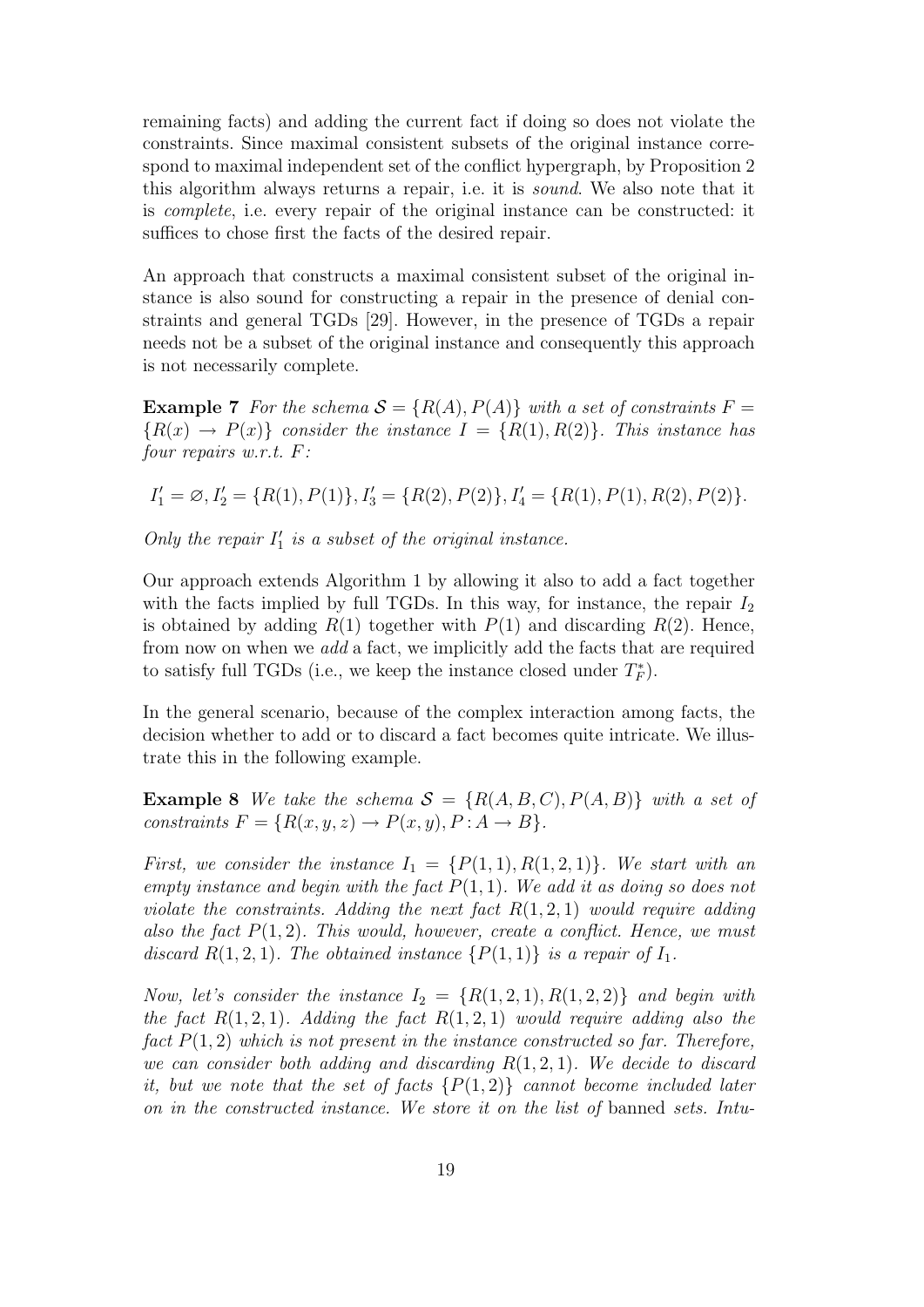itively, a banned set contains tuples whose mutual absence in the constructed instance justifies discarding some other tuple. Consequently, we must prevent adding any tuples which may cause a banned set to be included in the constructed instance. For instance, adding the next fact  $R(1, 2, 2)$  would require adding also  $P(1, 2)$ , and cause inclusion of the banned set  $\{P(1, 2)\}\$ . Hence, we discard  $R(1, 2, 2)$ , and finally, obtain the empty repair  $\emptyset$ . We observe that if the fact  $R(1, 2, 2)$  were added (together with  $P(1, 2)$ ), the obtained instance  ${R(1, 2, 2), P(1, 2)}$ , although consistent, would not be  $\leq_{I_2}$ -minimal (the repair  ${R(1, 2, 1), R(1, 2, 2), P(1, 2)}$  is relatively closer to  $I_2$ .

Finally, we consider the instance  $I_3 = \{R(1,1,1), P(1,1), P(1,2)\}\)$  and begin with the fact  $R(1,1,1)$ . Discarding it would require memorizing the banned set  ${P(1,1)}$ . However, this set is not appropriate for our purposes because the fact  $P(1,1)$  is present in the original instance and later we might be forced to add it to the constructed instance. Hence, we add the fact  $R(1,1,1)$  (together with  $P(1, 1)$ ). Next, we add the fact  $P(1, 1)$  but ignore the fact  $P(1, 2)$ . The constructed instance  $\{R(1, 1, 1), P(1, 1)\}\$ is a repair.

Now, we present a sound and complete Algorithm 2 constructing a repair of a (possibly inconsistent) instance I w.r.t. a set F of full TGDs and denial constraints. It starts with an empty instance J and iterates over the facts of

# **Algorithm 2** Constructing a repair of I w.r.t. a set of full TGDs  $F$

```
1: I^o \leftarrow I2: J \leftarrow \varnothing3: Banned \leftarrow \varnothing4: while I^o \neq \varnothing do
  5: choose R(t) \in I^o and b \in \{\text{true}, \text{false}\}\6:\overline{P}^{\circ} \leftarrow I^{\circ} \setminus \{R(t)\}7:\mathcal{I} \leftarrow T_F^*(J \cup \{R(t)\})8: if
               \sqrt{ }\int\overline{a}J' \not\models F or (*)b \wedge J' \setminus (I \cup J) \neq \varnothing or (*)\exists B \in \mathit{Banned}.\, B \subseteq J' \quad (***)then
  9: if J' \models F then Banned \leftarrow Banned \cup \{J' \setminus (I \cup J)\}10: else skip
11: else J \leftarrow J'12: return J
```
the original instance  $I$ . Banned is a collection of banned sets of facts, i.e. sets that are not to be included in the constructed instance J. We note that some elements of those sets can, however, be included in J.

For every fact  $R(t)$  the algorithm makes a choice b whether or not it should try discarding the fact. Here, this choice is nondeterministic but, in practice, it could be based on the user preference. The fact  $R(t)$  is discarded if one of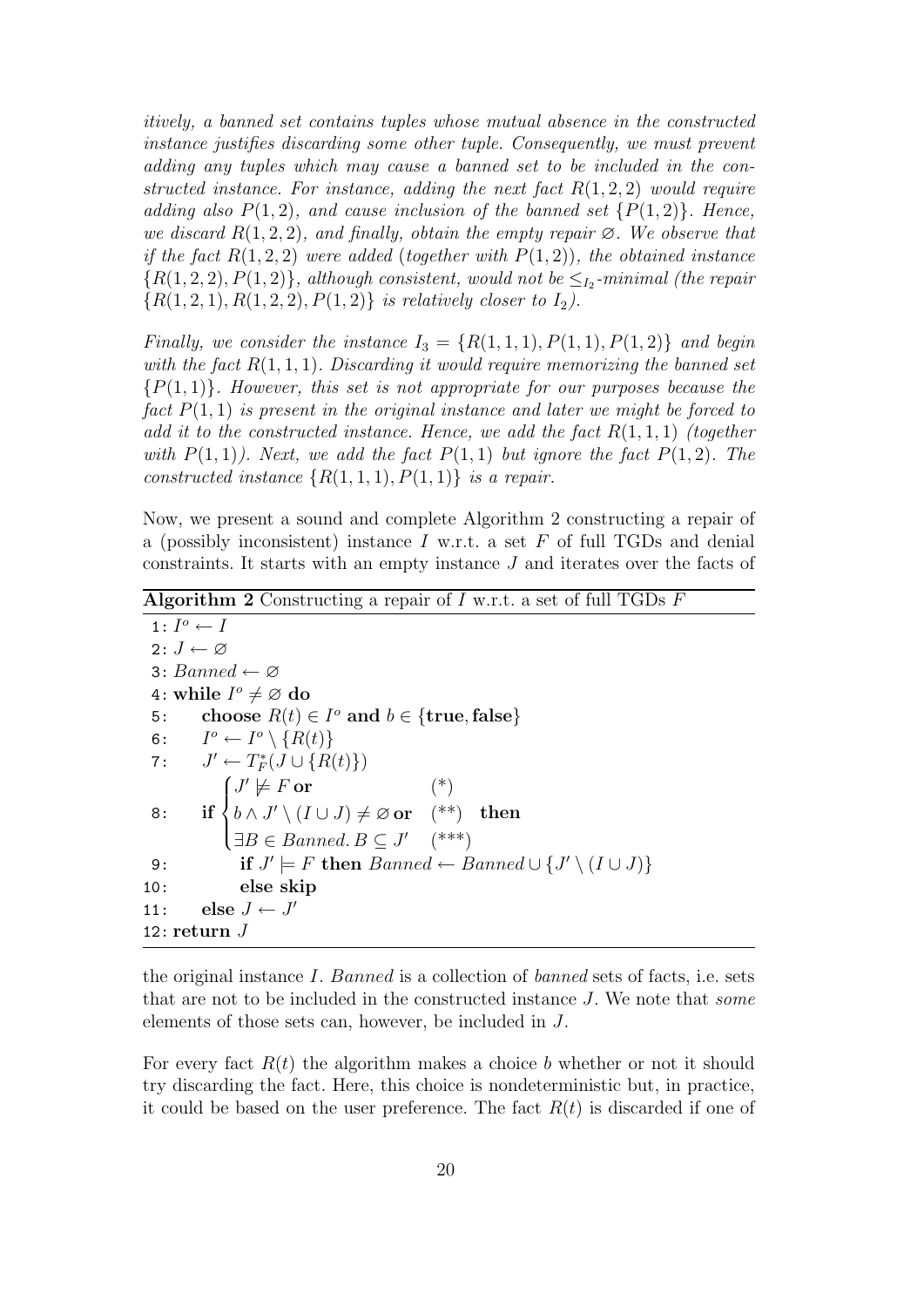the following conditions is satisfied:

- (\*) Adding  $R(t)$  violates the constraints.
- (\*\*) Adding  $R(t)$  does not violate constraints, but b is set to **true** and adding  $R(t)$  implies adding facts that are not present in J and I.
- $(***)$  Adding  $R(t)$  leads to inclusion of some previously created *banned* set.

If the fact is discarded even though adding it does not violate the constraints, a banned set is added to Banned (line 9). Finally, if none of the conditions above is satisfied, the fact is added to  $J$  (line 11).

Before proving that Algorithm 2 is sound and complete, we make several observations. First, we note that  $J$  is always closed under  $T_F^*$ . Moreover,  $J$  is always consistent because the condition (\*) ensures that facts are added to J only if doing so does not violate the constraints. Finally, the main loop of Algorithm 2 satisfies the following invariant:

$$
\text{Inv} \equiv \forall B \in Banned. \ B \nsubseteq J.
$$

Indeed, the invariant is trivially satisfied before the execution enters the main loop. Also, the condition (\*\*\*) ensures that facts are added to the constructed instance J only if doing so does not violate Inv. Hence, we need only to check that creating a new banned set does not violate the invariant. We observe that a new banned set is created only if (\*\*) or (\*\*\*) are satisfied. (\*\*) implies directly that the new banned set satisfies Inv. (\*\*\*) implies this implicitly. In this case there exists a banned set B such that  $B \subseteq J' = T_F^*(J \cup \{R(t)\})$ . We note that all banned sets contain no fact from I.  $B \not\subset J$  by Inv. Thus, the newly created banned set  $B' = J' \setminus (I \cup J)$  is not included in J.

**Theorem 2** Algorithm 2 is a sound and complete repairing algorithm for any instance and any set of denial constraints and full tuple-generating dependencies. Algorithm 2 works in time polynomial in the size of the input instance I.

**Proof:** Soundness. We show that for any execution of Algorithm 2 the returned instance, denoted here by  $I'$ , satisfies the conditions (i), (ii), and (iii) of Lemma 1.

The conditions (i) and (ii) are satisfied trivially because, as observed before, at every time the constructed instance  $J$  is consistent and closed under  $T_F^*$ .

To show (iii) we take any  $R(t) \in I \setminus I'$  such that  $J' = T_F^*(I' \cup \{R(t)\}) \models F$ . Consider the iteration of the main loop during which  $R(t)$  was chosen and note that  $J \subseteq I'$ . We observe that the condition (\*) is not satisfied, but since  $R(t)$ is not added to  $I'$ ,  $(**)$  or  $(***)$  is. Consequently, a banned set  $B = J' \setminus (I \cup J)$ is added to *Banned*. It is easy to see that  $B \subseteq J' \setminus I$ . On the other hand, Inv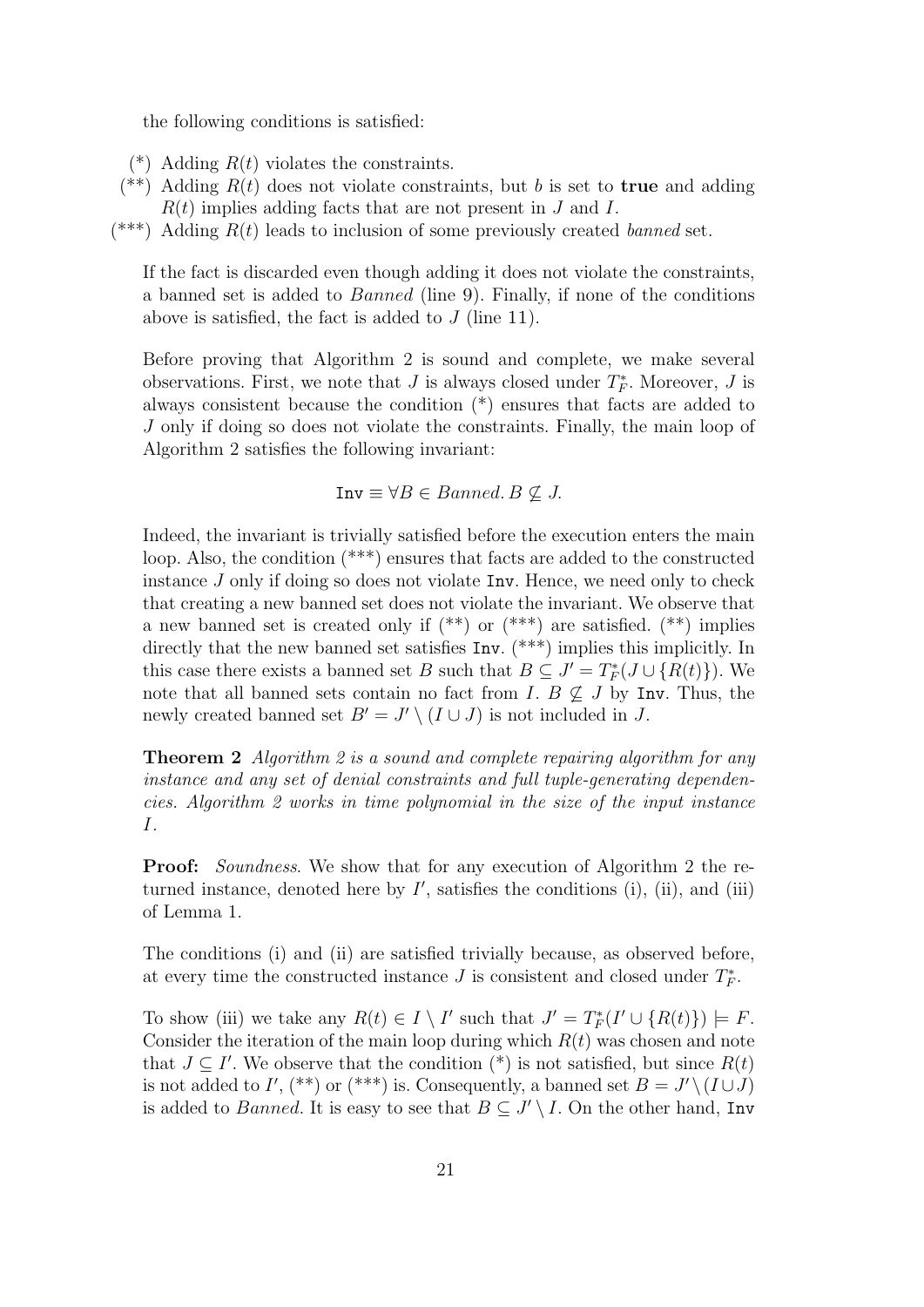implies that  $B \nsubseteq I' \setminus I$ , which proves that  $J' \setminus I \nsubseteq I' \setminus I$ .

Completeness. Take any repair  $I' \in Repairs(I, F)$  and consider an execution of Algorithm 2 during which: 1) in the first phase, it selects all facts from  $I \cap I'$ and sets b to **false**; 2) in the second phase, it chooses all facts from  $I \setminus I'$  and sets  $b$  to **true**. We show that this execution returns  $I'$ .

First, we consider the facts chosen in the first phase and we show that none of the conditions  $(*)$ ,  $(**)$ , and  $(***)$  is satisfied. Indeed, the condition  $(*)$  is not satisfied because  $I'$  is consistent (and so is any of its subsets closed under  $T_F^*$ ). Trivially, the condition  $(**)$  is also not satisfied because b is chosen to be *false*. The condition  $(*^{**})$  is not satisfied because during the first phase Banned remains empty. Note that the instance J obtained after the first phase consists exactly of the facts of  $I' \cap I$  closed under  $T_F^*$ . By (ii) of Lemma 1,  $J=I'.$ 

Now, we show with a simple inductive argument that none of the facts from  $I \backslash I'$  are added in the second phase. By (iii) of Lemma 1, for a fact  $R(t) \in I \backslash I'$ , if (\*) is not satisfied, then  $T_F^*(J \cup \{R(t)\}) \setminus I \not\subseteq J \setminus I$ . This implies that  $T_F^*(J \cup \{R(t)\}) \setminus (I \cup J)$  is nonempty, i.e. (\*\*) is satisfied (b is **true**).

We finish the proof by showing that Algorithm 2 works in time polynomial in the size of I. First, we observe the algorithm iterates over the facts of I. For every fact it creates at most one banned set, and so the cardinality of Banned is bounded by the size of I. Each banned set is a subset of  $Hull(I, F)$ , and thus of polynomial size as well. Consequently, for every fact all of the conditions  $(*), (**, \text{ and } (*^{**})$  can be checked in polynomial time.

# 5 Consistent query answering for full TGDs

In this section we investigate consistent query answering in the presence of full tuple-generating dependencies and denial constraints. We begin by presenting a polynomial algorithm for computing consistent answers to quantifier-free queries in the presence of acyclic full TGDs and denial constraints. Next, we extend this approach to handle join dependencies as well. Finally, we show that for arbitrary full TGDs consistent query answering is coNP-complete.

#### 5.1 Warm-up: acyclic full TGDs and denial constraints

In this section we extend the algorithm computing consistent query answers to closed quantifier-free queries in the presence of denial constraints [15]. The main idea of the algorithm is to check if there exists a repair that does not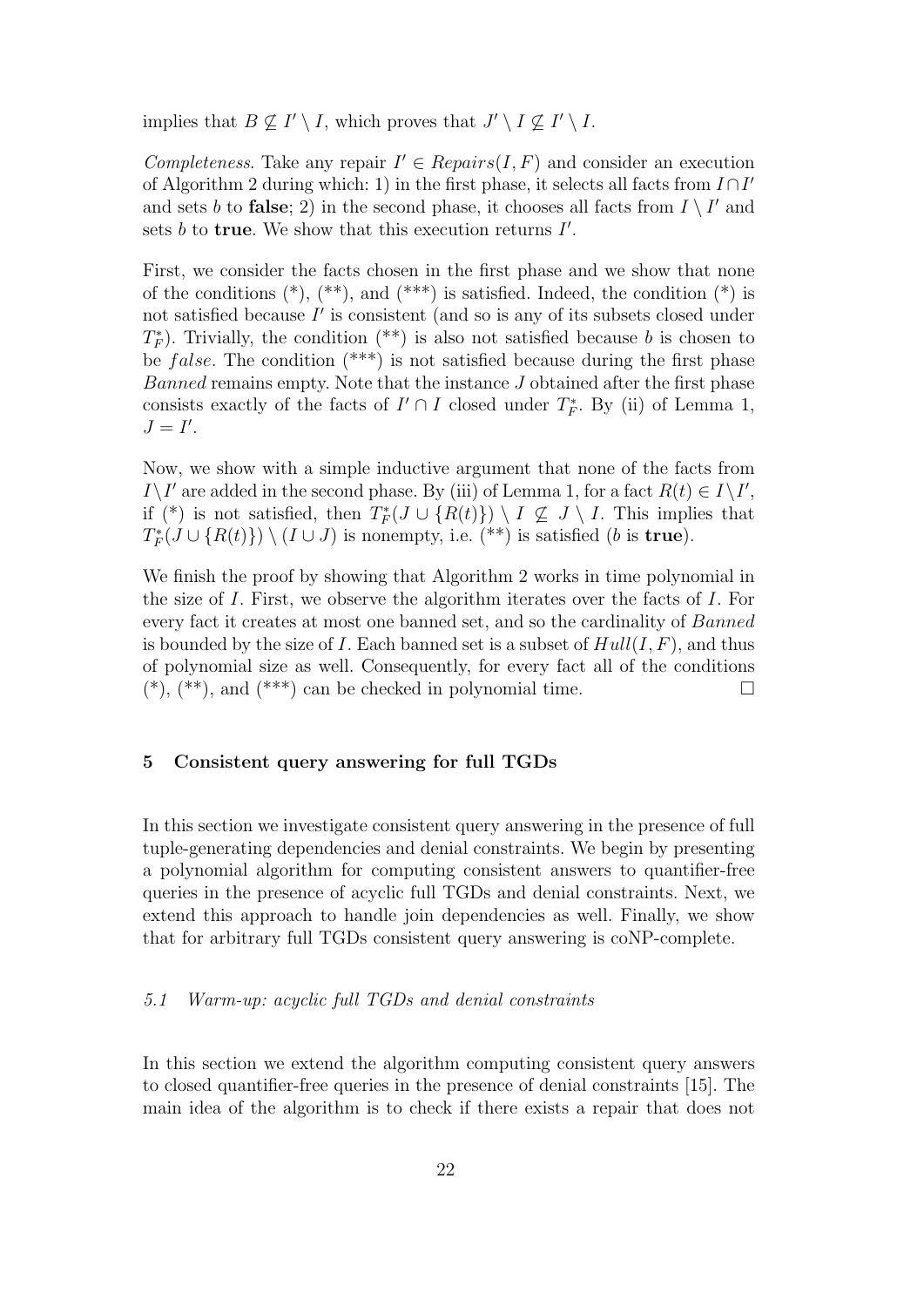satisfy the query, i.e. satisfies the negated query. The negated query specifies the facts that need to be present and the facts that need to be absent in the repair. To find if the repair in question can be constructed we devise supports and blocks of the facts that need to be respectively present and absent in the repair. Intuitively, a support of a fact is a set of facts from the original instance that, if contained in the repair, guarantees the presence of this fact. Conversely, a block of a fact specifies facts that lead to a conflict with this fact and so their presence guarantees the absence of the fact in the repair. Additionally, a block can specify facts that must not be included during the repairing process. Finally, we show how to check that a combination of supports and blocks can be realized in the same repair.

We fix an instance I and a set  $F$  of denial constraints and acyclic full tuplegenerating dependencies. For brevity, we use inference-like rules to define the supports and blocks of a fact. A rule of the form  $\frac{A}{B}$  reads: "B provided A". Also, in A we often use ground rules which implicitly belong to  $Rules(I, F)$ .

**Definition 11 (Support)** A support of a fact  $R(t) \in Hull(I, F)$  is a subset of I defined with the following rules:

$$
S_0: \frac{R(t) \in I}{\{R(t)\} \in \text{Supp}(R(t))}
$$

$$
R_1(t_1) \land \dots \land R_n(t_n) \to R(t)
$$

$$
S_1: \frac{R(t) \notin I \quad S_i \in \text{Supp}(R_i(t_i)) \quad \forall i \in \{1, \dots, n\}}{\bigcup_i S_i \in \text{Supp}(R(t))}
$$

where  $Supp(R(t))$  is the set of all supports of  $R(t)$ .

Essentially, a support of a tuple from the original instance is a singleton consisting of that tuple (rule  $S_0$ ). If a tuple does not belong to the original instance but there is a full TGD rule having the tuple in its rhs, then a support of that tuple is a union of the supports of the tuples in the lhs (rule  $S_1$ ).

**Example 9** We take the schema  $S = \{R(A, B, C), P(A, B), Q(A)\}\)$  with the set of constraints  $F = \{R(x, y, z) \rightarrow P(x, y), P(x, y) \rightarrow Q(x), P : A \rightarrow B\},\$ and consider the instance  $I = \{R(1, 1, 1), R(1, 2, 1), P(1, 2), Q(2)\}\.$  The hull is  $Hull(I, F) = I \cup \{P(1, 1), Q(1)\}.$  The set of ground rules is

$$
Rules(I, F) = \{R(1, 1, 1) \to P(1, 1), R(1, 2, 1) \to P(1, 2), P(1, 1) \to Q(1), P(1, 2) \to Q(1), P(1, 1) \land P(1, 2) \to \text{false}\}.
$$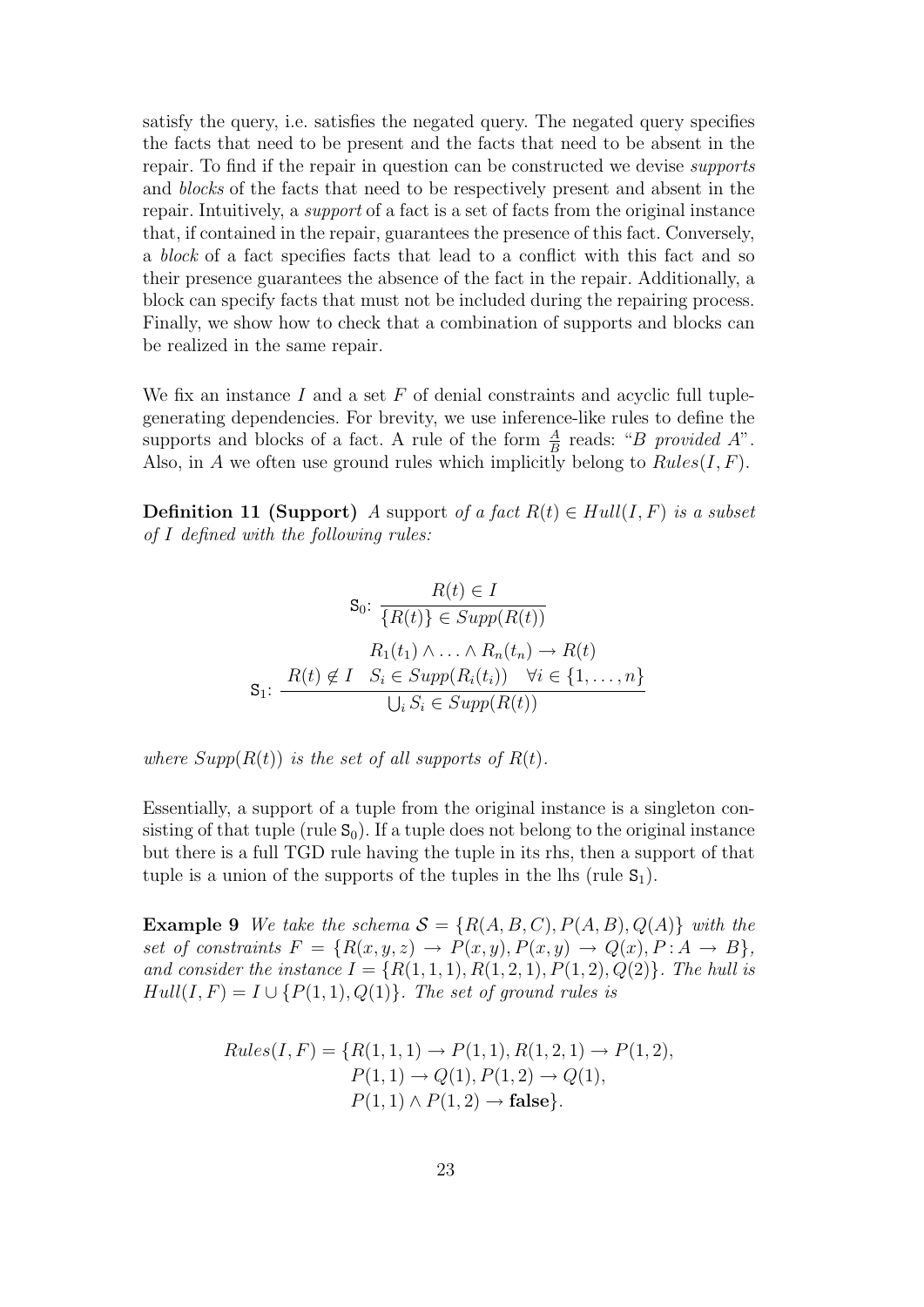$Repairs(I, F)$  consists of the following instances:

$$
I'_1 = \{Q(2)\}, \quad I'_2 = \{R(1, 1, 1), P(1, 1), Q(1), Q(2)\}, I'_3 = \{R(1, 2, 1), P(1, 2), Q(1), Q(2)\}.
$$

The facts from I have simple supports obtained with the rule  $S_0$ :

$$
Supp(R(1,1,1)) = \{\{R(1,1,1)\}\}, \qquad Supp(P(1,2)) = \{\{P(1,2)\}\},\
$$

$$
Supp(R(1,2,1)) = \{\{R(1,2,1)\}\}, \qquad Supp(Q(2)) = \{\{Q(2)\}\}.
$$

The fact  $P(1, 1)$  has only one support obtained with the rule  $S_1$ :

$$
Supp(P(1,1)) = \{\{R(1,1,1)\}\}.
$$

Finally,  $Q(1)$  has two supports:

$$
Supp(Q(1)) = \{\{R(1,1,1)\}, \{P(1,2)\}\}.
$$

The supports of a fact define conditions that ensure that it is present in the repair.

**Proposition 6** For every  $I' \in Repairs(I, F)$  and every  $R(t) \in Hull(I, F)$ 

$$
R(t) \in I' \iff \exists S \in Supp(R(t)). S \subseteq I'.
$$

The proof is by a simple induction over the position of the relation name  $R$ in a topological sort of the dependency graph  $\mathcal{D}(\mathcal{S}, F)$ . The proof of a more general claim (Proposition 10) can be found in Appendix A.

Blocking a fact is more complex. First, the facts that are not present in the original instance I need to be added in the process of creating a repair. In this case we can explicitly forbid adding this fact (rule  $B_0$ ). For instance, the fact  $Q(1)$  can be blocked this way. Facts that belong to I can be blocked using conflicts they are involved in. If a fact is involved in a denial conflicts then it is blocked by the presence of other facts that together lead to a conflict (rule  $B_1$ ). Finally, blocks can be propagated using full TGDs (rule  $B_2$ ).

Consequently, a block of a fact consists of two sets: one indicating the facts from I that need to be present in the repair and the other one indicating a fact that must not be added to the repair.

**Definition 12 (Block)** A block of a fact  $R(t) \in Hull(I, F)$  is a pair that consists of a subset of I and a set of at most one fact from  $Hull(I, F) \setminus I$ ,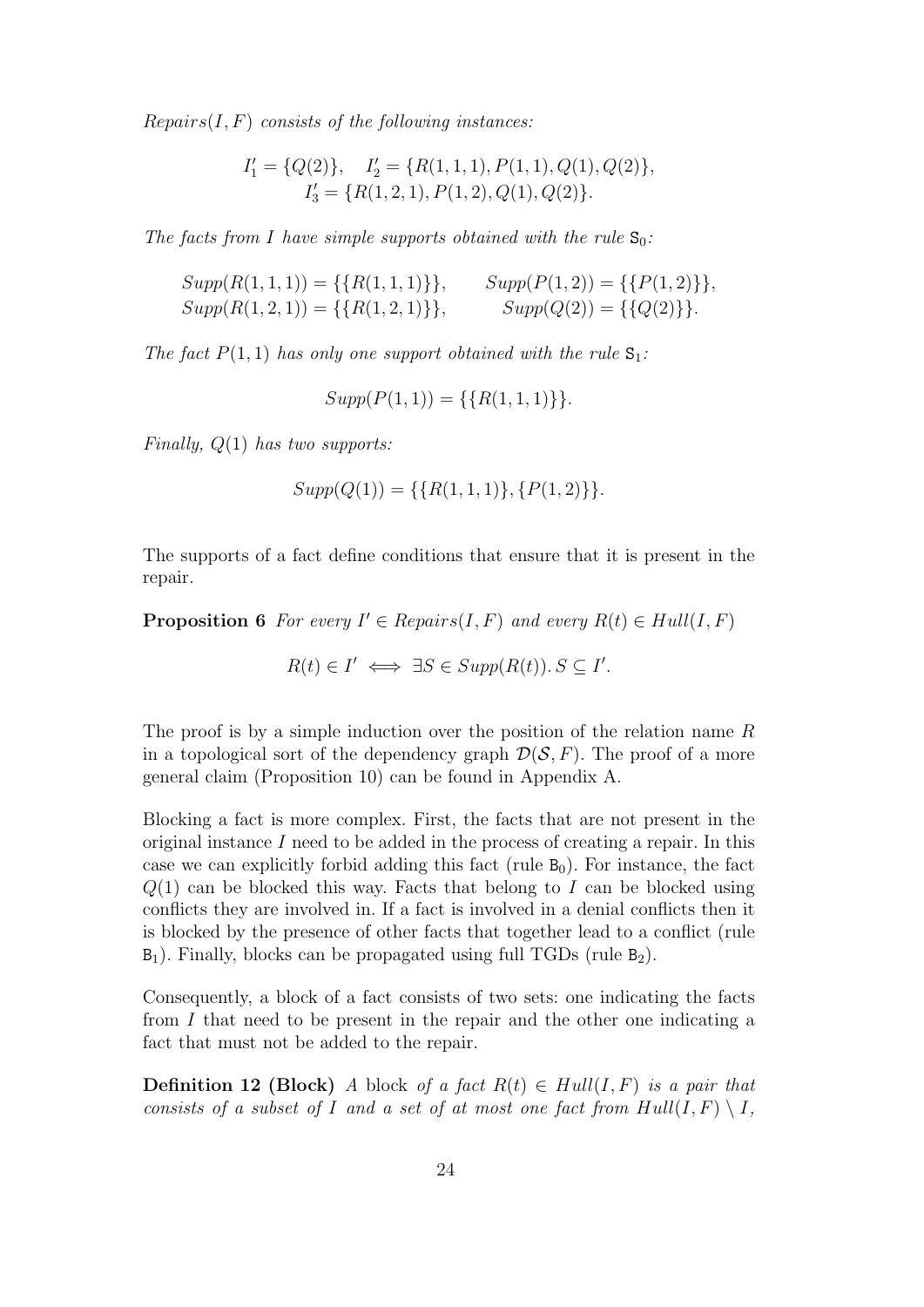defined with the following rules:

$$
B_0: \frac{R(t) \notin I}{(\emptyset, \{R(t)\}) \in Block(R(t))}
$$

$$
R(t) \land R_1(t_1) \land \dots \land R_n(t_n) \to \text{false}
$$

$$
B_1: \frac{R(t) \in I \quad S_i \in Supp(R_i(t_i)) \quad \forall i \in \{1, \dots, n\}}{(\bigcup_i S_i, \emptyset) \in Block(R(t))}
$$

$$
R(t) \land R_1(t_1) \land \dots \land R_n(t_n) \to P(s)
$$

$$
S_i \in Supp(R_i(t_i)) \quad \forall i \in \{1, \dots, n\}
$$

$$
B_2: \frac{R(t) \in I \quad (B, N) \in Block(P(s))}{(\bigcup_i S_i \cup B, N) \in Block(R(t))}
$$

where  $Block(R(t))$  being the set of all blocks of  $R(t)$ .

Blocks specify the conditions that ensure a fact to be absent in a repair.

**Proposition 7** For every  $I' \in Repairs(I, F)$  and every  $R(t) \in Hull(I, F)$ 

$$
R(t) \notin I' \iff \exists (B, N) \in Block(R(t)). \, B \subseteq I' \land N \cap I' = \varnothing.
$$

The proof is by induction over the position of  $R$  in a reverse topological sorting of  $\mathcal{D}(\mathcal{S}, F)$ . The proof of a more general claim (Proposition 11) can be found in Appendix A. We remark, however, that acyclicity of  $F$  is essential here.

**Example 10 (cont. Example 9)** The facts  $Q(1)$  and  $P(1, 1)$  have simple blocks obtained with the rule  $B_0$ :

$$
Block(Q(1)) = \{ (\emptyset, \{Q(1)\}) \} \qquad Block(P(1,1)) = \{ (\emptyset, \{P(1,1)\}) \}.
$$

The fact  $R(1,1,1)$  has one block obtained with the rule  $B_2$ :

$$
Block(R(1, 1, 1)) = \{ (\emptyset, \{ P(1, 1) \}) \}.
$$

The fact  $P(1, 2)$  has two blocks obtained with the rules  $B_1$  and  $B_2$ :

$$
Block(P(1,2)) = \{ (\{R(1,1,1)\}, \emptyset), (\emptyset, \{Q(1)\}) \}.
$$

The fact  $R(1, 2, 1)$  has two blocks obtained with the rule  $B_2$ :

$$
Block(R(1,2,1)) = \{ (\{R(1,1,1)\}, \emptyset), (\emptyset, \{Q(1)\}) \}.
$$

Finally, the fact  $Q(2)$  has no blocks (it does not participate in any conflict):

$$
Block(Q(2)) = \varnothing.
$$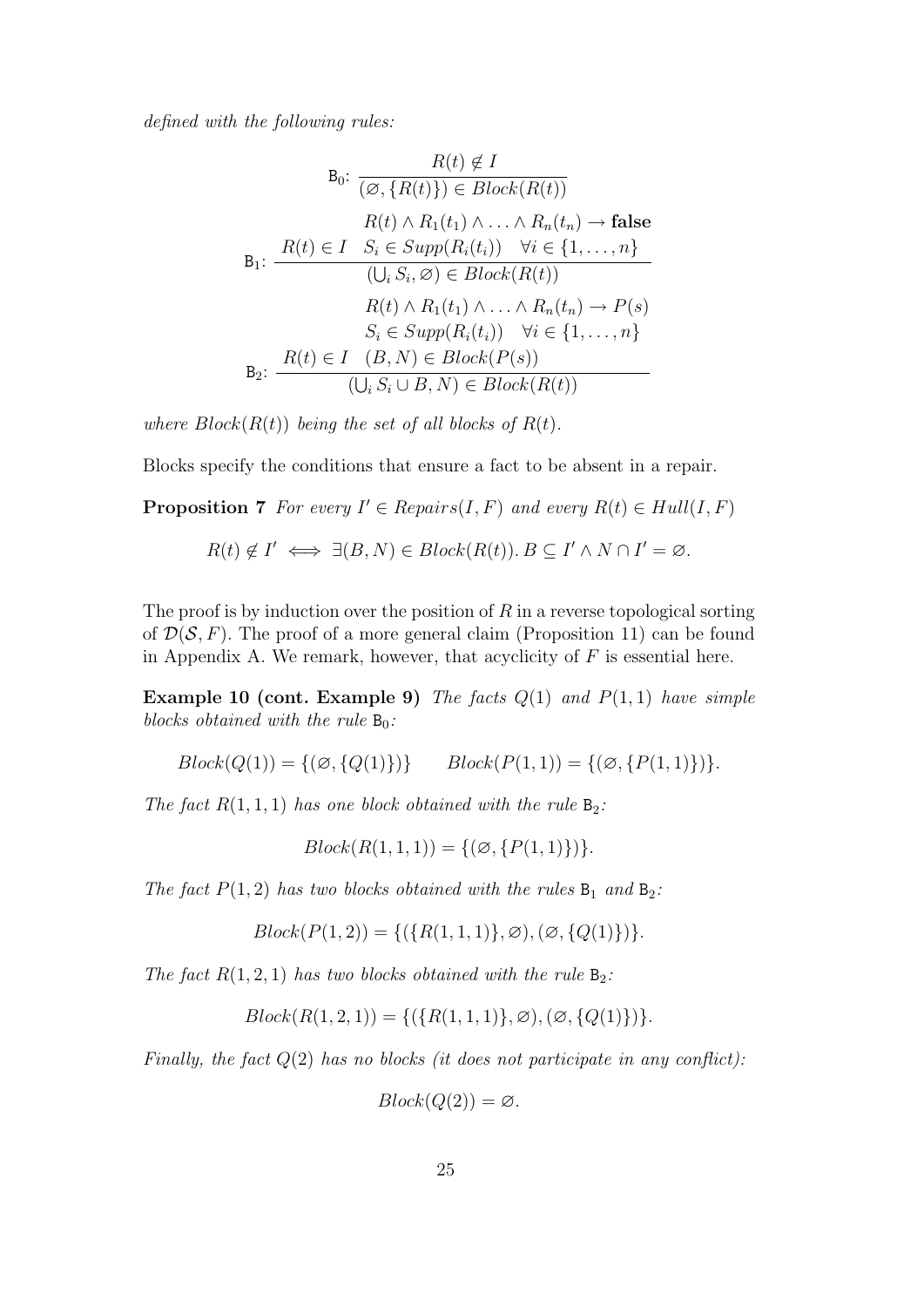The following proposition ensures tractability of our approach.

Proposition 8 For any fact the number of all of its supports and the number of all of its blocks can be computed in time polynomial in the size of the instance I.

This claim is proved with a simple combinatorial argument. Also here, the acyclicity of F is essential. The proof of a more general claim (Proposition 12) can be found in Appendix A.

Finally, we show how to check if there exists a repair that realizes a given combination of supports and blocks.

Lemma 2 For any (possibly cyclic) set of full TGDs and denial constraints F, an instance I, and two sets of facts  $P \subseteq I$  and  $N \subseteq Hull(I, F) \setminus I$ , a repair containing all facts from P and no facts from N exists if and only if  $T_F^*(P)$  is consistent and disjoint with N.

**Proof:** The *only if* part of the proof is trivial. For the *if* part take any repair I' such that  $I' \leq I T_F^*(P)$ . Such an instance exists because  $T_F^*(P)$  is consistent. We show that I' is the desired repair. First,  $I' \leq I T_F(P)$  and  $P \subseteq I$  imply that  $P \subseteq I'$ , and consequently  $T_F^*(P) \subseteq I'$  (as I' is consistent).  $I' \leq_I T_F^*(P)$ implies also  $N \cap I' = \emptyset$  because  $N$  contains no fact from  $I$ . □

We use the previous results to construct Algorithm 3 computing the consistent answer to a quantifier-free query to  $Q$  in the instance I w.r.t. a set of denial constraints and acyclic full TGDs F.

We assume that the query  $Q$  is in CNF and we note that **true** is not the consistent answer to  $Q$  if and only if there exists a conjunct of  $Q$  that is not satisfied by some repair. Consequently, for each conjunct  $Q_i$  of  $Q$  we check if there exists a repair that satisfies  $\neg Q_i$  (line 2). A negated conjunct is a conjunction of positive and negative atomic formulas

$$
\neg Q_i \equiv R_1(t_1) \land \dots \land R_n(t_n) \land \neg P_1(s_1) \land \dots \land P_m(t_m)
$$

and therefore a repair satisfying  $\neg Q_i$  is a repair that contains all  $R_i(t_i)$ 's and no  $P_j(s_j)$ 's. The existence of such a repair is checked with the function ExistsRepair.

Because all repairs are constructed from facts in  $Hull(I, F)$ , we can assume that all  $R_i(t_i)$ 's and  $P_i(s_i)$ 's belong to  $Hull(I, F)$ . Indeed, if some  $R_i(t_i)$  does not belong to  $Hull(I, F)$ , then a repair containing  $R_i(t_i)$  does not exist (line 7). Similarly, if some  $P_i(s_i)$  does not belong to  $Hull(I, F)$ , then no repair contains  $P_i(s_i)$  (line 9). Using Propositions 6 and 7 we show that there exists a repair I' containing all  $R_i(t_i)$ 's and no  $P_j(s_j)$ 's if and only if for every  $R_i(t_i)$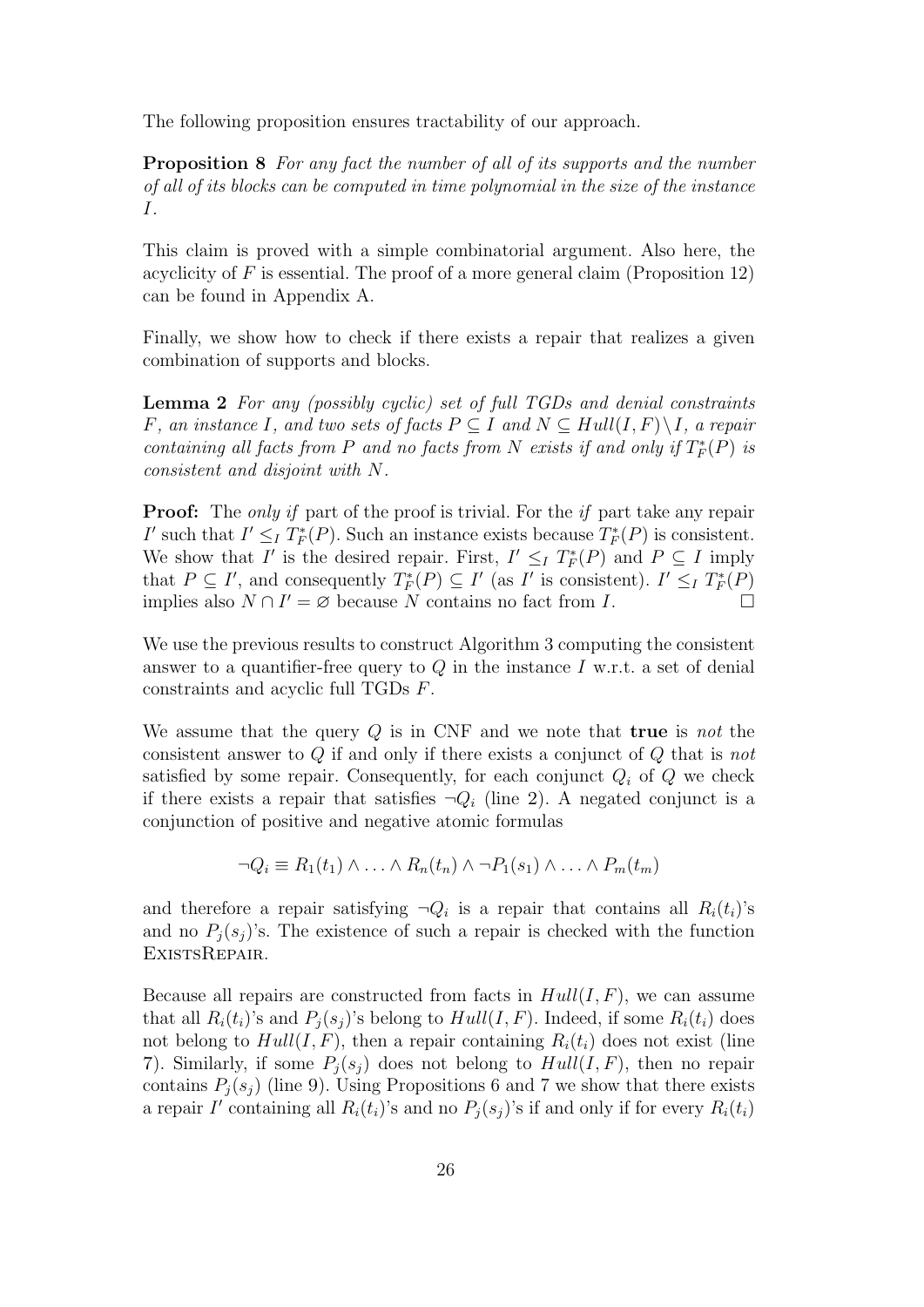**Algorithm 3** Computing the consistent answer to  $Q$  in  $I$  w.r.t.  $F$ .

function  $CQA(Q, I, F)$ **precompute:**  $Hull(I, F)$ ,  $Supp$ , and  $Block$  for I and F. 1: let  $Q \equiv Q_1 \wedge \ldots \wedge Q_w$  /\* Query in CNF \*/ 2: for  $i \leftarrow 1, \ldots, w$  do 3: let  $\neg Q_i \equiv R_1(t_1) \land \ldots \land R_n(t_n) \land \neg P_1(s_1) \land \ldots \land \neg P_m(s_m)$ 4: if EXISTSREPAIR $({R_1(t_1),...,R_n(t_n)}$ ,  ${P_1(s_1),...,P_m(s_m)}$  then 5: return false 6: return true end function function EXISTSREPAIR $(T_P, T_N)$ 7: if  $T_P \not\subseteq Hull(I, F)$  then 8: return false 9: if  $T_N \nsubseteq Hull(I, F)$  then 10:  $T_N \leftarrow T_N \cap Hull(I, F)$ 11: let  $\{R_1(t_1), \ldots, R_n(t_n)\} \equiv T_P$ 12: let  $\{P_1(s_1), \ldots, P_m(t_m)\} \equiv T_N$ 13: for  $S_1 \in Supp(R_1(t_1)), \ldots, S_n \in Supp(R_n(s_n))$  do 14: for  $(B_1, N_1) \in Block(P_1(s_1)), \ldots, (B_m, N_m) \in Block(P_m(s_m))$  do 15:  $P \leftarrow S_1 \cup \ldots \cup S_n \cup B_1 \cup \ldots \cup B_m$ 16:  $N \leftarrow N_1 \cup \ldots \cup N_m$ 17: if  $T_F^*(P) \models F$  and  $T_F^*(P) \cap N = \emptyset$  then 18: return true

19: return false end function

there exists a support  $S_i$  and for every  $P_j(s_j)$  there exists a block  $(B_j, N_j)$ such that I' contains all  $S_i$ 's and  $B_j$ 's and is disjoint with every  $N_j$ 's.

Hence, it suffices to exhaustively enumerate over all combinations of supports of  $R_i(t_i)$ 's (line 13) and blocks of  $P_i(s_i)$ 's (line 14) and use Lemma 2 to check if a combination can be realized by a repair (line 17).

Finally, to show that Algorithm 3 works in time polynomial in the size of I, we note that the size of the query is considered to be a fixed constant and by Proposition 8 the number of supports and blocks of every fact is polynomial in the size of I. We remark that acyclicity is used only in Propositions 7 and 8.

Theorem 3 Consistent query answering is in PTIME for any quantifier-free query and any acyclic set of denial constraints and full tuple-generating dependencies.

Example 11 (cont. Example 10) We execute Algorithm 3 with the follow-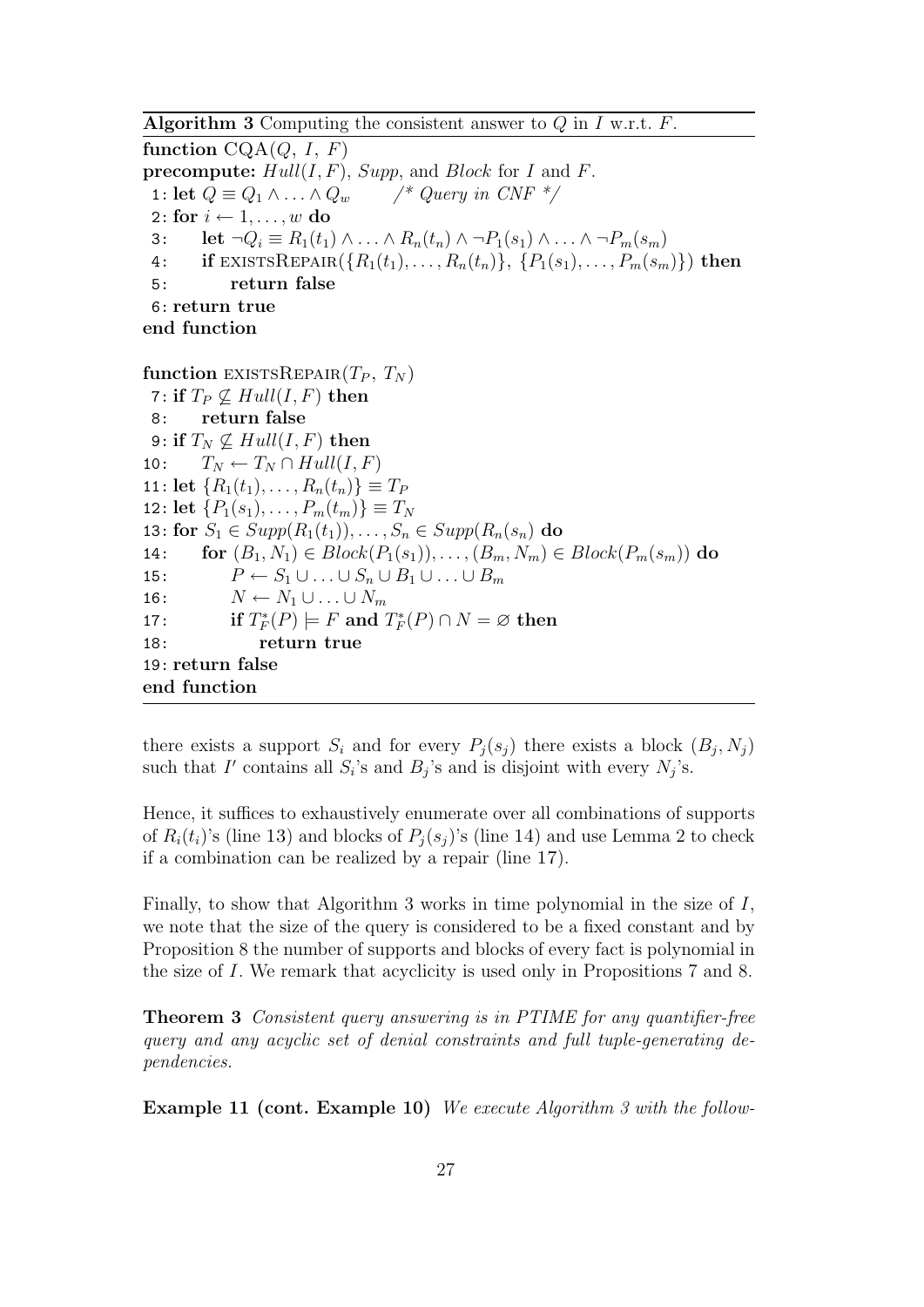ing query:

$$
Q = (Q(1) \lor \neg R(1,1,1)) \land (Q(2) \lor \neg P(1,2)) \land (R(1,2,1) \lor \neg P(1,2)).
$$

The negation of the first conjunct is  $\neg Q_1 = R(1,1,1) \wedge \neg Q(1)$ . The fact  $R(1,1,1)$  has only one support  $\{R(1,1,1)\}\$  and the fact  $Q(1)$  only one block  $(\emptyset, \{Q(1)\})$ . Although  $T_F^*\{\{R(1, 1, 1)\}\} = \{R(1, 1, 1), P(1, 1), Q(1)\}\$ is consistent, it contains  $Q(1)$ . Hence, there does not exists a repair that satisfies  $\neg Q_1$ .

The negation of the second conjunct is  $\neg Q_2 = P(1,2) \wedge \neg Q(2)$ . Because the fact  $Q(2)$  has no block, there is no repair that does not contain  $Q(2)$ , and consequently there does not exists a repair satisfying  $\neg Q_2$ .

The negation of the third conjunct is  $\neg Q_3 = P(1,2) \land \neg R(1,2,1)$ . The fact  $P(1, 2)$  has only one support  $\{R(1, 1, 1)\}\$  and the fact  $R(1, 2, 1)$  has two blocks:  $(\emptyset, \{Q(1)\})$  and  $(B_2, N_2) = (\{R(1, 1, 1)\}, \emptyset)$ . Similarly to  $\neg Q_1$ , combining the support with the first block does not guarantee the existence of a repair satisfying  $\neg Q_3$ . However, if we use the support with the second block, then  $P = \{R(1,1,1)\}\$ and  $N = \emptyset$  satisfy Lemma 2 which implies that there exists a repair satisfying  $\neg Q_3$ . Indeed, this repair is  $I'_2$ .

Consequently, the query  $Q$  does not hold in the repair  $I'_2$  and **true** is not the consistent answer to Q.

### 5.2 Adding join dependencies

In this section we extend Algorithm 3 to include also JDs. For this we generalize the definitions of supports and blocks and we show that Propositions 6, 7, and 8 continue to hold. Here, we present only the constructions and main claims. Complete proofs are presented in Appendix A.

The following folklore result shows that we need to consider the case where there is only one JD per relation.

**Proposition 9** For any (possibly empty) set of JDs  $\{jd_1, \ldots, jd_n\}$  on the same relation name there exists a JD  $jd^*$  such that an instance satisfies  ${jd_1, \ldots, jd_n}$  if and only if it satisfies jd\*.

We remark that in particular every relation  $R$  in every instance satisfies the trivial JD  $R \bowtie: [attrs(R)]$ . Hence, we fix an instance I and a set of constraints F consisting of a set of acyclic full TGDs, denial constraints, and exactly one JD per relation. Also, to distinguish JD rules we write them  $R(t_1) \wedge \ldots \wedge R(t_n) \stackrel{\bowtie}{\to} \cdots$  $R(t)$ . We remark, however, that  $\rightarrow$  continues to be used for all rules, including those obtained from conflicts w.r.t. JDs. Finally, we observe that any JD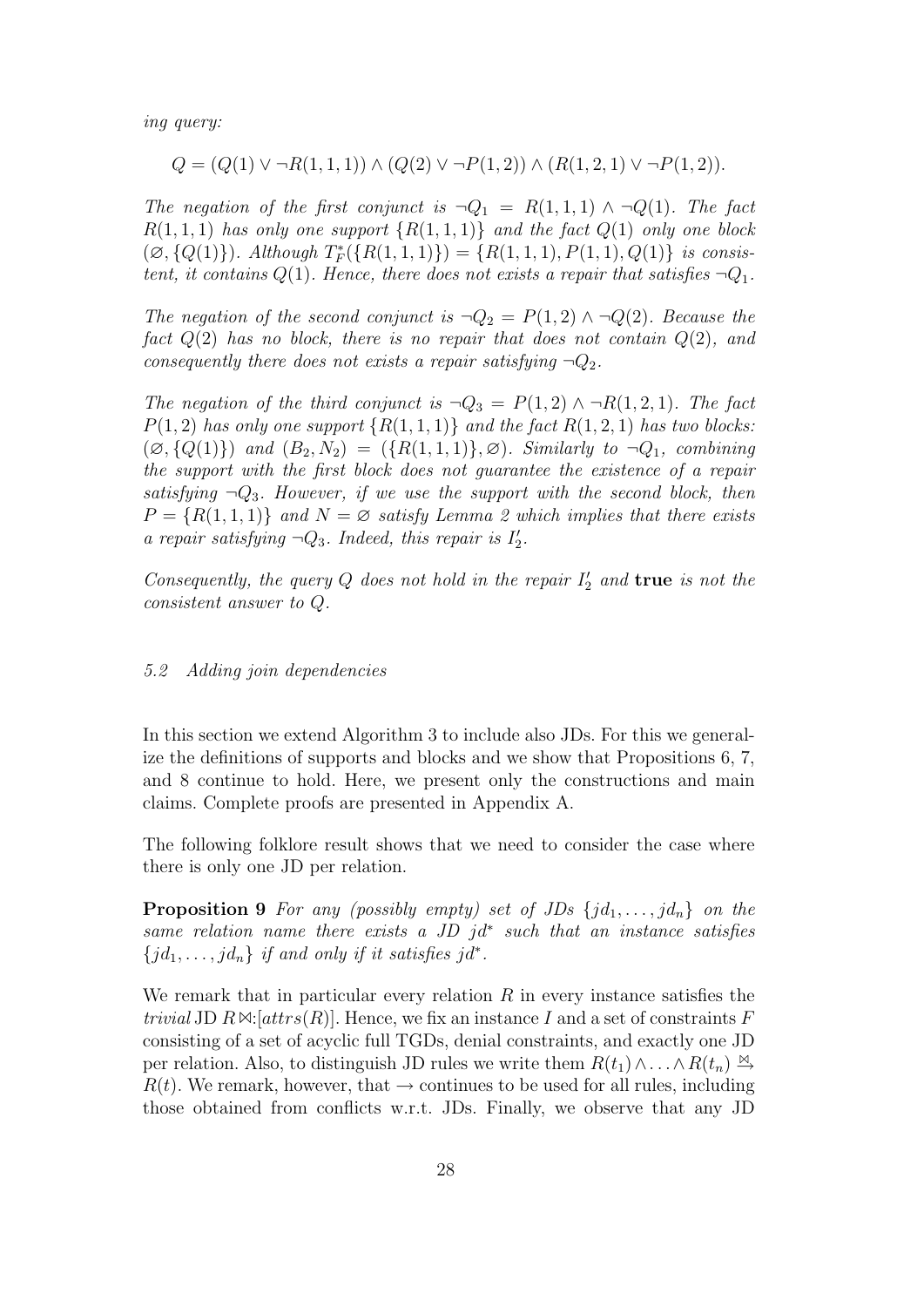$R \Join [X_1, \ldots, X_k]$  yields rules  $R(t) \stackrel{\bowtie}{\rightarrow} R(t)$  for all  $R(t) \in Hull(I, F)$ . Because we assume that F contains one JD on every relation in  $\mathcal{S}, \stackrel{\bowtie}{\to}$  and  $\to$  (which subsumes  $\stackrel{\bowtie}{\rightarrow}$  are *reflexive* on facts from  $Hull(I, F)$ .

Previously, the acyclicity of the set of integrity constraints implicitly provided a bound on the depth of the derivation of supports and blocks. This bound is essential when showing that supports and blocks can be constructed in time polynomial in the size of the database. Although JDs translate to cyclic full TGDs, it is sufficient to consider derivations of supports and blocks of bounded depth.

**Lemma 3** If  $Rules(I, F)$  contains the following two ground rules

$$
r' = R(t'_1) \wedge \ldots \wedge R(t'_k) \stackrel{\bowtie}{\rightarrow} R(t_i) \quad and \quad r'' = R(t_1) \wedge \ldots \wedge R(t_k) \stackrel{\bowtie}{\rightarrow} R(t)
$$

for some  $i \in \{1, \ldots, k\}$ , then there exists  $j \in \{1, \ldots, k\}$  such that  $Rules(I, F)$ contains also

$$
r^* = R(t_1) \wedge \ldots \wedge R(t_{i-1}) \wedge R(t'_j) \wedge R(t_{i+1}) \wedge \ldots \wedge R(t_k) \stackrel{\bowtie}{\rightarrow} R(t).
$$

Because the set of constraints is cyclic, we construct the supports in an iterative manner allowing us to bound the derivation depth. The new rules for supports are obtained by appropriately incorporating JD-rules into  $S_0$  and  $S_1$ (Definition 11).

Definition 13 (Support) Let h be the acyclic height of the dependency graph  $\mathcal{D}(\mathcal{S}, F)$ . For  $\ell \in \{-1, 0, \ldots, h\}$  an  $\ell$ -support of a fact  $R(t) \in Hull(I, F)$  is a subset of I defined with the following rules:

$$
S_0^{-1}: \frac{R(t) \in I}{\{R(t)\} \in Supp^{-1}(R(t))}
$$

$$
R(t_1) \wedge \ldots \wedge R(t_k) \xrightarrow{\bowtie} R(t)
$$

$$
R_{i,1}(t_{i,1}) \wedge \ldots \wedge R_{i,n_i}(t_{i,n_i}) \rightarrow R(t_i) \quad \forall i \in \{1, \ldots, k\}
$$

$$
S_1^{\ell}: \frac{R(t) \notin I \quad S_{i,j} \in Supp^{\ell-1}(R_{i,j}(t_{i,j})) \quad \forall i \in \{1, \ldots, k\}, \ \forall j \in \{1, \ldots, n_i\}}{\bigcup_{i,j} S_{i,j} \in Supp^{\ell}(R(t))}
$$

where  $Supp^{\ell}(R(t))$  denotes the set of all  $\ell$ -supports of  $R(t)$ . A support of  $R(t)$ is any element of the set  $Supp(R(t)) = Supp^{h}(R(t)).$ 

We note that because  $\rightarrow$  and  $\stackrel{\bowtie}{\rightarrow}$  are reflexive on facts from  $Hull(I, F)$ , the rule  $S_1^{\ell}$  properly propagates supports, i.e any  $(\ell-1)$ -support of  $R(t)$  is also an  $\ell$ -support of  $R(t)$ . We also note that if all the JDs in F are trivial, then the set of supports of a fact coincides with the set of supports from Definition 11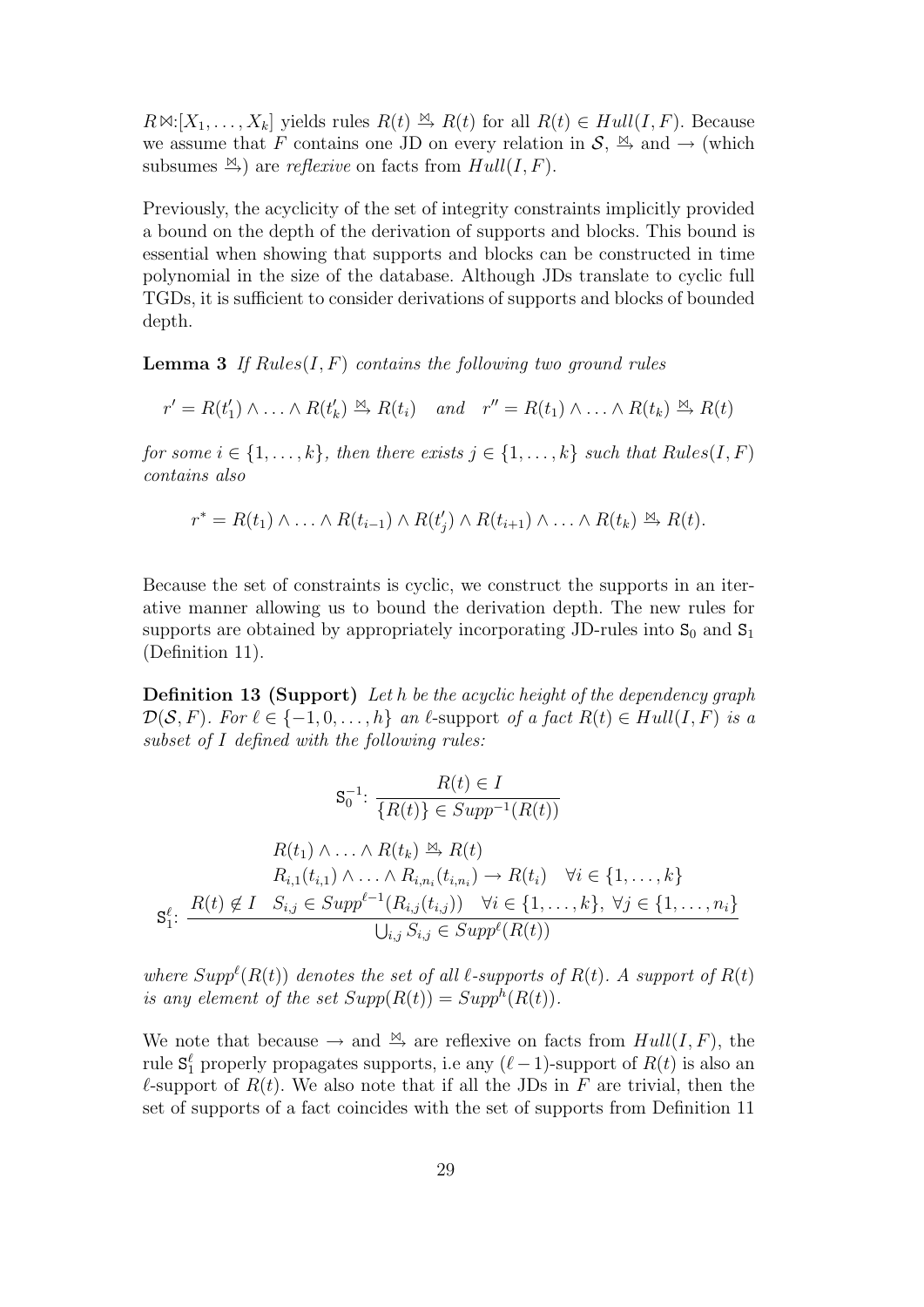**Proposition 10** For every  $I' \in Repairs(I, F)$  and every  $R(t) \in Hull(I, F)$ 

 $R(t) \in I' \iff \exists S \in Supp(R(t)). S \subseteq I'.$ 

The if part is proved with a simple induction over the depth of the derivation of a support. The proof of the *only if* is based on the following simple idea. A fact  $R(t) \in I' \setminus I$  is present in the repair  $I'$  to satisfy some ground (full TGD) rule. We identify this ground rule by considering an inconsistent instance  $I'\setminus\{R(t)\}.$ We use this rule to show that  $R(t)$  has a support that validates the claim.

Again, because the set of constraints is cyclic, we construct the block iteratively to bound their derivation depth. The new rules for block are obtained by appropriately incorporating JD-rules into  $B_0$ ,  $B_1$ , and  $B_2$  (Definition 12).

Definition 14 (Block) Let h be the acyclic height of the dependency graph  $\mathcal{D}(\mathcal{S}, F)$ . For  $\ell \in \{-1, 0, \ldots, h\}$  an  $\ell$ -block of a fact  $R(t) \in Hull(I, F)$  is a pair that consists of a subset of I and a set of at most one fact from  $Hull(I, F) \setminus I$ , defined with the following rules:

$$
B_0^{-1}: \frac{R(t) \notin I}{(\emptyset, \{R(t)\}) \in Block^{-1}(R(t))}
$$
  
\n
$$
R(t_1) \land \dots \land R(t_n) \land R_1(s_1) \land \dots \land R_m(s_m) \rightarrow \text{false}
$$
  
\n
$$
R(t) \land R(t_{i,1}) \land \dots \land R(t_{i,k_i}) \stackrel{\bowtie}{\rightarrow} R(t_i) \quad \forall i \in \{1, \dots, n\}
$$
  
\n
$$
S_{i,j} \in Supp(R(t_{i,j})) \quad \forall i \in \{1, \dots, n\}, \forall j \in \{1, \dots, k_i\}
$$
  
\n
$$
B_1^{-1}: \frac{R(t) \in I \quad S_p \in Supp(R_p(s_p)) \quad \forall p \in \{1, \dots, m\}}{\left(\bigcup_{i,j} S_{i,j} \cup \bigcup_p S_p, \emptyset\right) \in Block^{-1}(R(t))}
$$
  
\n
$$
R(t_1) \land \dots \land R(t_n) \land R_1(s_1) \land \dots \land R_m(s_m) \rightarrow P(s)
$$
  
\n
$$
R(t) \land R(t_{i,1}) \land \dots \land R(t_{i,k_i}) \stackrel{\bowtie}{\rightarrow} R(t_i) \quad \forall i \in \{1, \dots, n\}
$$
  
\n
$$
S_{i,j} \in Supp(R(t_{i,j})) \quad \forall i \in \{1, \dots, n\}, \forall j \in \{1, \dots, k_i\}
$$
  
\n
$$
S_p \in Supp(R_p(t_p)) \quad \forall p \in \{1, \dots, m\}
$$
  
\n
$$
B_2^{\ell}: \frac{R(t) \in I \quad (B, N) \in Block^{\ell-1}(P(s))}{\left(\bigcup_{i,j} S_{i,j} \cup \bigcup_p S_p \cup B, N\right) \in Block^{\ell}(R(t))}
$$

where  $Block^{\ell}(R(t))$  is the set of all  $\ell$ -blocks of  $R(t)$ . A block of  $R(t)$  is any element of the set  $Block(R(t)) = Block^h(R(t)).$ 

Also this time, we observe that because  $\rightarrow$  and  $\stackrel{\bowtie}{\rightarrow}$  are reflexive, the rule  $B_1^{\ell}$ properly propagates blocks, i.e. any  $(\ell-1)$ -block of  $R(t)$  is also an  $\ell$ -block of  $R(t)$ . We also note that this definition of blocks generalizes Definition 12.

**Proposition 11** For every  $I' \in Repairs(I, F)$  and every  $R(t) \in Hull(I, F)$ 

$$
R(t) \notin I' \iff \exists (B, N) \in Block(R(t)). \ B \subseteq I' \land N \cap I' = \emptyset.
$$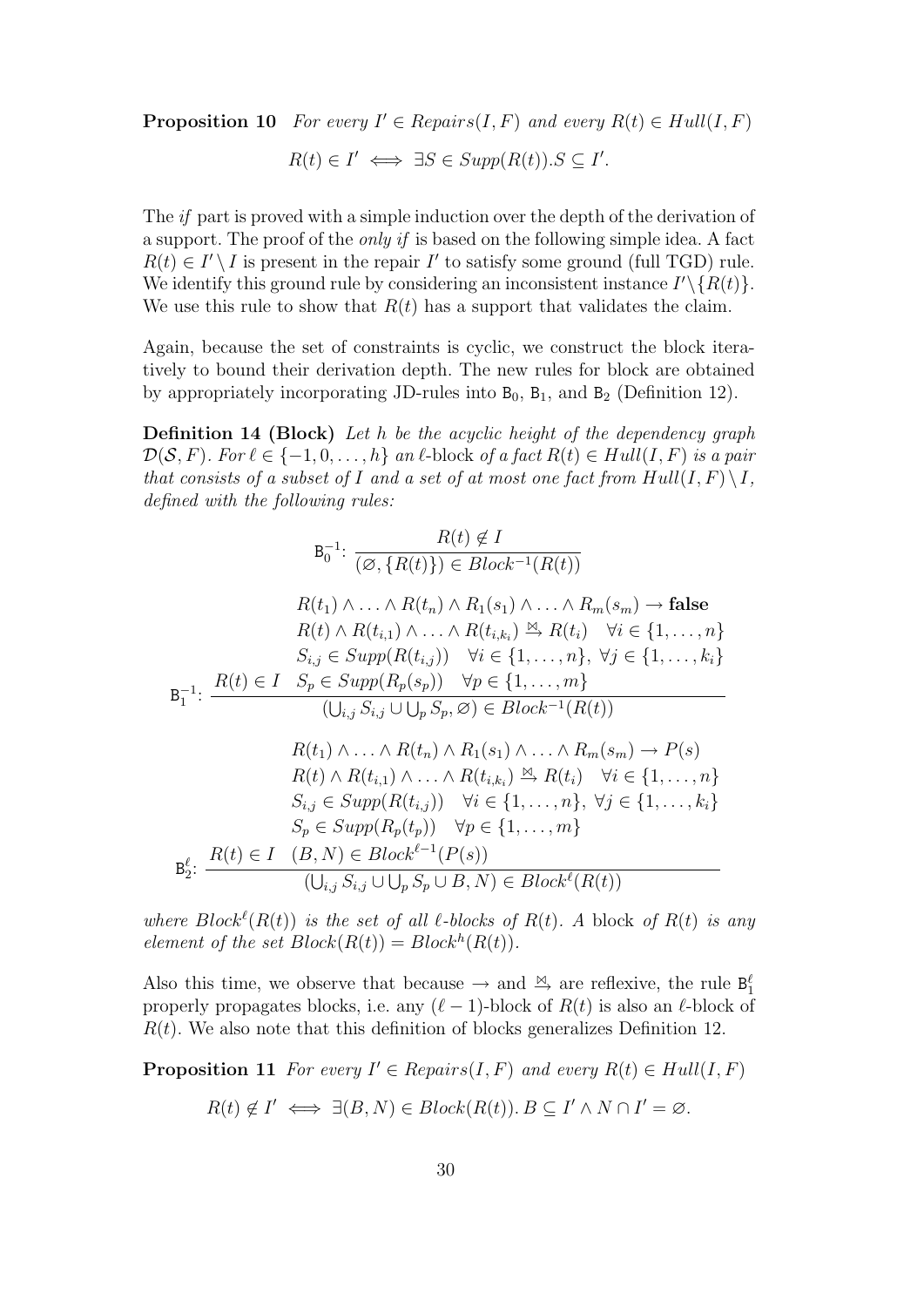The if part is proved with a simple induction over the depth of derivation of a block. The proof of the only if part is based on the following simple idea.  $R(t) \in I \setminus I'$  is absent in the repair I' because its presence would cause a violation of some ground rule. We identify this rule by considering an inconsistent instance  $I' \cup \{R(t)\}\$ . We use this rule to show that  $R(t)$  has a block that validates the claim.

**Proposition 12** For any fact  $R(t)$  the sets  $Supp(R(t))$  and  $Block(R(t))$  can be constructed in time polynomial in the size of I.

A simple combinatorial proof is presented in Appendix A.

We recall that the proof of Theorem 3 relies on the Lemma 2 and Propositions 6, 7, and 8. The proof of Lemma 2 does not assume the set of constraints to be acyclic and the corresponding Propositions 10, 11, and 12 have been proved for generalized supports and blocks. Consequently,

Corollary 1 Consistent query answering is in PTIME for any quantifierfree query and any set of join dependencies, denial constraints, and acyclic full tuple-generating dependencies.

#### 5.3 Negative results

It appears to be difficult to extend our approach beyond quantifier-free queries because of the following result.

Theorem 4 ([15]) There exists an FD and a closed conjunctive query (using existential quantifiers) for which consistent query answering is coNP-complete.

Also, the class of constraints is likely to be maximal as having even one cyclic full TGD that is not a JD leads to intractability.

Theorem 5 There exists a positive atomic query and a set of integrity constraints consisting of one FD and one cyclic full tuple-generating dependency for which consistent query answering is coNP-complete.

**Proof:** The membership of consistent query answering in coNP follows from the definition of consistent query answers and Theorem 1.

We show coNP-hardness by reducing the complement of 3COL to consistent query answering. 3COL is a classic NP-complete problem of testing if a graph has a legal 3-coloring [34]. A 3-coloring is an assignment of one of 3 colors to each vertex of the graph. It is legal if no two adjacent vertices have the same color. Take any undirected graph  $G = (V, E)$ , and let  $V = \{v_1, \ldots, v_n\}$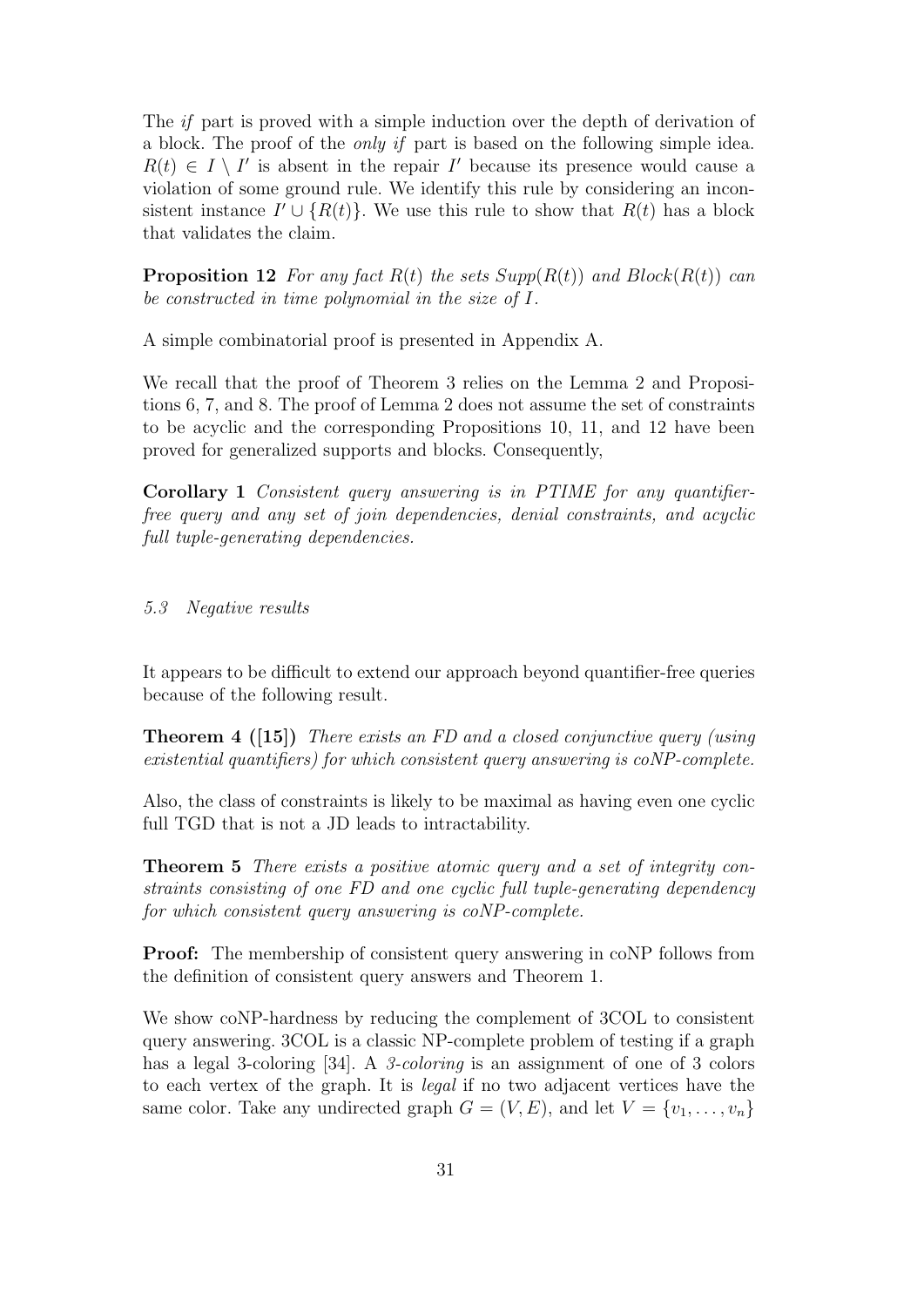and  $E = \{e_1, \ldots, e_m\}$ . We assume that G has no isolated vertices (i.e. vertices incident to no edge).

We use the schema

$$
\mathcal{S} = \{R(A, B, C, D), P(C)\}
$$

with the set of integrity constraints

 $F = \{R: A \rightarrow B, R(x_1, y_1, z_1, z_2) \land R(x_2, y_2, z_1, z_2) \land P(z_1) \land y_1 \neq y_2 \rightarrow P(z_2)\}.$ 

We use the following facts:

- $p_{i,j}^k = R(i, k, j-1, j)$  for each vertex  $v_i$  with color k incident to the edge  $e_j$ (we create a separate copy for each edge incident to the vertex and for each color);
- $q_i = P(j)$  indicating that the edges  $e_1, \ldots, e_i$  connect properly colored vertices (for  $j \in \{0, \ldots, m\}$ );
- 3 special facts:  $r = R(n + 1, 0, m, m + 1), r' = R(n + 2, 1, m, m + 1)$  and  $r'' = P(m + 1).$

The constructed instance is:

$$
I_G = \{ p_{i,j}^k \mid v_i \in V, e_j \in E, v_i \in e_j, 1 \le k \le 3 \} \cup \{ q_0, r, r' \}.
$$

Now, we outline the interaction among the facts induced by the integrity constraints. The FD ensures that every vertex has at most one color assigned to it, i.e. for any  $v_i \in V$ , any two  $e_{j_1}, e_{j_2} \in E$  adjacent to  $v_i$ , and any two different colors  $k_1, k_2 \in \{1, 2, 3\}$ :

$$
p_{i,j_1}^{k_1} \wedge p_{i,j_2}^{k_2} \longrightarrow \textbf{false.} \tag{4}
$$

The full TGD ensures that the facts  $q_i$  are properly used to incrementally verify that all edges connect legally colored vertices, i.e. for any edge  $e_i =$  $\{v_{i_1}, v_{i_2}\}\$  and any two *different* colors  $k_1, k_2 \in \{1, 2, 3\}$ :

$$
p_{i_1,j}^{k_1} \wedge p_{i_2,j}^{k_2} \wedge q_{j-1} \to q_j.
$$

The full TGD also requires that if  $q_m$  is inserted, which indicates a legal coloring, then r or  $r'$  is to be deleted or  $r''$  is to be inserted:

$$
r \wedge r' \wedge q_m \to r''.
$$

Consequently, the query used in the reduction checks if  $r$  is not removed from any of the repairs.

$$
Q=r.
$$

The main claim is that:

$$
G \in 3\text{COL} \iff \exists I' \in Repairs(I_G, F) \text{. } r \notin I'.
$$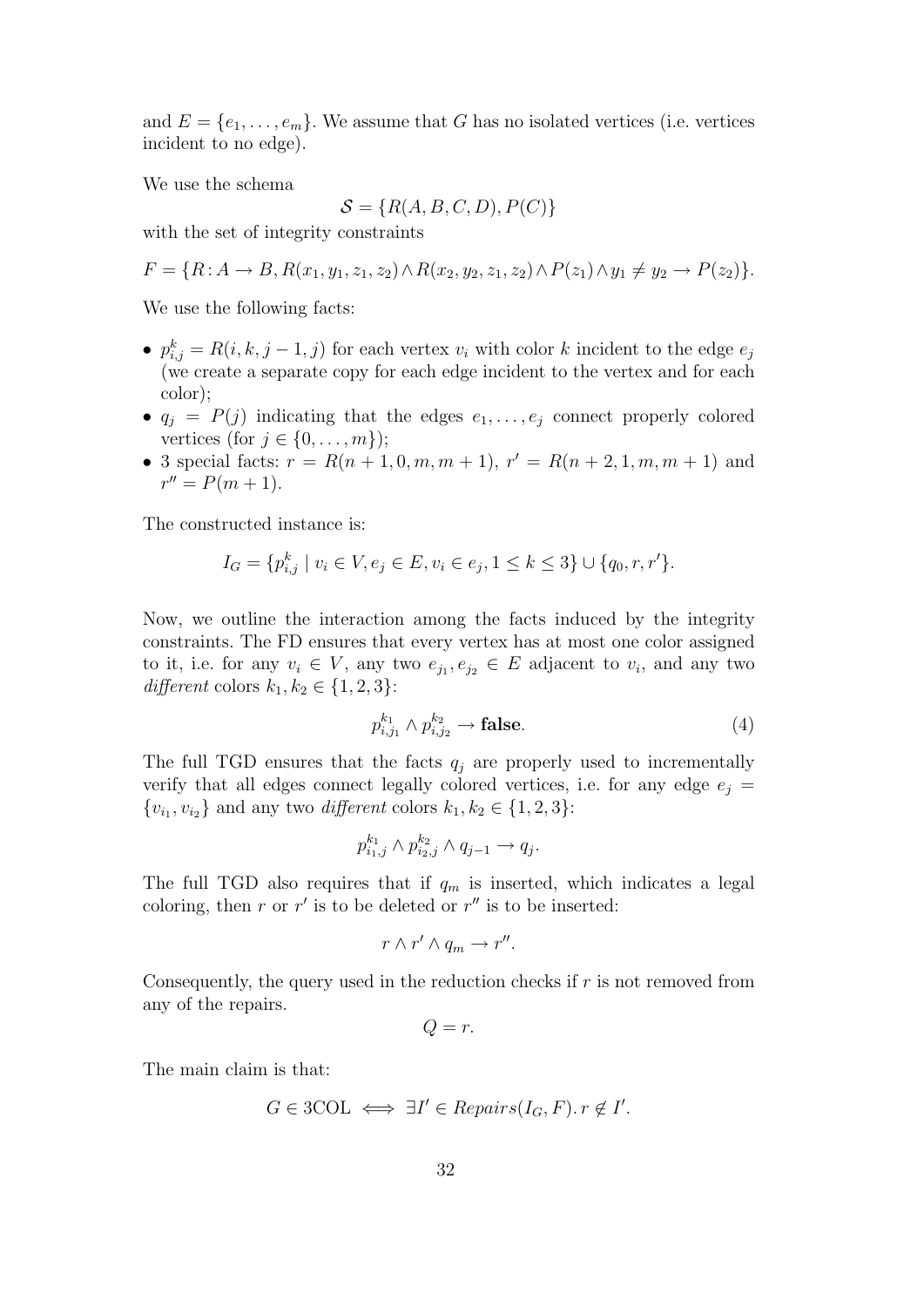For the *only if* part, let f be the legal 3-coloring of G. We construct the following instance

$$
I' = \{p_{i,j}^{f(i)} \mid v_i \in V, e_j \in E, v_i \in e_j\} \cup \{q_0, \ldots, q_m, r'\}.
$$

It can be easily verified that this instance satisfies (i), (ii), and (iii) of Lemma 1 and hence  $I'$  is a repair and  $r \notin I'$ .

For the *if* part, we note that since  $r \notin I'$ , by (iii) of Lemma 1 both  $q_m$  and  $r'$ are present in I' and  $r'' \notin I'$ .  $q_m \in I'$  implies that  $\{q_0, \ldots, q_m\} \subseteq I'$ . Therefore, for every  $j \in \{1, \ldots, m\}$  if  $e_j = \{v_{i_1}, v_{i_2}\}$ , there exist two different colors  $k_1$  and  $k_2$  such that  $p_{i_1,j}^{k_1}$  and  $p_{i_2,j}^{k_2}$  are present in I'. Moreover, for any two  $p_{i,j_1}^{k_1}$  and  $p_{i,j_2}^{k_2}$ we have  $k_1 = k_2$ . Hence, the function  $f(i) = k$  such that there exists  $p_{i,j}^k \in I'$ is a properly defined legal 3-coloring of G.

Finally, we note that the role of the FD can be simulated with a full TGD giving almost the same reduction. Indeed, if we replace the FD with the TGD  $R(x, y, z_1, z_2) \wedge R(x, y', z_1', z_2') \rightarrow R(0, 0, 0, 0)$  and by d denote the fact  $R(0,0,0,0)$ , then the rules (4) are replaced by  $p_{i,j_1}^{k_1} \wedge p_{i,j_2}^{k_2} \rightarrow d$ , for every  $v_i \in V$ , any two edges  $e_{j_1}, e_{j_2}$  adjacent to  $v_i$ , and any two *different* colors  $k_1, k_2 \in \{1, 2, 3\}$ . We note that the fact d is not involved in any other rules, and therefore it is only present in a repair which assign two different colors to the same vertex. Now, the query needs to be augmented to check that in no repair r is deleted while d is not inserted, i.e. in all repairs r is absent only if d is present,  $Q = (\neg r) \Rightarrow d = r \vee d$ .

Corollary 2 There exists a quantifier-free ground query and a set of two full cyclic TGDs for which consistent query answering is coNP-complete.

The complexity of computing consistent answers to atomic ground queries in the presence of full TGDs only remains an open question.

### 6 Universal constraints

In this section we investigate the complexity of consistent query answering and repair checking in the presence of arbitrary universal constraints.

**Lemma 4** For any set of universal constraints  $F$  and any closed query  $Q$ , repair checking is in coNP and consistent query answering is in  $\Pi_2^p$  $\frac{p}{2}$ .

**Proof:** We observe that checking if a set of facts is a maximal independent set is in PTIME. The definition of a nondeterministic Turing machine checking if an instance  $I'$  is not a repair follows from Propositions 3 and 4. First, the machine constructs  $Compl(I')$  and checks if it is a maximal independent set.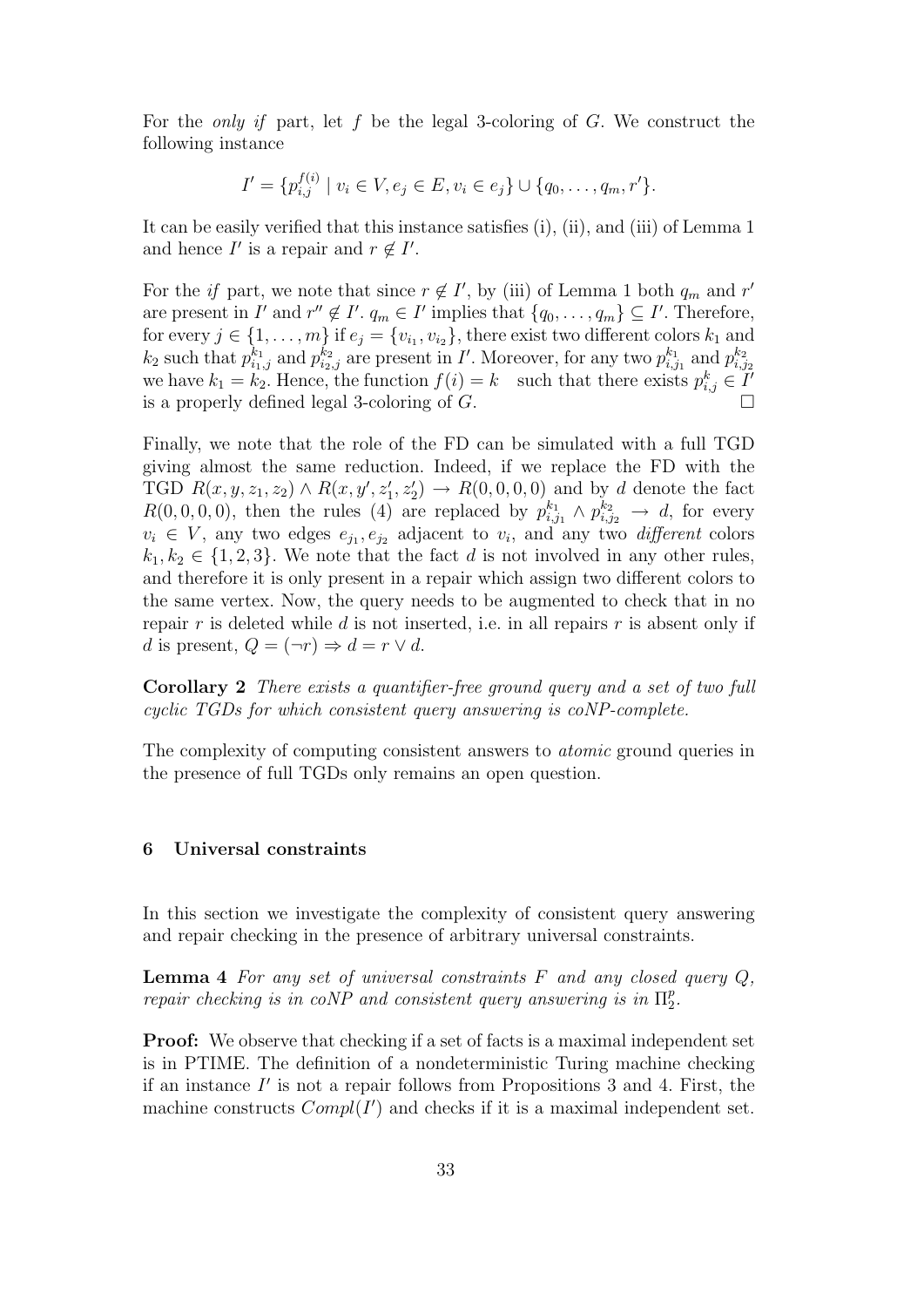If so, it nondeterministically attempts to construct a maximal independent set N such that  $N^+ <_I I'$ .

The definition of a nondeterministic machine (with an NP oracle) that checks if true is not the consistent query answer follows from Definition 5: true is not the consistent answer if and only if there exists a repair where the query answer is false. Hence, the machine nondeterministically creates an instance  $I'$ , verifies that  $I'$  is a repair by using the NP oracle (checking that  $I'$  is not accepted by the machine constructed above), and verifies that the query answer in  $I'$ is false.  $\Box$ 

Theorem 6 There exists a positive atomic query, and a set of two FDs and a universal constraint for which consistent query answering is  $\Pi_2^p$  $\frac{p}{2}$ -complete.

**Proof:** The membership is proved in Lemma 4. We prove  $\Pi_2^p$ -hardness by reducing the problem of validity of  $\forall^* \exists^* \text{QBF}$  to  $\mathcal{D}_{F,Q}$ .

Consider the following ∀ ∗∃ <sup>∗</sup>QBF formula:

$$
\Psi = \forall x_1, \dots, x_n. \exists x_{n+1}, \dots, x_{n+m}. \Phi,
$$

where  $\Phi = C_1 \wedge \ldots \wedge C_k$  is quantifier-free 3CNF i.e.,  $C_j$  is a clause of three literals  $L_{j,1} \vee L_{j,2} \vee L_{j,3}$ . Recall that checking the validity of  $\forall^* \exists^* \text{QBF}$  is a classical  $\Pi_2^p$ -complete problem [34].

We assume that no two clauses of  $\Phi$  are identical. For ease of reference, we call the variables  $x_1, \ldots, x_n$  universal and the variables  $x_{n+1}, \ldots, x_{n+m}$  existential. We also use the following functions on the literals of Φ:

$$
var(x_i) = i, \qquad sgn(x_i) = 1, var(\neg x_i) = i, \qquad sgn(\neg x_i) = 0, q(x_i) = q(\neg x_i) = \begin{cases} 1 & \text{if } i \leq n, \\ 0 & \text{otherwise.} \end{cases}
$$

The schema contains two relation names:

$$
S = \{R(A_1, B_1, A_2, B_2), D(A_1, B_1, C_1, D_1, \ldots, A_4, B_4, C_4, D_4)\}.
$$

The set of integrity constraints is:

$$
F = \{R: A_1 \to B_1, R: A_2 \to B_2, D(\bar{x}_1, \bar{x}_2, \bar{x}_3, \bar{x}_4) \to R(\bar{x}_1) \lor R(\bar{x}_2) \lor R(\bar{x}_3) \lor R(\bar{x}_4)\},
$$

where each  $\bar{x}_i$  is a vector of 4 variables. We use the following types of facts in the reduction: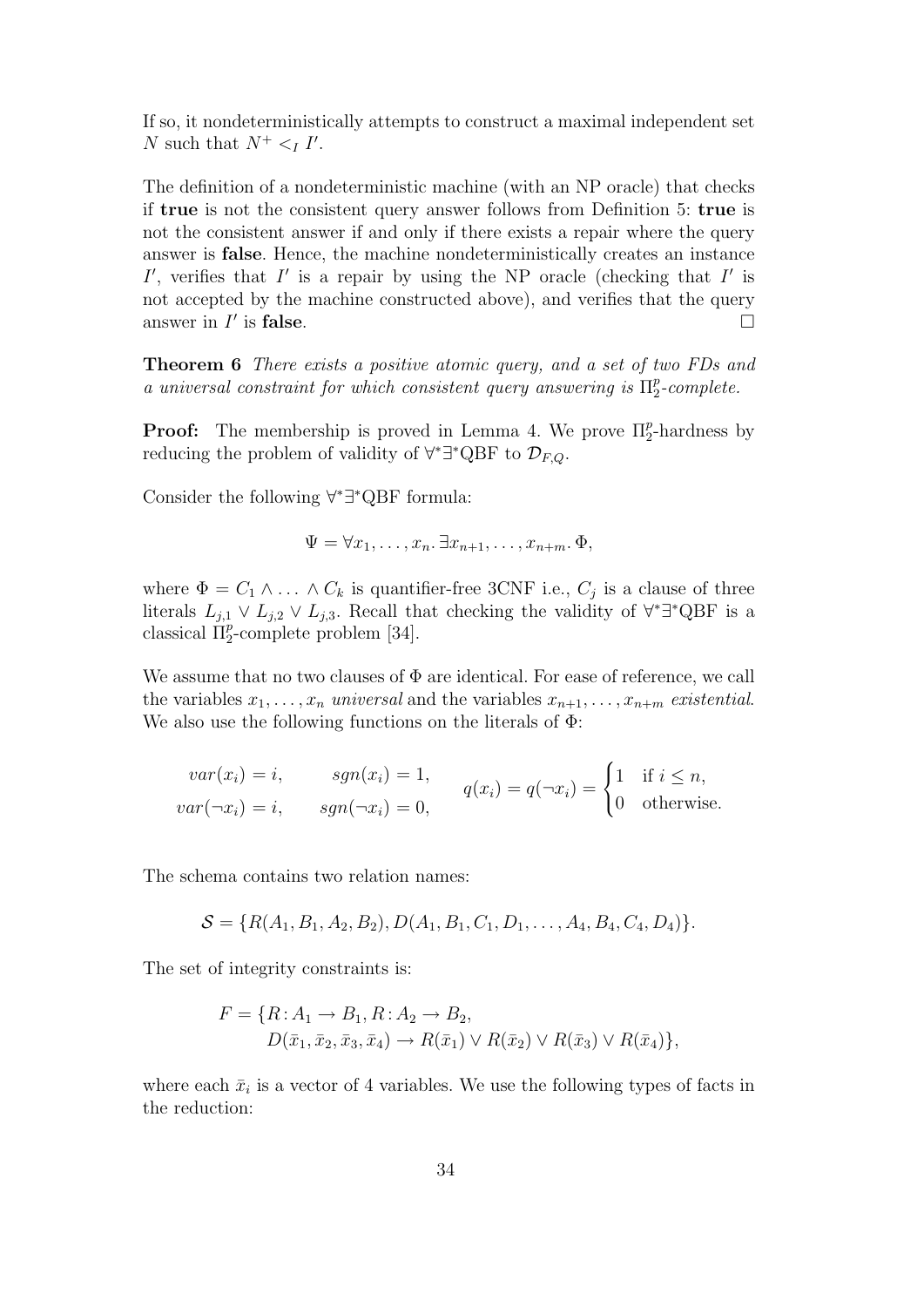• facts corresponding to the valuations of universal variables  $(i \in \{1, \ldots, n\})$ :

$$
p_i = R(i, 1, 0, 0)
$$
 and  $\bar{p}_i = R(i, 0, 0, 0),$ 

and the valuations of existential variables  $(i \in \{n+1, \ldots, n+m\})$ :

$$
p_i = R(i, 1, 1, 0)
$$
 and  $\bar{p}_i = R(i, 0, 1, 0)$ ,

• facts corresponding to the clauses  $(j \in \{1, \ldots, k\})$ :

$$
q_j = D(var(l_{j,1}), sgn(l_{j,1}), q(l_{j,1}), 0, var(l_{j,2}), sgn(l_{j,2}), q(l_{j,2}), 0, var(l_{j,3}), sgn(l_{j,3}), q(l_{j,3}), 0, 0, 1, 1, 1),
$$

• 2 special facts:

$$
r = R(0, 1, 1, 1)
$$
 and  $\bar{r} = R(0, 0, 0, 0).$ 

The constructed instance is

$$
I_{\Psi} = \{p_1, \bar{p}_1, \ldots, p_{n+m}, \bar{p}_{n+m}, q_1, \ldots, q_k, \bar{r}\}.
$$

For the clarity of further considerations by  $\ell_{j,p}$  we will denote the fact corresponding to the satisfying valuation of the literal  $L_{j,p}$ , i.e.:

$$
\ell_{j,p} = \begin{cases} p_i & \text{when } L_{j,p} = x_i, \\ \bar{p}_i & \text{when } L_{j,p} = \neg x_i. \end{cases}
$$

Now, we outline the interaction among the facts induced by the integrity constraints. We start with the simple observation that the FD  $R : A_1 \rightarrow B_1$ ensures that in every repair there is at most one fact corresponding to a valuation of each variable. In symbols:

$$
p_i \wedge \bar{p}_i \rightarrow \textbf{false} \text{ for } i \in \{1, \ldots, n+m\},\
$$

The full TGD ensures that for every conjunct if the repair does not have a fact corresponding to a valuation satisfying the conjunct, then the fact  $q_j$  is deleted or the fact  $r$  is inserted:

$$
q_j \to \ell_{j,1} \vee \ell_{j,2} \vee \ell_{j,3} \vee r \quad \text{for } j \in \{1, \ldots, k\}.
$$

Inserting r requires removing all the facts corresponding to valuations of the existential variables (the FD  $R: A_2 \rightarrow B_2$ ):

$$
p_i \wedge r \to \textbf{false} \text{ and } \bar{p}_i \wedge r \to \textbf{false} \text{ for } i \in \{n+1,\ldots,n+m\}.
$$

It is important to note that this makes inserting  $r$  quite a drastic way to repair the instance  $I_{\Psi}$ . Since r does not belong to  $I_{\Psi}$  and all facts corresponding to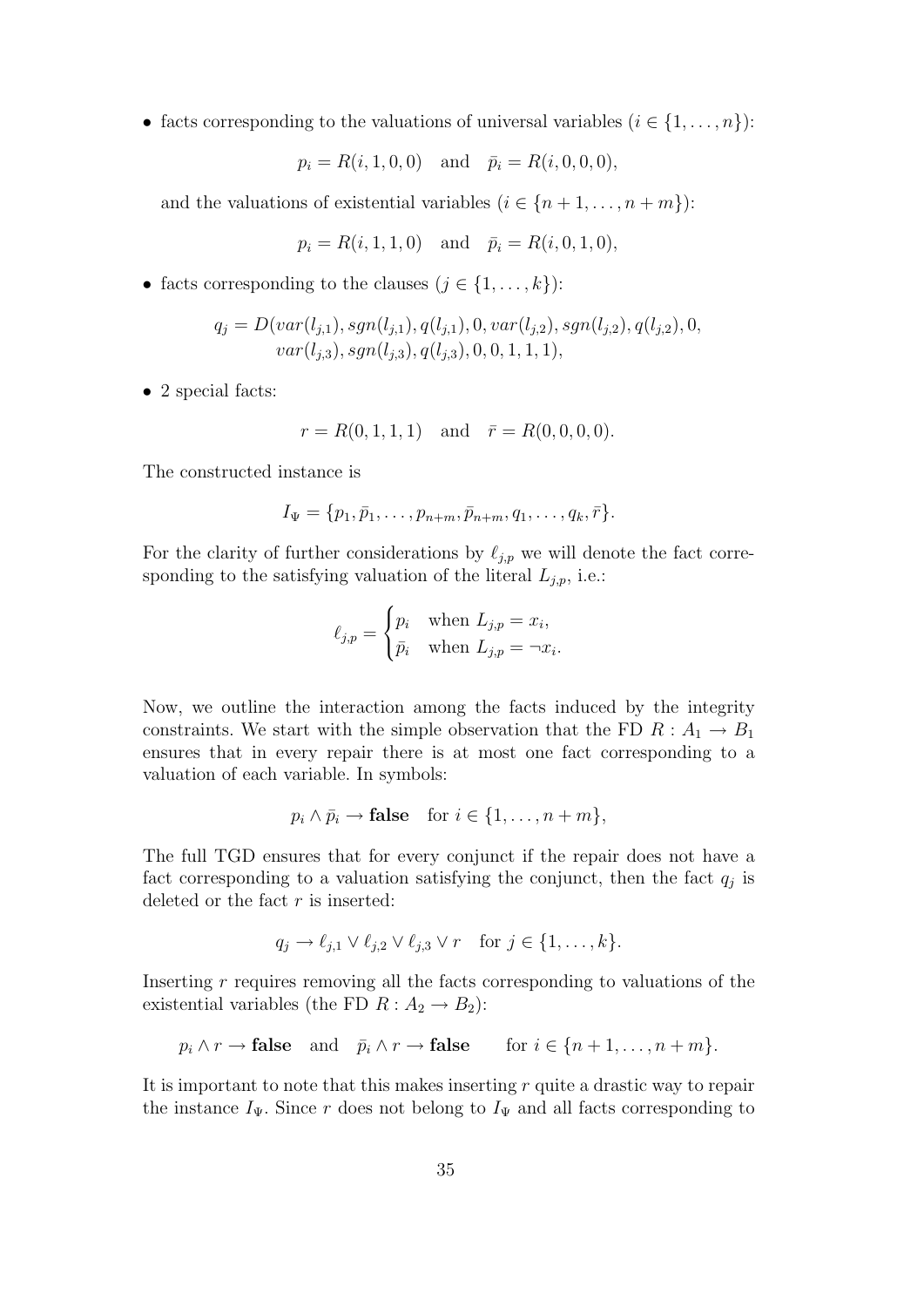valuations of existential variables do,  $\leq_I$ -minimality ensures that such a way of repairing is considered only if for a given valuation of universal variables there does not exist a valuation of existential variables satisfying Ψ. Also, we observe that inserting r requires deleting  $\bar{r}$ , i.e.

$$
r \wedge \bar{r} \to \mathbf{false}.
$$

Consequently, the query used in the reduction checks if the fact r is not deleted from any of the repairs:

$$
Q=\bar{r}.
$$

Figure 5 contains the extended conflict hypergraph of  $I_{\Psi}$  for

$$
\Psi = \forall x_1, x_2, x_3. \exists x_4, x_5. (\neg x_1 \lor x_4 \lor x_2) \land (\neg x_2 \lor \neg x_5 \lor x_3).
$$

The dotted lines are used for stabilizing edges.



Fig. 5.  $G(I_{\Psi}, F)$  for  $\Psi = \forall x_1, x_2, x_3$ .  $\exists x_4, x_5$ .  $(\neg x_1 \lor x_4 \lor x_2) \land (\neg x_2 \lor \neg x_5 \lor x_3)$ .

The main claim of the reduction is :

$$
I_{\Psi} \models_F \bar{r} \iff \models \Psi,
$$

where  $\models \Psi$  denotes that  $\Psi$  is valid.

For the *only if* part, we start by observing that no repair contains  $r$ . We also show that for any consistent instance  $I_1 \subseteq \{p_1, \bar{p}_1, \ldots, p_n, \bar{p}_n\}$  there exists a repair I' such that  $I' \leq I_1$  and such that  $\{q_1, \ldots, q_k\} \subseteq I'$ . Indeed, consider  $J = I_1 \cup \{q_1, \ldots, q_k, r\}.$  Clearly, it is consistent and since no repair contains r, *J* is not a repair. Consequently, there exists a repair  $I'$  such that  $I' < I$ . It is easy to see that  $I'$  is the required repair.

Now, we take any valuation of universal variables  $V_1$ , construct the consistent instance

$$
I_1 = \{p_i \mid V_1(x_i) = \textbf{true}, i \in \{1, ..., n\}\} \cup \{\bar{p}_i \mid V_1(x_i) = \textbf{false}, i \in \{1, ..., n\}\},
$$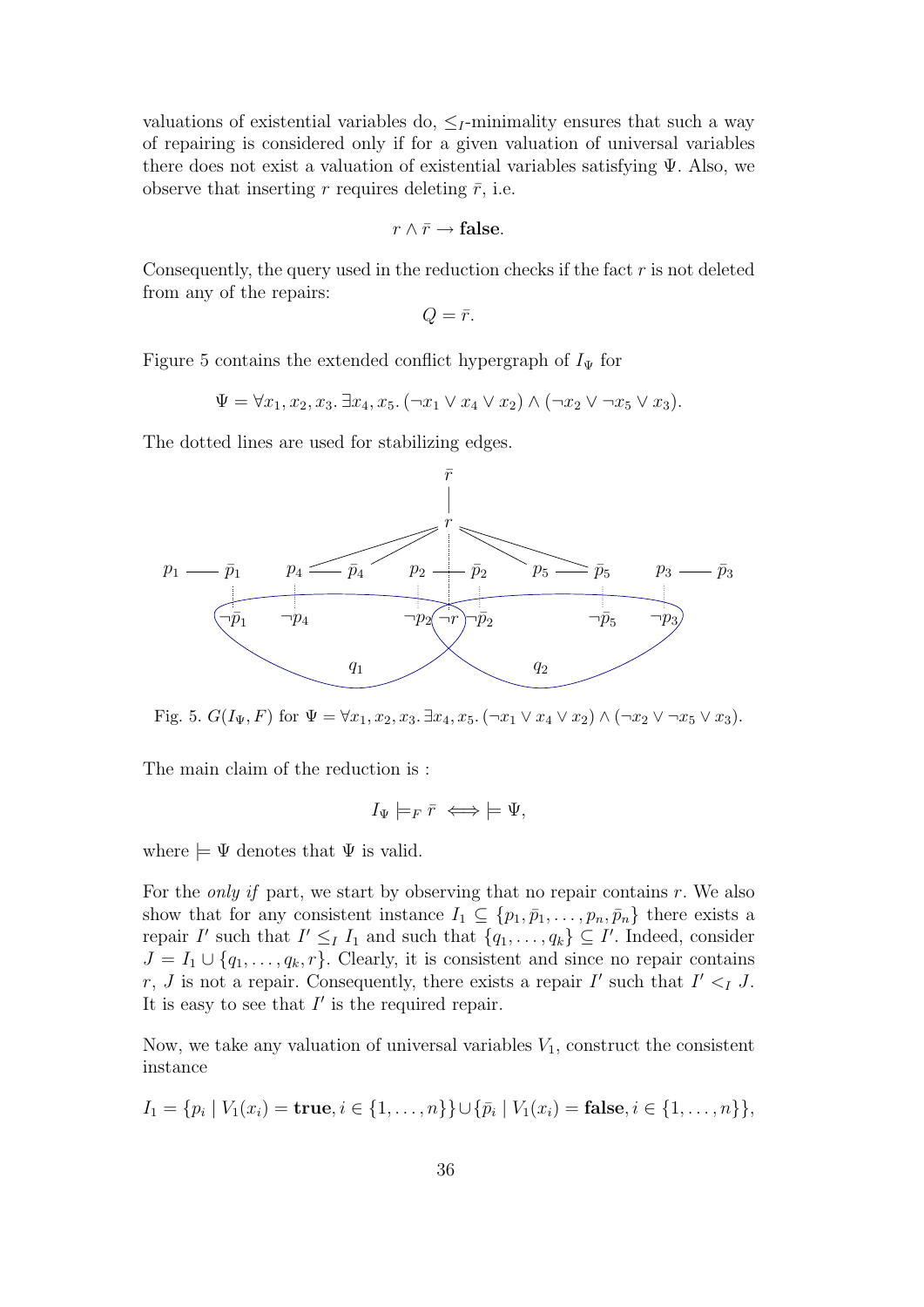and take the repair I' as described above. Naturally, for every  $i \in \{1, \ldots, n\}$ either  $p_i$  or  $\bar{p}_i$  belongs to I'. The same holds for  $i \in \{n+1,\ldots,n+m\}$  because  $r \notin I'$  and I' is  $\leq_I$ -minimal. Consequently, the following valuation of the existential variables  $x_{n+1}, \ldots, x_{n+m}$  is properly defined

$$
V_2(x_i) = \begin{cases} \textbf{true} & \text{if } p_i \in I',\\ \textbf{false} & \text{if } \bar{p}_i \in I'. \end{cases}
$$

We claim that  $V_1 \cup V_2 \models \Phi$ . Take any clause  $C_i$  and observe that at least one of  $\ell_{j,1}, \ell_{j,2}, \ell_{j,3}$  is present in I' because  $r \notin I'$ ,  $q_j \in I'$ , and I' is a repair. Consequently,  $V_1 \cup V_2$  assigns **true** to at least one of  $L_{j,1}, L_{j,2}, L_{j,3}$ .

Now, we show the *if* part by contradiction: we assume there exists a repair  $I'$ such that  $\bar{r} \notin I'$  and we construct a consistent instance  $I''$  such that  $I'' < I'$ .

First, we observe that  $\bar{r} \notin I'$  implies that  $r \in I'$ . By  $\leq_{I}$ -minimality this gives  $\{q_1, \ldots, q_k\} \subseteq I'$ . Also, for every  $i \in \{1, \ldots, n\}$  either  $p_i$  or  $\bar{p}_i$  belongs to I' and for  $i \in \{n+1,\ldots,n+m\}$  neither  $p_i$  or  $\bar{p}_i$  belongs to I'.

Consequently, the following valuation of the universal variables  $x_1, \ldots, x_n$  is properly defined

$$
V_1(x_i) = \begin{cases} \textbf{true} & \text{if } p_i \in I',\\ \textbf{false} & \text{if } \bar{p}_i \in I'. \end{cases}
$$

Since  $\models \Psi$ , there exists a valuation of the existential variables  $V_2$  such that  $V = V_1 \cup V_2 \models \Phi$ . The instance I'' is defined as follows:

$$
I'' = \{\bar{r}, q_1, \dots, q_k\} \cup \{p_i \mid V(x_i) = \textbf{true}, i \in \{1, \dots, n + m\}\} \cup \{\bar{p}_i \mid V(x_i) = \textbf{false}, i \in \{1, \dots, n + m\}\}.
$$

 $V \models \Phi$  implies that I'' is consistent. Note that I' and I'' agree on the facts  $\{p_1, \bar{p}_1, \ldots, p_n, \bar{p}_n\}$ , both contain  $\{q_1, \ldots, q_k\}$  but  $I''$  contains  $\bar{r}$  and some of the facts  $\{p_{n+1}, \bar{p}_{n+1}, \ldots, p_{n+m}, \bar{p}_{n+m}\}\$  whereas  $I'$  contains none of them. This shows that  $I''$  is relatively closer to I than I', i.e.  $I'' < I'$ . — Пример, на пример, на пример, на пример, на пример, на пример, на пример, на пример, на пример, на пример,<br>В 1990 году стала в 1990 году стала в 1990 году стала в 1990 году стала в 1990 году стала в 1990 году стала в<br>

Corollary 3 There exists a set of 2 FDs and one universal constraint for which repair checking is coNP-complete.

**Proof:** We use the reduction from the proof of Theorem 6 to reduce  $\mathcal{B}_F$  to the complement of 3SAT: a 3CNF  $\Phi$  is treated as a  $\forall^*\exists^*QBF$  with no universally quantified variables. Let  $F$  be the set of constraints as defined in the previous reduction and  $I_{\Phi}$  be the instance obtained from  $\Phi$ . We take  $I'_{\Phi} = \{r, q_1, \ldots, q_k\}$ and claim that

$$
\Phi \notin 3\text{SAT} \iff I'_{\Phi} \in Repairs(I_{\Phi}, F).
$$

The proof of this claim is analogous to the proof of Theorem 6.  $\Box$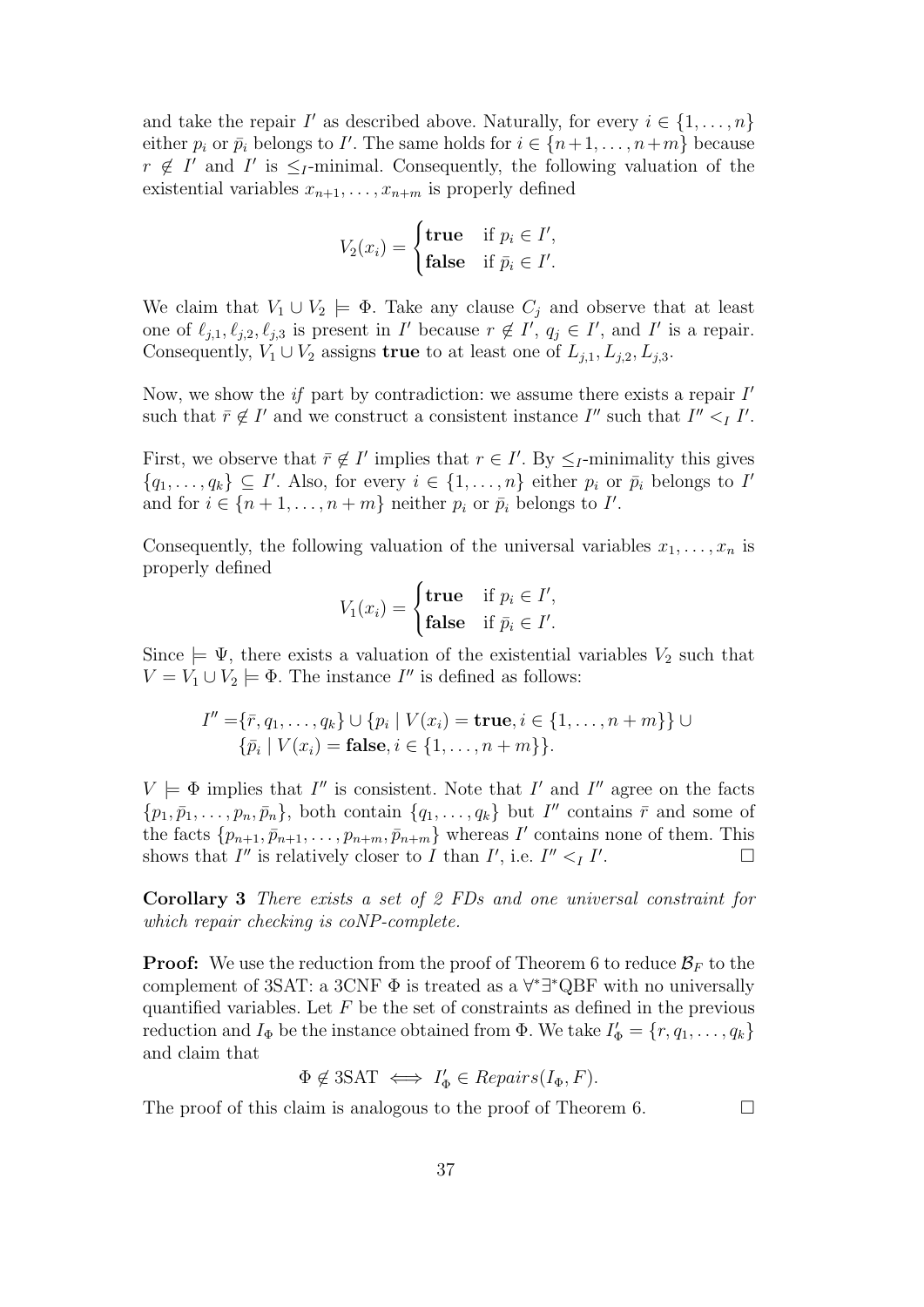### 7 Related work

Here we only discuss work relevant to our contributions and we refer the reader to surveys of the topic [9,11,14,22].

In general, three different approaches to compute consistent query answers have been proposed: query rewriting, logic programming, and compact representation of repairs. Our work belongs to the last category.

Query rewriting was the first approach proposed to compute consistent query answers [3]. A query Q is rewritten into a query  $Q'$  whose evaluation returns the set of consistent query answers to Q. An indisputable advantage of this approach is the ease of its incorporation into already existing applications. However, applicability of this approach is limited and certain conjunctive queries are known not to have rewritings [15,25,41].

Arenas et al. [3] use the notion of residues obtained from constraints to identify potential impact of integrity violations on the query results. The residues are used to construct rewriting rules for the atoms used in the query. This approach has been shown to be applicable to quantifier-free conjunctive queries in the presence of binary universal constraints. Chomicki and Marcinkowski [15] observe that if the set of constraints contains one FD per relation only, the conflict graph is a union of disjoint full multipartite graphs. This simple structure allows to construct rewriting for simple conjunctive queries, i.e conjunctive queries without repeated relation names and no variable sharing. The result of Chomicki and Marcinkowski has been further generalized by Fuxman and Miller  $[24,23,25]$  to allow restricted variable sharing (joins) in the conjunctive queries. The class  $C_{forest}$  of allowed queries is defined using the notion of join graph of a query whose vertices are the literals used in the query and an edge runs from a literal  $R_i$  to literal  $R_j$  if there is a variable which occurs on a non-key attribute of  $R_i$  and any attribute of  $R_j$  (both occurrences have to be different if  $i = j$ ). The class  $C_{forest}$  consist of queries whose join graph is a forest, the joins are full and the join conditions are non-key to key. Wijsen [41] presents a rewriting scheme for the class of rooted queries which further extends  $C_{forest}$ . We remark that the class of rooted queries is semantically defined and its subclass is captured with syntactic characterization using an alternative notion of the join graph.

Several approaches have been developed to compute consistent query answers using logic programs with disjunction and classical negation [4,7,20,26,27,37]. Essentially, all of them use disjunctive rules to model the process of repairing violations of constraints. In this way stable models of a program correspond to the repairs of the inconsistent database. A query evaluated under the cautious semantics returns the answers present in every model, which naturally yields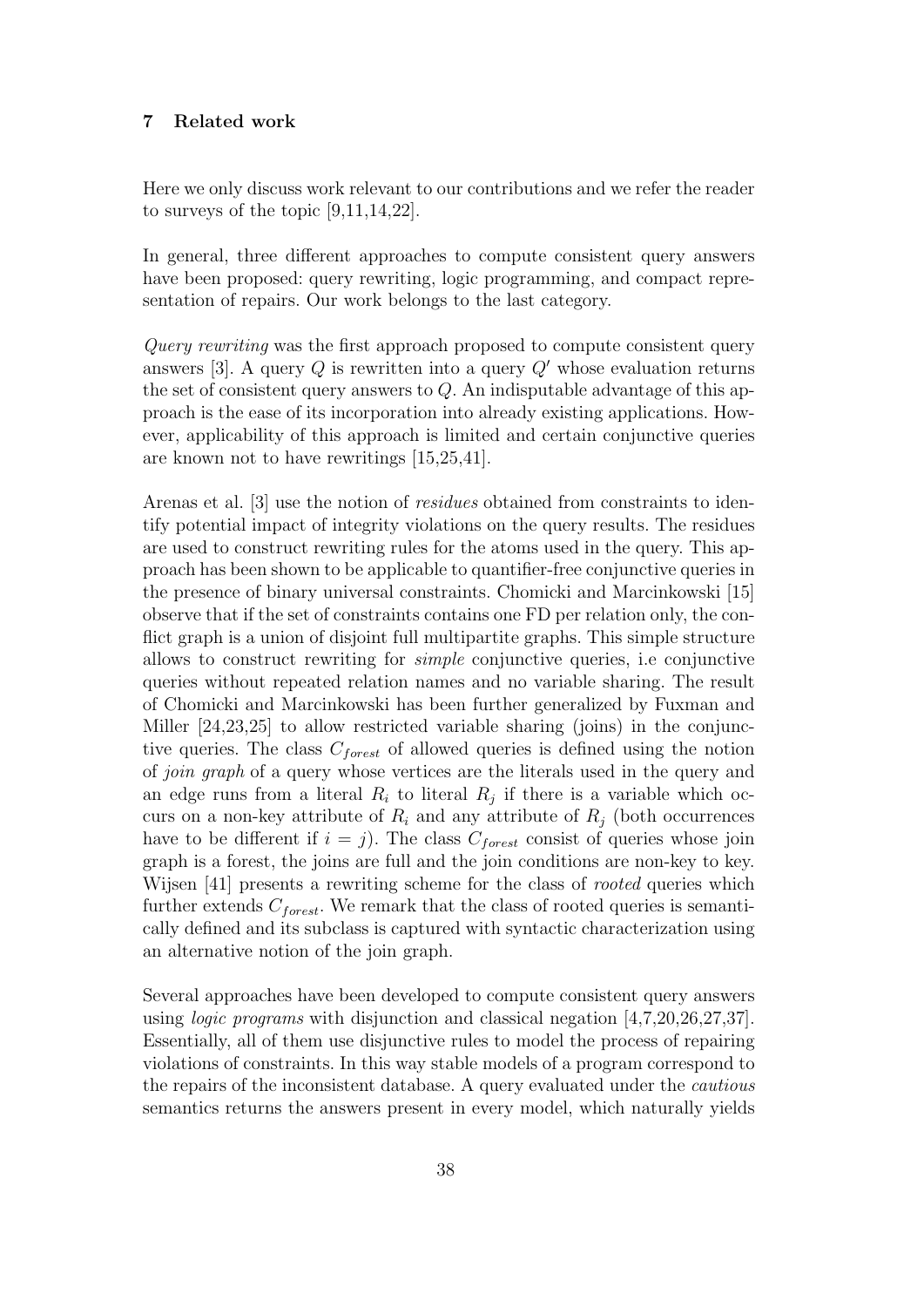the consistent query answers.

The main advantage of using this approach is its generality: typically arbitrary first-order (or even Datalog<sup>-</sup>) queries are handled in the presence of universal constraints. Also, the repairing programs can be easily evaluated with existing logic program environments like Smodels or dlv [19]. We note, however, that the systems computing answers to logic programs usually perform grounding, which may be cost prohibitive if we are to work with large databases. Another disadvantage of this approach is that the class of disjunctive logic programs is known to be  $\Pi_p^2$ -complete.

These difficulties are addressed in the INFOMIX system [20] with several optimizations geared toward effective execution of repairing programs. One is localization of conflicts with identification of the affected database which consists of all facts involved in constraint violations and all syntactically propagated conflict-bound facts (analogous to applying  $T_F^*$ ). Another optimization involves using bit-vectors to encode fact membership to each repair and subsequent use of bitwise aggregate function to find tuples that present in every repair. This optimization, however, may be insufficient to handle databases with large numbers of conflicts because typically the number of repairs is exponential in the number of conflicts. Recently, this deficiency has been addressed with repair factorization [21]. Essentially, the affected database is decomposed into parts that are conflict-disjoint (no two mutually conflicting facts are in separate parts). When computing consistent answers to a query only parts that are simultaneously spanned by the query are considered at a time. We observe an analogy to computing consistent query answers using hypergraphs: when finding whether true is the consistent answer to a ground query Algorithm 3 analyzes base fragments of repairs obtained by combining the hyperedges adjacent to facts from the query.

Our work was inspired by positive results for denial constraints presented in [15]. There, the repairs are obtained by deleting facts only and consequently the repairs are subsets of the original instance. Chomicki and Marcinkowski [15] also investigate using subset repairs obtained to define consistent query answers in the presence of inclusion dependencies (IND), i.e. formulas of the form

$$
\forall \bar{x}_1 \exists \bar{x}_3. R(\bar{x}_1) \rightarrow P(\bar{x}_2, \bar{x}_3),
$$

where  $\bar{x}_2 \subseteq \bar{x}_1$ . An IND of this form is commonly written  $R[X] \subseteq P[Y]$ , where X and Y are the sets of attributes corresponding to  $\bar{x}_2$  in R and P respectively. An IND  $R[X] \subseteq P[Y]$  is a *foreign-key* dependency if Y is the key of P. We note that universal constraints capture only full INDs, i.e. INDs with no existentially quantified variables. [15] shows that consistent query answering is in PTIME for quantifier-free and simple conjunctive queries in the presence of foreign-key dependencies and one key dependency per relation. It is also shown that relaxing the restriction on the set of integrity constraints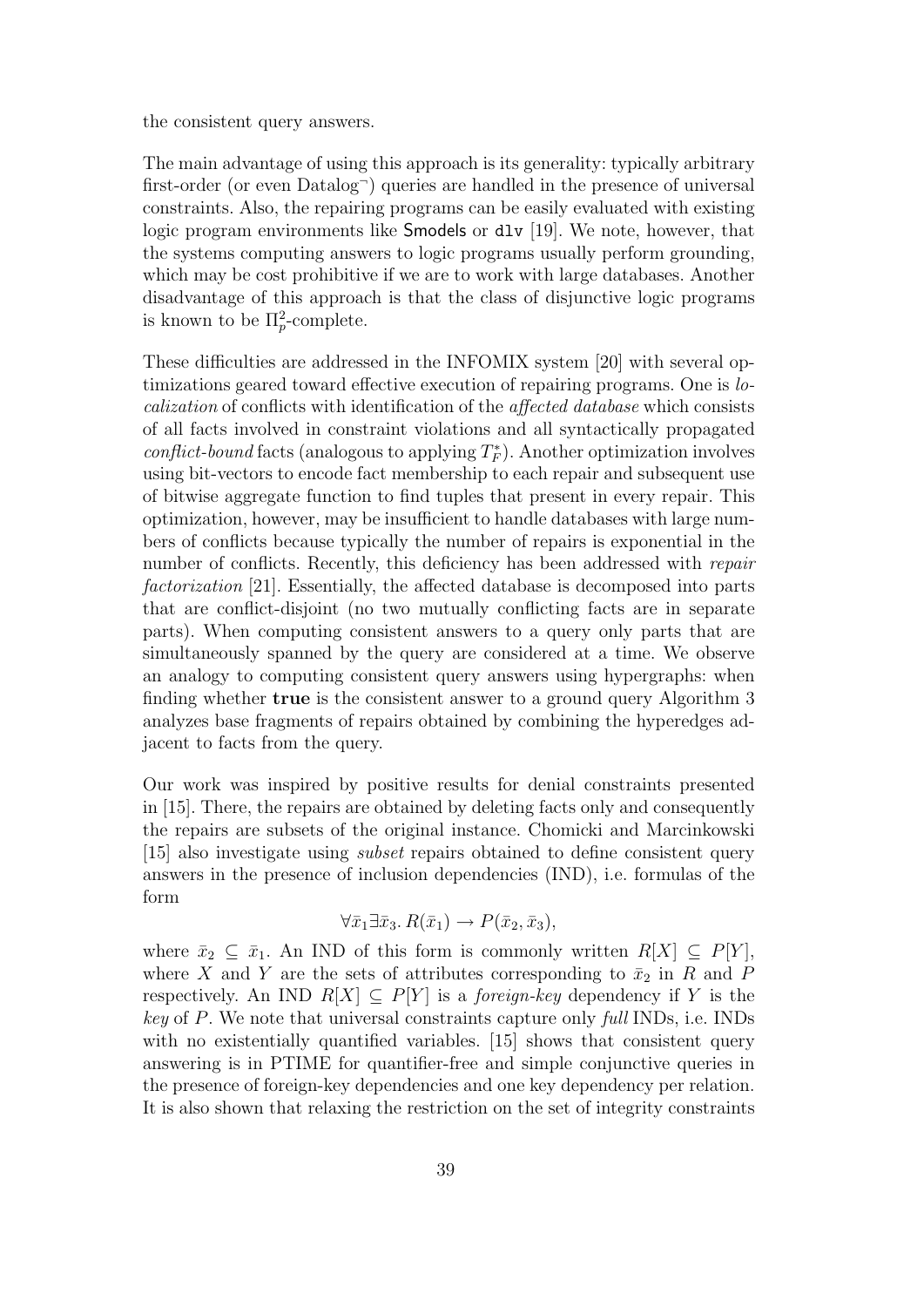leads to intractability and consistent query answering for arbitrary sets of INDs and FDs becomes  $\Pi^p_2$ -complete.

Using subset repairs is natural in scenarios like *data warehousing*, where the data are complete but may be incorrect. In particular we can assume that if a fact is not present in the original database, then it is not true. Obtaining repairs by deletion of facts only is not necessarily a natural approach in the scenarios where we cannot assume that information missing in the database is false, for instance in the context of integration of sources that may be missing some information. Then, we might want to consider standard repairs obtained by deleting and inserting a minimal set of facts, i.e. repairs in the sense of Definition 4. We observe, however, that while in the case of universal constraints the missing facts that create conflicts are implicitly defined, the presence of existentially quantified variables in INDs leads to possibly infinite number of repairs.

Cali et al. in [13] show that consistent query answering becomes undecidable for arbitrary sets of INDs and FDs. The problem becomes decidable when the set of integrity constraints is restricted to non-key-conflicting INDs; IND  $R[X] \subseteq P[Y]$  is non-key-conflicting if Y is not a strict superset of the key of P. Then, the problem of consistent query answering is  $\Pi_p^2$ -complete.

Another compact representation of all repairs is nucleus [39,40]. In this approach all repairs are represented by a tableau (a table with free variables), and queries are evaluated in the standard way (answers with variables are discarded). We note that for some classes of constraints, constructing the nucleus may take an exponential time to complete.

Afrati and Kolaitis [2] provides an thorough study of the complexity of repair checking for four different notions of minimality used to define repairs: minimality of symmetric set difference (Definition 4), minimality of asymmetric set difference (which yields subset repairs), minimality of the cardinality of symmetric set difference, and minimality of the cardinality of symmetric difference on every relation. The classes of the considered integrity constraints include denial constraints, inclusion dependencies, equality-generating dependencies, and *weakly acyclic* and *local-as-view* (LAV) tuple-generating dependencies. The results offer additional insight into the problem of repair checking in the presence of full TGDs for the symmetric and asymmetric set difference notion of minimality. The authors show that for full TGDs repair checking is PTIME-hard, which in view of Theorem 1 makes the problem PTIMEcomplete. It is a general belief, based on the assumption  $NC \subset \text{PTIME}$ , that there do not exist fast parallel algorithms for PTIME-complete problems. This suggest that database repairing (Algorithm 2) using a parallel computation model does not guarantee an efficiency improvement. However, the authors also show that for weakly acyclic LAV tuple-generating dependencies the prob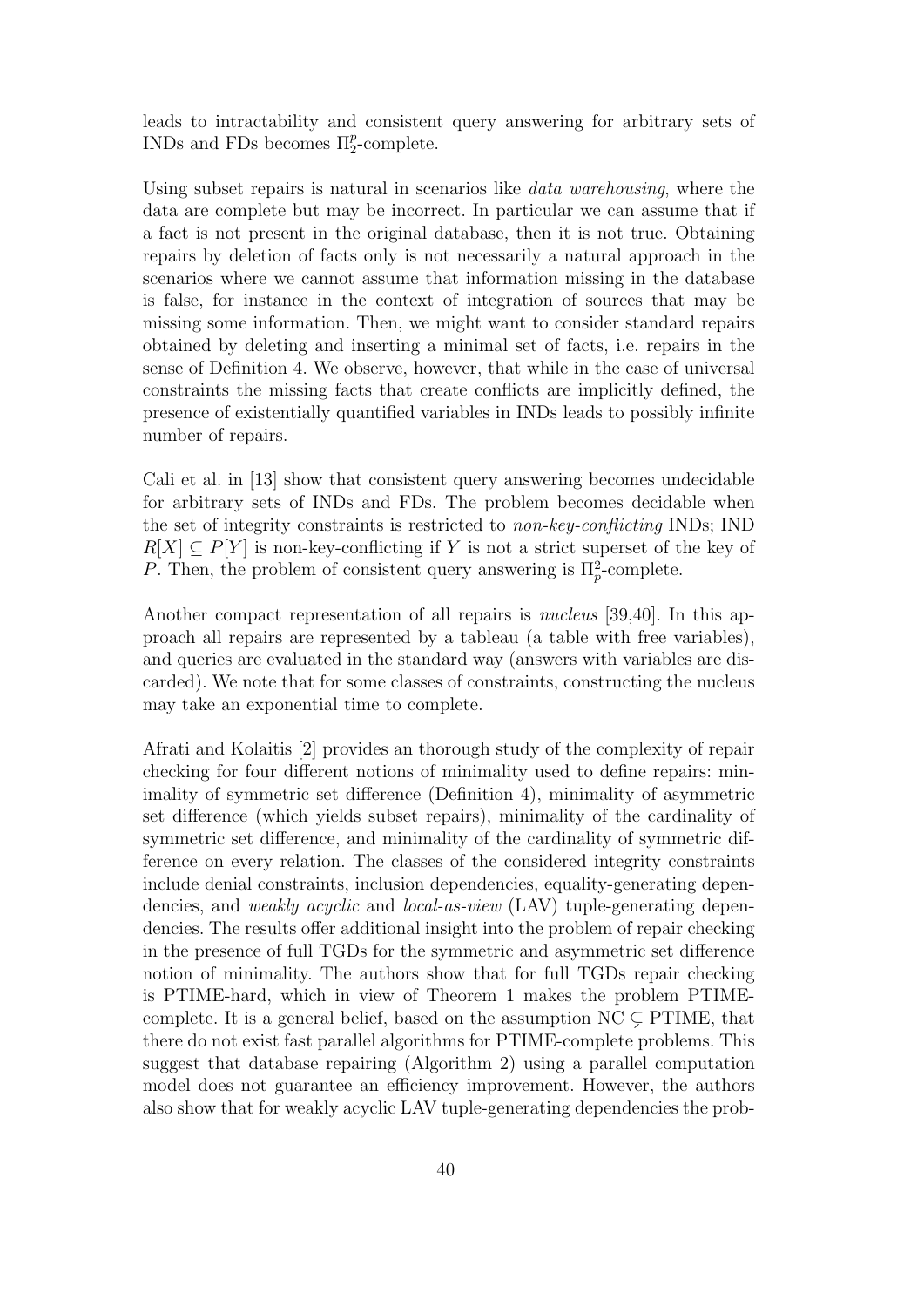lem is in LOGSPACE (which is included in NC). On the other hand, repair checking easily becomes coNP-complete if we relax the restrictions on the set of constraints; for instance, if we consider weakly acyclic TGDs without the LAV restriction. We remark that these results are orthogonal to Theorem 1 as the classes of constraints are incomparable.

# 8 Conclusions and future work

In this paper we investigated the complexity of computing consistent query answers in the presence of universal constraints. We proposed an extended version of the conflict hypergraph. Its size is polynomial in the size of the database and it captures all repairs w.r.t. to the given set of universal constraints. Hence, we consider it to be a compact representation of all repairs. This property is essential for using the extended conflict hypergraph to compute consistent query answers.

Extending the notions of conflicts to include negations of facts leads, however, to a significant increase of computational complexity. Consistent query answering is  $\Pi_P^2$ -complete in the presence of universal constraints even when using atomic queries. The problem becomes coNP-complete when we restrict the set of constraints to contain full tuple-generating dependencies and denial constraints only; then the conflicts can contain at most one negation of a fact. If we further restrict the integrity constraints to join dependencies, denial constraints, and acyclic full tuple-generating dependencies, then the problem of consistent answering becomes tractable for quantifier-free queries. Consequently, we present an extension of the algorithm of Chomicki and Marcinkowski [15] that finds if true is the consistent answer to a closed quantifier-free query.

The problem of repair checking is also intractable for universal constraints. It becomes tractable if we restrict the constraints to full tuple-generating dependencies and denial constraints. Consequently, we present a polynomial repairing algorithm. It is both sound (always produces a repair) and complete (every repair can be produced).

The summary of computational complexity results is presented in Table 1; its last row is taken from [15].

We envision several possible directions of future study. First, we would like to investigate practical applicability of our approach. The main obstacle lays in the high degree of the polynomials used to bound the number of of all supports and blocks, and consequently in the high degree of the polynomial describing the complexity of Algorithm 3. We observe that the bounds are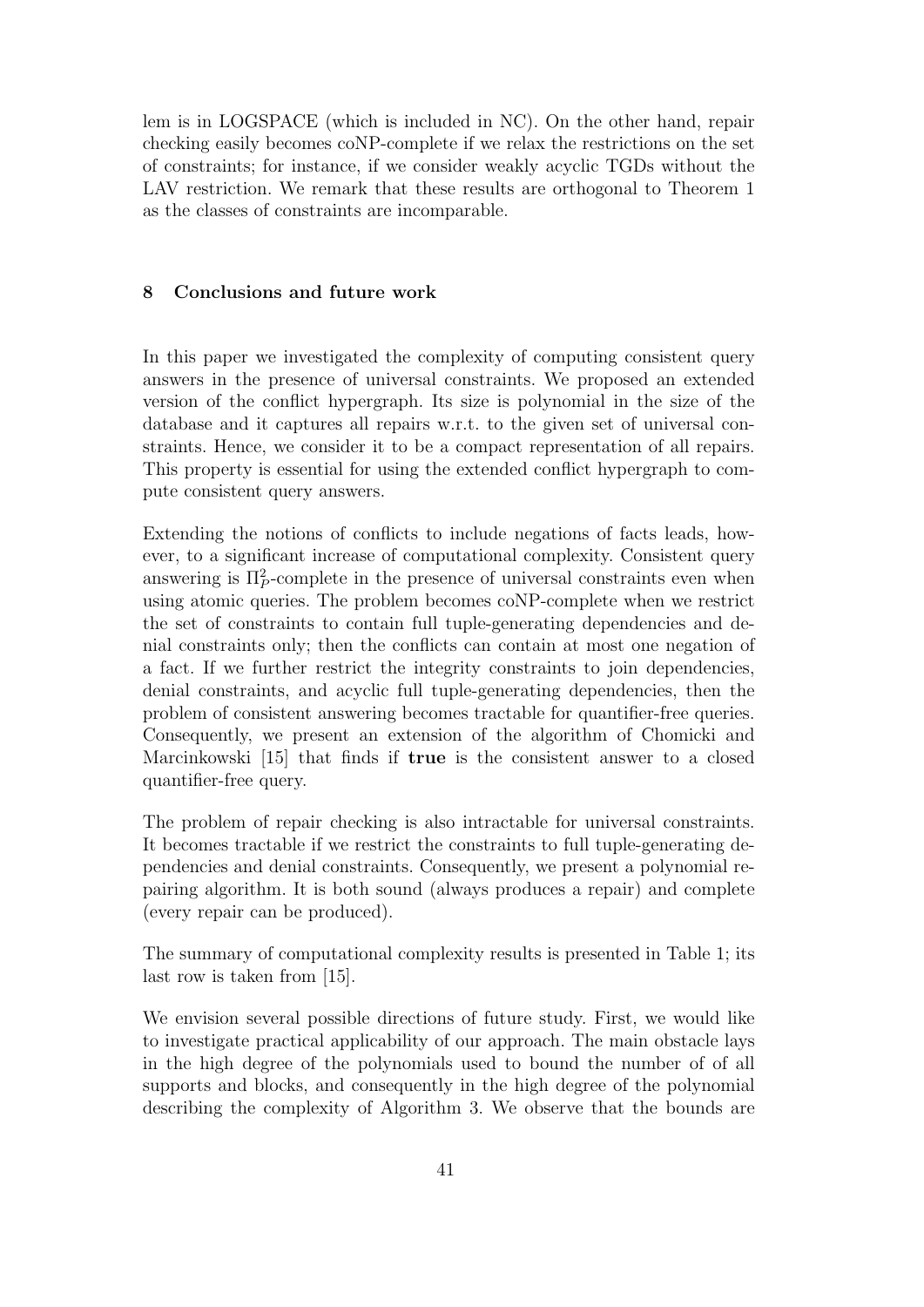| Constraints                             | Repair<br>Checking | Consistent Answering to             |                     |  |
|-----------------------------------------|--------------------|-------------------------------------|---------------------|--|
|                                         |                    | $\{\forall,\exists\}$ -free queries | conjunctive queries |  |
| Universal                               | $coNP$ -complete   | $\Pi_2^p$ -complete                 |                     |  |
| Full $TGDs + Denial$                    | <b>PTIME</b>       | $coNP$ -complete                    |                     |  |
| Acyclic full TGDs<br>$+$ Denial $+$ JDs | <b>PTIME</b>       | <b>PTIME</b>                        | coNP-complete       |  |
| Denial<br>$T = 11.4$                    | TIME               | PTIME                               | $coNP$ -complete    |  |

Table 1

Summary of complexity results for universal constraints.

estimates of the pessimistic case where the number of conflicts (ground rules) in the database is very high and the set of integrity constraints very complex. We believe that in practical scenarios the amount of conflicts is small enough to be stored in the main memory and the acyclic height of the set of integrity constraints rather small.

Although computing consistent answers to arbitrary conjunctive queries is long known to be intractable [15], considerable effort has been made to find practical subclasses of conjunctive queries for which consistent answering is tractable [41,25,28]. Usually, tractability comes at the price of restricting the class of constraints to primary key constraints. However, it would be interesting to see for what subclasses of universal constraints similar techniques could be used to handle conjunctive queries. Another interesting challenge in this direction is a generalization of Algorithm 3 to handle sets of universal constraints and arbitrary queries with quantifiers. Because of the negative complexity results, we cannot expect that a generalized algorithm would work in polynomial time (unless  $P=NP$ ). We believe, however, that in most practical cases such an algorithm should not require exponential time. This belief is based on the promising results of heuristics used to optimize the INFOMIX system [20,21] and its conceptual closeness to Algorithm 3 (see Section 7).

It would be interesting to see if using an alternative definition of repairs would affect the complexity of consistent query answering and repair checking in the presence of universal constraints. For instance, we observe that if we consider repairs obtained by deleting facts only, then the repairs are maximal consistent subsets of the original instance. It would seem that this property simplifies reasoning about repairs allowing to employ algorithms similar to those used for denial constraints (where all repairs are obtained by deleting facts only). For example, a subset  $I'$  of an instance  $I$  is a repair of  $I$  w.r.t. to a set of denial constraints if and only if  $I' \cup \{R(t)\}\$ is inconsistent for any  $R(t) \in I \setminus I'$ . This is not necessarily true in the case of universal constraints, where we need to check that  $I' \cup X$  is inconsistent for every nonempty  $X \subseteq I \setminus I'$ . In fact, our preliminary research shows that this problem remains coNP-complete. Also,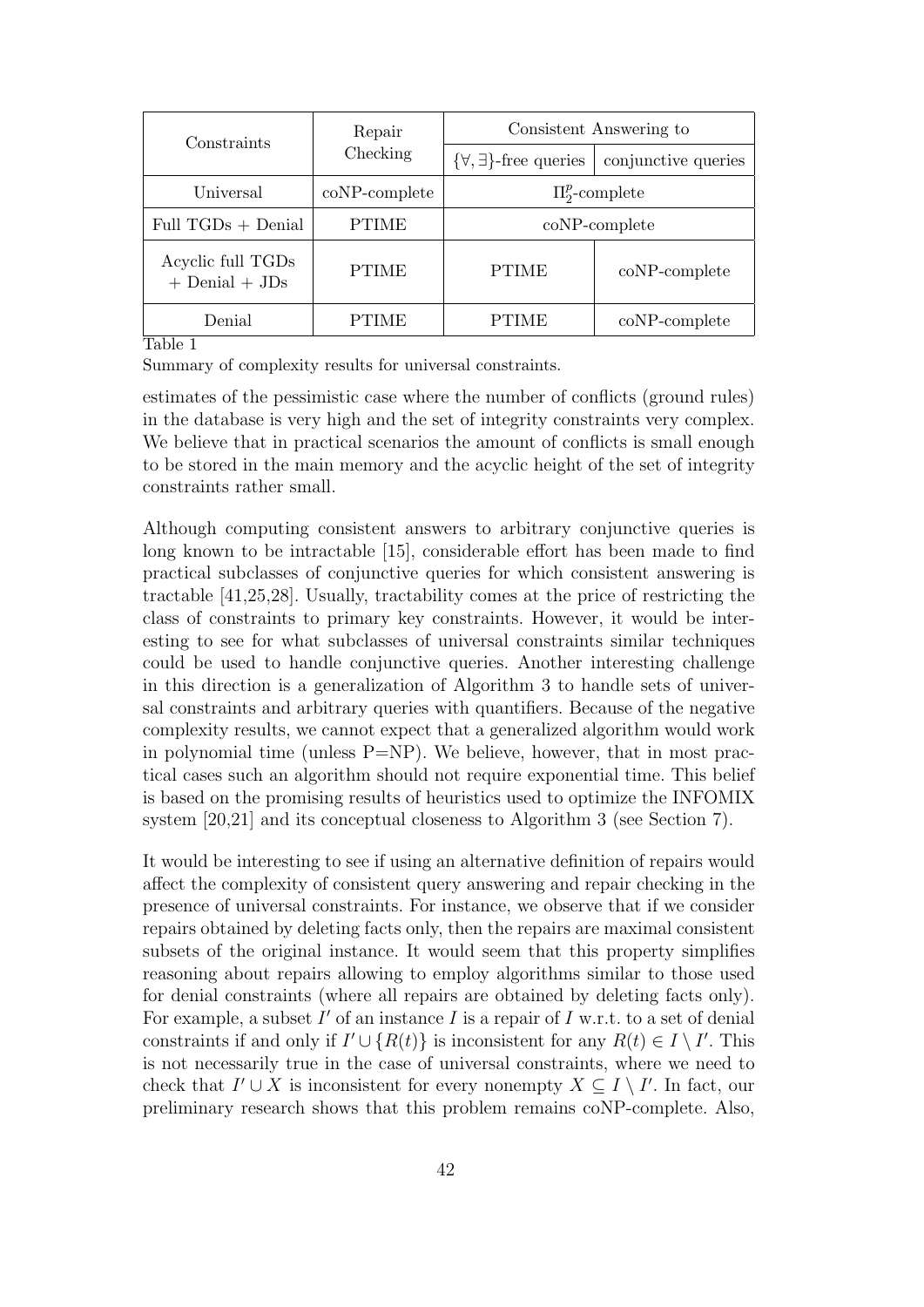we believe that the positive results carry to the setting of subset repairs as well.

#### A Omitted proofs

**Proposition 9** For any set of JDs  $\{jd_1, \ldots, jd_n\}$  on the same relation there exists a JD jd<sup>\*</sup> such that an instance satisfies  $\{jd_1, \ldots, jd_n\}$  if and only if it satisfies jd<sup>∗</sup> .

**Proof:** The proof is by induction over n. For  $n = 0$  we note that every relation satisfies the trivial JD:  $R \Join [attrs(R)]$ , where  $attrs(R)$  is the set of all attributes of R. The hypothesis is also trivially satisfied for  $n = 1$ . To show the inductive step it suffices to show that two JDs  $jd_1 = R \Join [X_1, \ldots, X_n]$  and  $jd_2 = R \Join [Y_1, \ldots, Y_m]$  are equivalent to

$$
jd^* = R \boxtimes [X_1 \cap Y_1, \dots, X_1 \cap Y_m, \dots, X_n \cap Y_1, \dots, X_n \cap Y_m].
$$

To prove this equivalence we use standard relation algebra [1] and recall that a JD  $R \Join [Z_1, \ldots, Z_k]$  is defined as  $R = \pi_{Z_1}(R) \Join \ldots \Join \pi_{Z_k}(R)$ .

First we note that every instance satisfies  $\pi_{Z_1}(R) \bowtie \ldots \bowtie \pi_{Z_k}(R) \subseteq R$  for any sets  $Z_1, \ldots, Z_k$  of attributes of R whose union is  $attrs(R)$ . Hence, it suffices to show that

$$
R \subseteq \pi_{X_1 \cap Y_1}(R) \bowtie \ldots \pi_{X_1 \cap Y_m}(R) \bowtie \ldots \bowtie \pi_{X_n \cap Y_1}(R) \bowtie \ldots \pi_{X_n \cap y_m}(R)
$$

in any instance I that satisfies  $jd_1$  and  $jd_2$ .

We fix an instance I and let  $r$  be the set of all tuples that belong to the relation R in I. Take any  $t \in r$  and let  $t_{X_i} = \pi_{X_i}(t)$ ,  $t_{Y_j} = \pi_{Y_j}$ , and  $t_{X_i \cap Y_j} = \pi_{X_i \cap Y_j}(t)$ for any  $i \in \{1, \ldots, n\}$  and any  $j \in \{1, \ldots, m\}$ . Since I satisfies  $jd_1$  and  $jd_2$ , we have that  $t = t_{X_1} \boxtimes ... \boxtimes t_{X_n} \in r$  and  $t = t_{Y_1} \boxtimes ... \boxtimes t_{Y_m} \in r$ . Now, we observe that

$$
t_{X_1 \cap Y_1} \otimes \ldots \otimes t_{X_1 \cap Y_m} \otimes \ldots \otimes t_{X_n \cap Y_1} \otimes \ldots \otimes t_{X_n \cap Y_m} = t_{X_1} \otimes \ldots \otimes t_{X_n}.
$$

We recall that the lhs of a ground rule is represented with a set of facts obtained from grounding the atoms of some constraint. If the same fact is obtained by grounding more than one atom in the constraint, then it is not repeated in the ground rule. We continue to use this representation, but on some occasions we will require to know the duplicates in ground JD rules. Then, the lhs is represented with a bag rather than a set, and we call such a rule unfolded.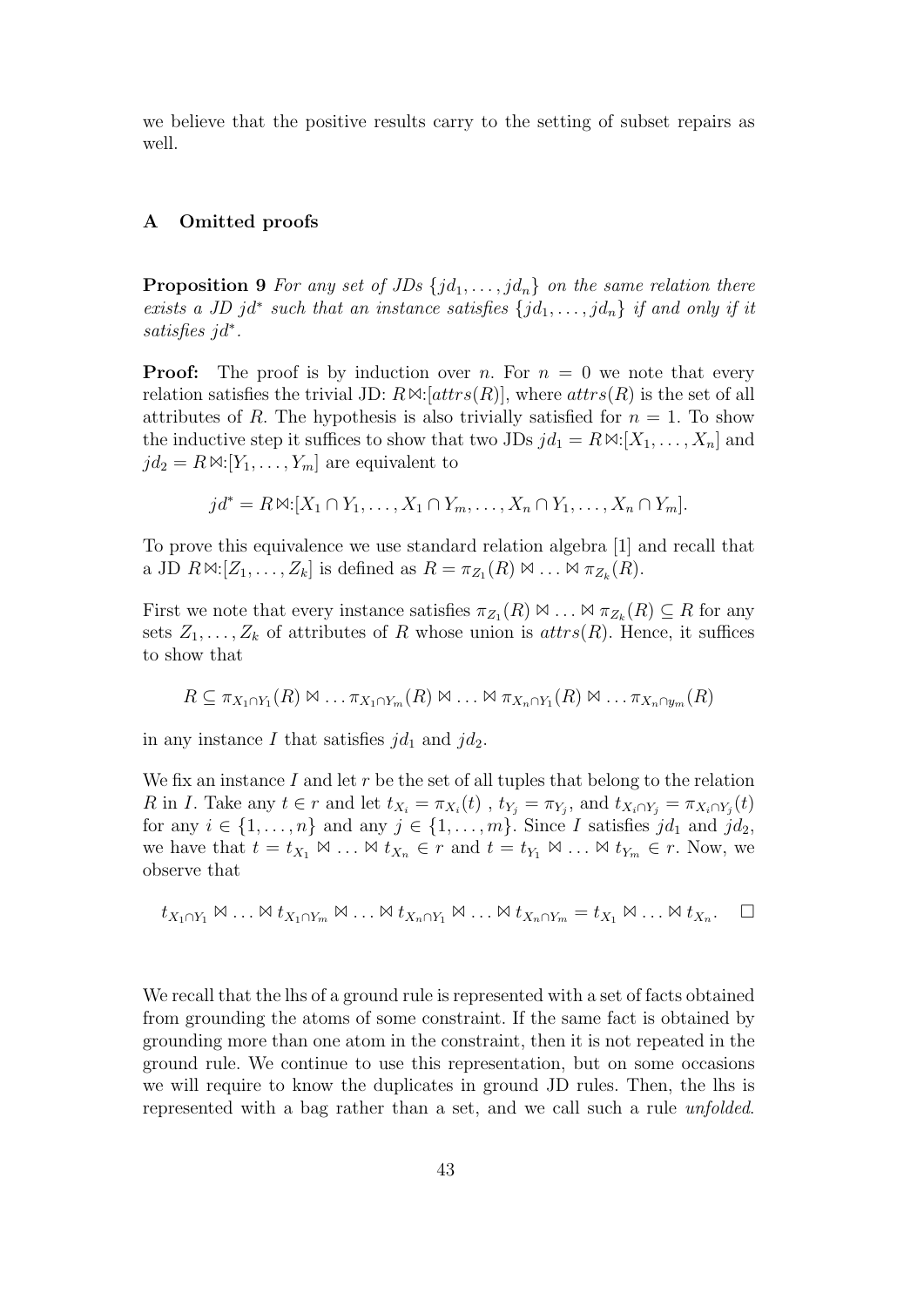Naturally, every rule can be unfolded, although not always unambiguously. We remark that this ambiguity does not affect the correctness our considerations, and hence we ignore it.

Example 12 (Unfolded rule) Suppose a schema consisting of one relation name  $R(A, B, C, D)$  and let the set of integrity constraints contain one JD  $R \Join [AB, BC, CD]$  which is represented with the following formula

$$
R(x, y, z, s) \land R(x', y, z', s') \land R(x'', y'', z', s'') \rightarrow R(x, y, z', s'').
$$

The following ground rule is one of possible instantiations of the formula above.

$$
R(0,0,0,0) \wedge R(1,0,0,1) \to R(0,0,0,1).
$$

Its unfolding is

$$
R(0,0,0,0) \wedge R(1,0,0,1) \wedge R(1,0,0,1) \rightarrow R(0,0,0,1).
$$

**Lemma 3** If  $Rules(I, F)$  contains the following two unfolded ground rules

$$
r' = R(t'_1) \wedge \ldots \wedge R(t'_k) \stackrel{\bowtie}{\rightarrow} R(t_i) \quad and \quad r'' = R(t_1) \wedge \ldots \wedge R(t_k) \stackrel{\bowtie}{\rightarrow} R(t)
$$

for some  $i \in \{1, \ldots, k\}$ , then there exists  $j \in \{1, \ldots, k\}$  such that  $Rules(I, F)$ contains also

$$
r^* = R(t_1) \wedge \ldots \wedge R(t_{i-1}) \wedge R(t'_j) \wedge R(t_{i+1}) \wedge \ldots \wedge R(t_k) \stackrel{\bowtie}{\to} R(t).
$$

**Proof:** We assume that the rules are obtained from grounding the join dependency  $R \Join [X_1, \ldots, X_k]$  and recall that it is represented as the following full TGD:

$$
R(\bar{x}_1) \wedge \ldots \wedge R(\bar{x}_k) \wedge \bigwedge_{1 \leq \alpha, \beta \leq k} \bar{x}_{\alpha}[X_{\alpha} \cap X_{\beta}] = \bar{x}_{\beta}[X_{\beta} \cap X_{\alpha}] \rightarrow R(\bar{y}),
$$

where  $\bar{y} \subseteq \bar{x}_1 \cup \ldots \cup \bar{x}_n$  such that  $\bar{y}[X_\alpha \setminus \bigcup_{1 \leq \beta < \alpha} X_\beta] = \bar{x}_\alpha[X_\alpha \setminus \bigcup_{1 \leq \beta < \alpha} X_\beta]$ for  $\alpha \in \{1, \ldots, k\}$ . W.l.o.g. we assume that the order of facts in the lhs of rules  $r'$  and  $r''$  corresponds to the order of the atoms in the definition of the constraints. With this assumption a rule  $R(s_1) \wedge \ldots \wedge R(s_k) \stackrel{\bowtie}{\rightarrow} R(s)$  belongs to  $Rules(I, F)$  if and only if

$$
s_{\alpha}[X_{\alpha}] = s[X_{\alpha}] \qquad \text{for every } \alpha \in \{1, \dots, k\} \qquad (A.1)
$$

$$
s_{\alpha}[X_{\alpha} \cap X_{\beta}] = s_{\beta}[X_{\alpha} \cap X_{\beta}] \qquad \text{for every } \alpha, \beta \in \{1, \dots, k\}. \tag{A.2}
$$

Also, with the assumption on the order in which the facts are listed in rules, we show that the claim of the lemma holds for  $j = i$ .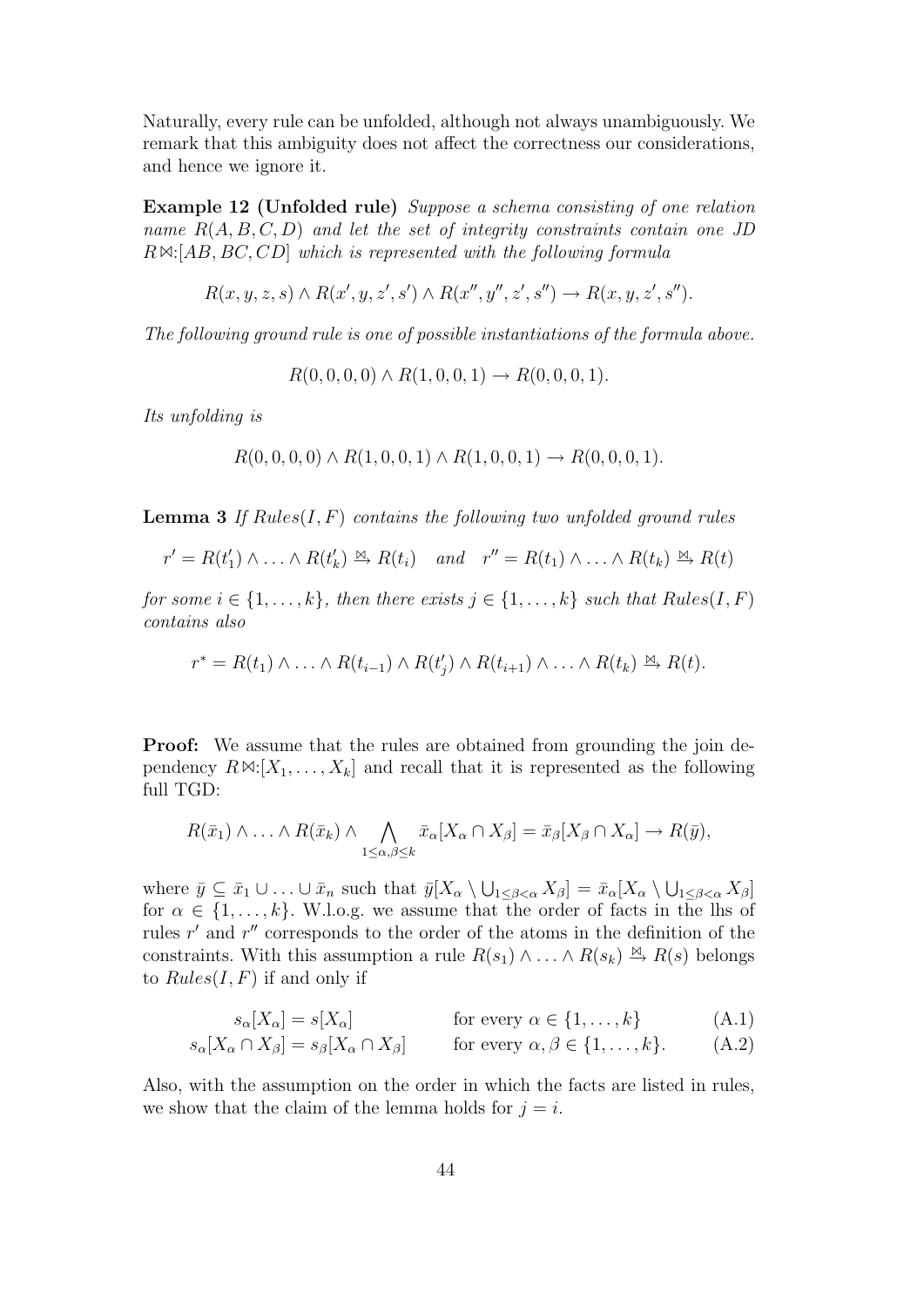$t'_{i}[X_{i}] = t_{i}[X_{i}] = t[X_{i}]$  follows from (A.1) for r'' and r' (for  $\alpha = i$ ). Since  $X_i \cap X_{\beta} \subseteq X_i$ , we get  $t'_i[X_i \cap X_{\beta}] = t_i[X_i \cap X_{\beta}]$ , and from  $(A.2)$  for r' (for  $\alpha = i$ ) we obtain  $t'_i[X_i \cap X_{\beta}] = t_{\beta}[X_i \cap X_{\beta}]$  for every  $\beta \in \{1, ..., k\}$ . The remaining equations needed to prove  $r^*$  follow trivially from  $(A.1)$  and  $(A.2)$ for  $r''$ .

**Proposition 10** For every  $I' \in Repairs(I, F)$  and every  $R(t) \in Hull(I, F)$ 

$$
R(t) \in I' \iff \exists S \in Supp(R(t)). S \subseteq I'.
$$

**Proof:** We fix a repair I' and we say that an  $\ell$ -support S of  $R(t) \in Hull(I, F)$ is proper if  $S \subseteq I'$ .

The if part is proved with a simple induction over the depth of the derivation of a support. The proof of the only if is based on the following simple idea. A fact  $R(t) \in I' \backslash I$  is present in the repair  $I'$  to satisfy some ground (full TGD) rule. We identify this ground rule by considering an inconsistent instance  $I'\setminus\{R(t)\}.$ We use this rule to show that  $R(t)$  has a proper support.

Recall that the acyclic height height(R) in  $\mathcal{D}(\mathcal{S}, F)$  of a relation name R is the maximal length of a directed acyclic path that begins in R. For  $\ell \in$  $\{-1,0,\ldots,h\}$  define  $\mathcal{S}^{\ell} = \{R \in \mathcal{S} \mid height(R) \leq \ell\}$  and note that  $\mathcal{S}^{h} = \mathcal{S}$ .

We show with induction over  $\ell \in \{-1,0,\ldots,h\}$  that for  $R \in \mathcal{S}^{\ell}$ 

$$
R(t) \in I' \Rightarrow \exists S \in Supp^{\ell}(R(t)). S \subseteq I'.
$$

For  $\ell = -1$  the claim is trivially true because  $S^{-1} = \emptyset$ . We prove the inductive step by taking the set of all facts in  $I'$  that do not have a proper support:

$$
T = \{ R(t) \in I' \mid R \in \mathcal{S}^{\ell} \land \nexists S \in Supp^{\ell}(R(t)). S \subseteq I' \}.
$$

We observe that  $T \subseteq I' \setminus I$  because all facts that belong to I have a proper support obtained with the rule  $S_0^{-1}$ . Also, by IH T contains no facts using a relation name from  $\mathcal{S}^{\ell-1}$ , i.e. T contains only facts using relations names whose acyclic height is  $\ell$ .

Now, we show that  $I' \setminus T$  is consistent. As a subset of a consistent instance it satisfies all denial constraints. Hence, we only need to check satisfiability of ground full TGD rules having in the rhs a relation name of acyclic height  $\ell$ .

First, we take a non-JD ground rule

$$
R_1(t_1) \wedge \ldots \wedge R_n(t_n) \to R(t)
$$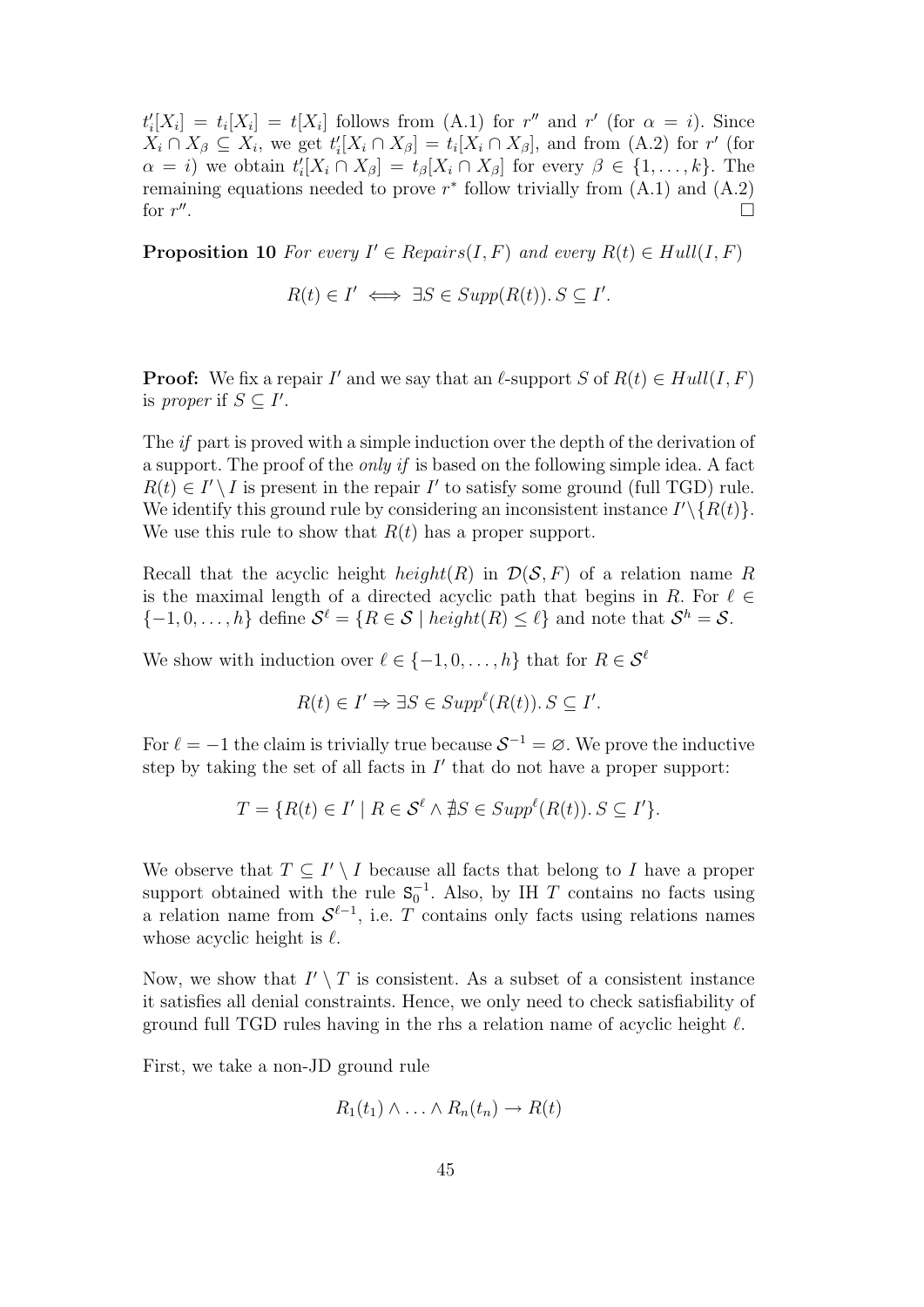such that  $R_i(t_i) \in I' \setminus T$  for all  $i \in \{1, \ldots, n\}$ . Note that every  $R_i \in \mathcal{S}^{\ell-1}$ and by IH every  $R_i(t_i)$  has an  $(\ell-1)$ -support  $S_i$  such that  $S_i \subseteq I'$ . Now,  $S = S_1 \cup \ldots \cup S_n \subseteq I'$  is an  $\ell$ -support of  $R(t)$  constructed with the rule  $S_1^{\ell}$ . Consequently,  $R(t) \notin T$ . Naturally,  $R(t) \in I'$  because I' is consistent.

Now, consider an (unfolded) JD rule

$$
r_0^* = R(t_1) \wedge \ldots \wedge R(t_k) \stackrel{\bowtie}{\to} R(t)
$$

such that every  $R(t_i) \in I' \setminus T$ . Repeatedly we use Lemma 3 and instances of  $S_1^{\ell}$ , used to obtain proper  $\ell$ -supports of  $R(t_i)$ 's, to show the existence of the following elements:

- a ground rule  $r = R(t_1^*) \wedge \ldots \wedge R(t_n^*) \stackrel{\bowtie}{\to} R(t)$  (being the last element of a constructed sequence of (unfolded) ground rules  $r_0^*, \ldots, r_k^* = r$ ),
- ground rules  $r_p^* = R_{p,1}(t_{p,1}^*) \wedge \ldots \wedge R_{p,n_p}(t_{p,n_p}^*) \rightarrow R(t_p^*)$  for every  $p \in$  $\{1,\ldots,k\},\$
- proper  $(\ell-1)$ -supports  $S_{p,q}^*$  of  $R_{p,q}(t_{p,p}^*)$  for every  $p \in \{1,\ldots,k\}$  and  $q \in$  $\{1,\ldots,n_p\}.$

For  $p \in \{1, \ldots, k\}$ , let the  $\ell$ -support of  $R(t_p)$  be obtained with the following instance of  $S_1^{\ell}$ :

$$
r'_{p} = R(t'_{1}) \wedge \ldots \wedge R(t'_{k_{p}}) \xrightarrow{\bowtie} R(t_{p})
$$
  
\n
$$
r'_{p,\alpha} = R_{\alpha,1}(t'_{\alpha,1}) \wedge \ldots \wedge R_{\alpha,n_{\alpha}}(t'_{\alpha,m_{\alpha}}) \rightarrow R(t'_{\alpha}) \quad \forall \alpha \in \{1, \ldots, k_{p}\}
$$
  
\n
$$
R(t_{p}) \notin I \quad S_{\alpha,\beta} \in Supp^{\ell-1}(R_{\alpha,\beta}(t'_{\alpha,\beta})) \quad \forall \alpha \in \{1, \ldots, k\}, \ \forall \beta \in \{1, \ldots, m_{\alpha}\}
$$
  
\n
$$
\bigcup_{\alpha,\beta} S_{\alpha,\beta} \in Supp^{\ell}(R(t_{p}))
$$

We apply Lemma 3 to

$$
r'_p = R(t'_1) \wedge \ldots \wedge R(t'_{k_p}) \stackrel{\bowtie}{\to} R(t_p)
$$

and

$$
r_p^* = R(t_1^*) \wedge \ldots \wedge R(t_{p-1}^*) \wedge R(t_p) \wedge R(t_{p+1}) \wedge \ldots \wedge R(t_k) \stackrel{\bowtie}{\rightarrow} R(t)
$$

to obtain

$$
r_p^* = R(t_1^*) \wedge \ldots \wedge R(t_{p-1}^*) \wedge R(t_p^*) \wedge R(t_{p+1}) \wedge \ldots \wedge R(t_k) \stackrel{\bowtie}{\rightarrow} R(t),
$$

where  $R(t_p^*) = R(t'_j)$  for some  $j \in \{1, ..., k_p\}$  indicated by Lemma 3. From the instance of  $S_1^{\ell}$ , for  $r_p^*$  we take  $r'_{p,j}$ , and for  $S_{p,q}^*$  we take  $S_{j,q}$  for every  $q \in \{1, \ldots, m_i\}.$ 

The elements above show that  $R(t)$  has a proper support, i.e.  $R(t) \notin T$ . Again,  $R(t) \in I'$  because I' is consistent. This finishes the proof that  $I' \setminus T$  is consistent.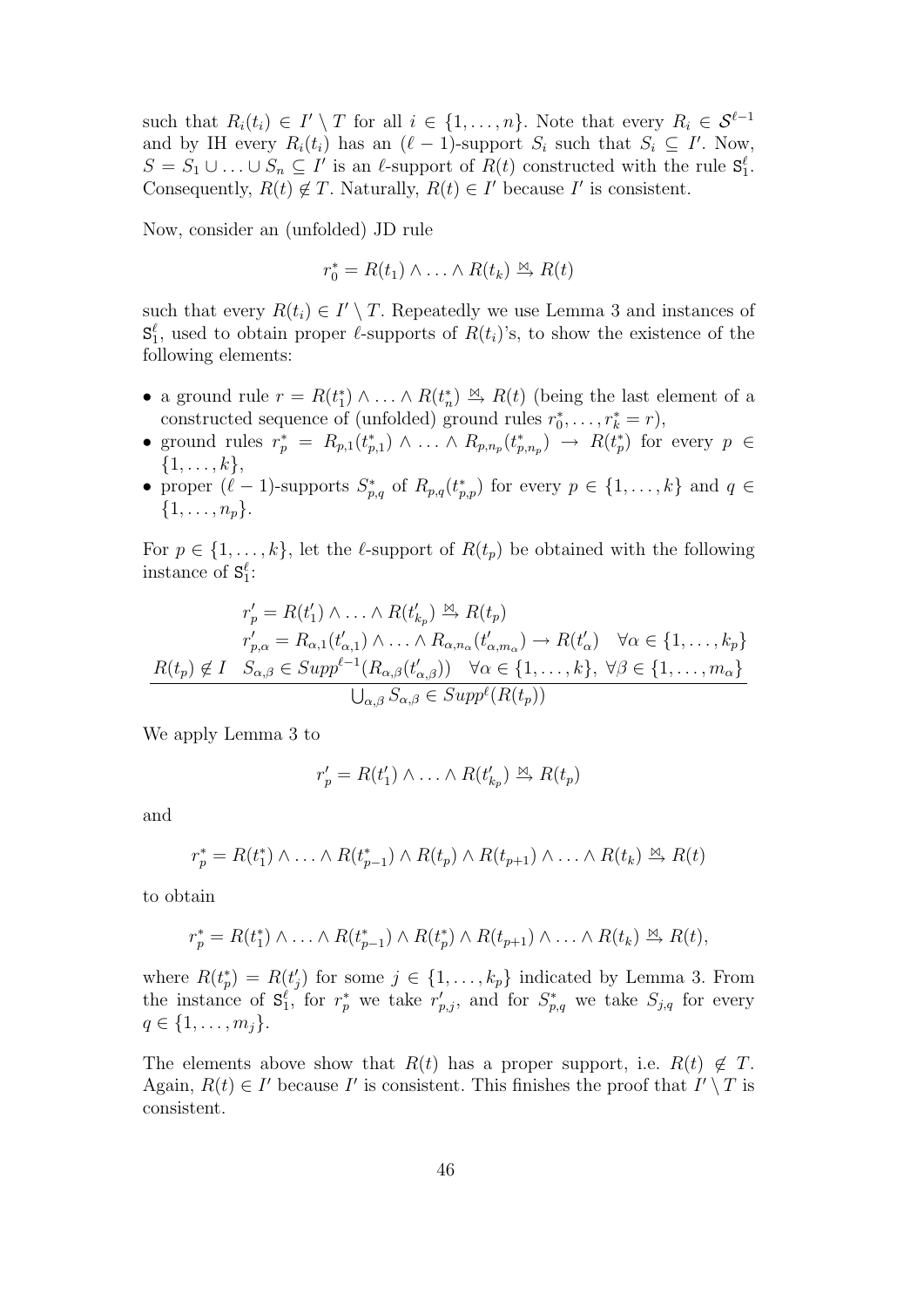Now, recall that  $T \subseteq I' \setminus I$ , and therefore  $I' \setminus T \leq I'$ . Since I' is  $\leq_{I}$ -minimal consistent instance,  $I' \setminus T = I'$ , and consequently  $T = \emptyset$ .

**Proposition 11** For every  $I' \in Repairs(I, F)$  and every  $R(t) \in Hull(I, F)$ 

$$
R(t) \notin I' \iff \exists (B, N) \in Block(R(t)). \, B \subseteq I' \land N \cap I' = \varnothing.
$$

**Proof:** We fix a repair I' and we say that an  $\ell$ -block  $(B, N)$  of  $R(t) \in$  $Hull(I, F)$  is proper if  $B \subseteq I'$  and  $N \cap I' = \emptyset$ .

The if part is proved with a simple induction over the depth of derivation of a block. The proof of the only if part, although technically complex, is based on the following simple idea.  $R(t) \in I \setminus I'$  is absent in the repair I' because its presence would cause a violation of some ground rule. We identify this rule by considering an inconsistent instance  $I' \cup \{R(t)\}\)$ . We use this rule to show that  $R(t)$  has a proper block.

Recall that the acyclic depth  $depth(R)$  in  $\mathcal{D}(\mathcal{S}, F)$  of a relation name R is the maximal length of a directed acyclic path that ends in R. For  $\ell \in$  $\{-1,0,\ldots,h\}$  we define  $\mathcal{S}^{\ell} = \{R \in \mathcal{S} \mid depth(R) \leq \ell\}$ . Note that  $\mathcal{S}^{h} = \mathcal{S}$  as the acyclic depth of every relation name is bounded by the acyclic height of  $\mathcal{D}(\mathcal{S}, F)$ .

We show with an induction over  $\ell$  that for  $R \in \mathcal{S}^{\ell}$ 

$$
R(t) \notin I' \Rightarrow \exists (B, N) \in Block^{\ell}(R(t)). B \subseteq I' \land N \cap I' = \varnothing.
$$

For  $\ell = -1$  the claim is trivially true because  $S^{-1} = \emptyset$ . We prove the inductive step by contradiction: we assume that the set of facts that are not in  $I'$  and that do not have a proper  $\ell$ -block,

$$
T = \{ R(t) \in Hull(I, F) \setminus I' \mid R \in S^l \wedge R(t) \text{ has no proper } \ell\text{-block} \}
$$

endalign<sup>\*</sup> is nonempty. We note that  $T \subseteq I \setminus I'$  because any fact  $R(t) \in$  $Hull(I, F) \setminus I$  has a proper block obtained with the rule  $B_0^{-1}$ .

Now, take any element  $R(t) \in T$ , let  $jd_R \in F$  be the JD on relation R, and consider the set  $V = T_{\{jd_R\}}(I' \cup \{R(t)\}) \setminus I'$ . For any  $R(t') \in V$  by  $r_{R(t')}$  we denote an arbitrarily chosen ground JD rule  $R(t) \wedge R(t_1) \wedge ... R(t_k) \stackrel{\bowtie}{\rightarrow} R(t')$ such that every  $R(t_i) \in I'$ .

We claim that: (1)  $I' \cup V$  is consistent, and (2)  $V \subseteq T$ .

(1) Because  $I' \cup V$  is obtained by adding facts using the relation name R to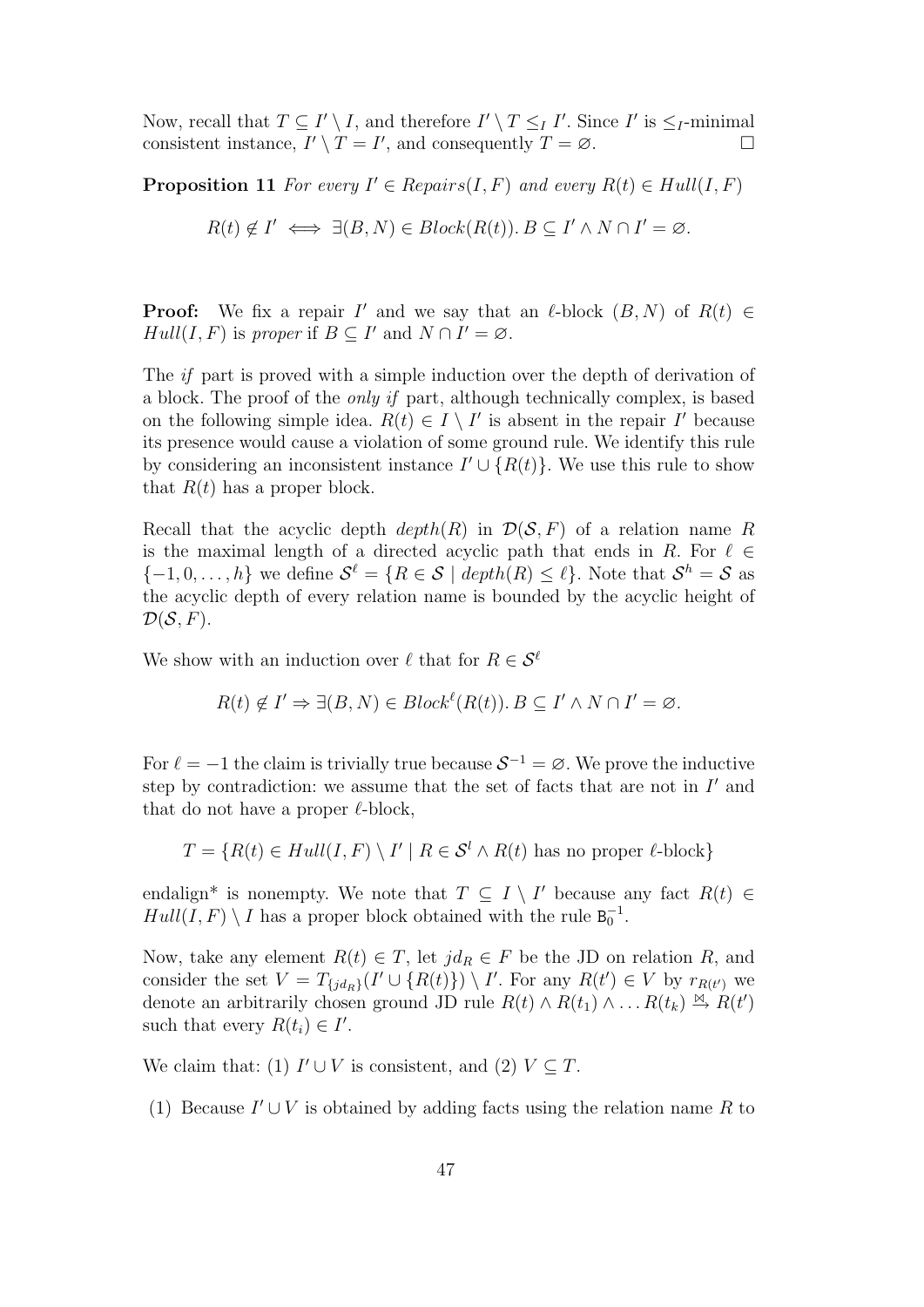a consistent instance, we only need to verify that ground rules having R in their lhs are satisfied.

First, take an (unfolded) ground JD rule

$$
r'' = R(t'_1) \wedge \ldots \wedge R(t'_p) \wedge R(t_1) \wedge \ldots \wedge R(t_k) \stackrel{\bowtie}{\rightarrow} R(s)
$$

such that every  $R(t_i)$  belongs to V and every  $R(t_i)$  belongs to I'. We iteratively apply Lemma 3 to the rule above using rules  $r_{R(t'_i)}$  and obtain the rule

$$
R(t_1^*) \wedge \ldots \wedge R(t_p^*) \wedge R(t_1) \wedge \ldots \wedge R(t_k) \stackrel{\bowtie}{\to} R(s),
$$

where each  $R(t_i^*)$  is either  $R(t)$  or belongs to I'. If all  $R(t_i^*)$ 's belong to *I'*, then  $R(s) \in I'$  because *I'* is consistent. Otherwise,  $R(s) \in V$ .

For the remaining (non-JD) ground rules, we show that if such a rule is not satisfied in  $I' \cup V$ , then a proper  $\ell$ -block for  $R(t)$  can be constructed (which contradicts  $R(t) \in T$ ). If there is a ground denial rule

$$
R(t'_1) \wedge \ldots \wedge R(t'_n) \wedge R_1(s_1) \wedge \ldots \wedge R_m(s_m) \rightarrow \mathbf{false}
$$

such that every  $R(t'_i) \in V$  and every  $R_j(s_j) \in I'$ , then a proper  $\ell$ -block of  $R(t)$  is constructed with the rule  $B_1^{-1}$ . Similarly, if there is a ground rule

$$
R(t'_1) \wedge \ldots \wedge R(t'_n) \wedge R_1(s_1) \wedge \ldots \wedge R_m(s_m) \rightarrow P(s)
$$

such that every  $R(t'_{i}) \in V$ , every  $R_{j}(s_{j}) \in I'$ , and  $P(s) \notin I' \cup V$ , then by IH  $P(s)$  has a proper  $(\ell-1)$ -block and a proper  $\ell$ -block is constructed with the rule  $B_2^{\ell}$ .

(2) For  $R(t') \in V$  we show that if  $R(t')$  has a proper  $\ell$ -block, then  $R(t)$  has a proper  $\ell$ -block as well (which contradicts  $R(t) \in T$ ).

Suppose some  $R(t') \in V$  has a proper  $\ell$ -block constructed with the following instance of the rule  $\mathtt{B}_2^\ell$ :

$$
r = R(t'_1) \wedge \ldots \wedge R(t'_n) \wedge R_1(s_1) \wedge \ldots \wedge R_m(s_m) \rightarrow P(s)
$$
  
\n
$$
r_i = R(t') \wedge R(t'_{i,1}) \wedge \ldots \wedge R(t'_{i,k_i}) \stackrel{\omega}{\rightarrow} R(t'_i) \quad \forall i \in \{1, \ldots, n\}
$$
  
\n
$$
S_{i,j} \in Supp(R(t'_{i,j})) \quad \forall i \in \{1, \ldots, n\}, \forall j \in \{1, \ldots, k_i\}
$$
  
\n
$$
S_p \in Supp(R_p(t_p)) \quad \forall p \in \{1, \ldots, m\}
$$
  
\n
$$
R(t') \in I \quad (B, N) \in Block^{\ell-1}(P(s))
$$
  
\n
$$
(\bigcup_{i,j} S_{i,j} \cup \bigcup_p S_p \cup B, N) \in Block^{\ell}(R(t'))
$$

For every  $i \in \{1, \ldots, n\}$  we apply Lemma 3 to  $r' = r_{R(t')}$  and  $r'' = r_i$ , and obtain  $r_i^*$ .<sup>2</sup> We observe that for every  $i \in \{1, ..., n\}$  if the ground rule  $r_i^*$  does not have  $R(t)$  in its lhs, then all the facts in its lhs belong

<sup>&</sup>lt;sup>2</sup> More precisely, we take an unfolded version of  $r''$  and apply Lemma 3 to every occurrence of  $R(t')$  in  $r''$ .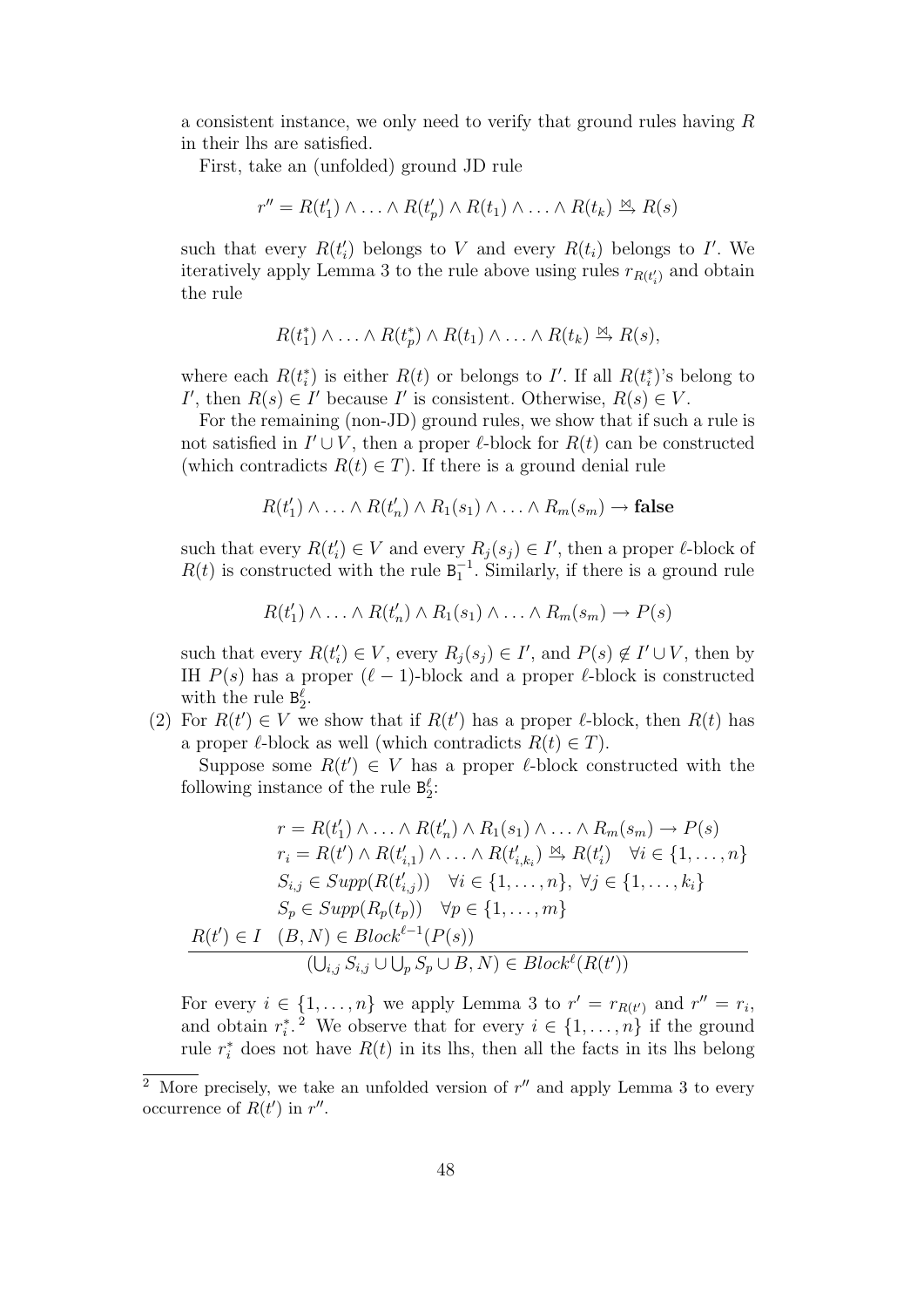to I' and consequently have a proper support. Let  $X \subseteq \{1, \ldots, n\}$  be the set of indexes of all rules  $r_i^*$  which have  $R(t)$  in their lhs. Using  $B_1^{\ell}$  with the ground rules  $r, r_i^*$  for  $i \in X$ , the corresponding proper supports, and the proper  $(\ell - 1)$ -block of  $P(s)$  we obtain a proper  $\ell$ -block of  $R(t)$ .

Finally, we observe that  $I' \cup V \leq I'$  because  $V \subseteq T \subseteq I \setminus I'$ . However, I' is by definition a  $\leq_I$ -minimal consistent instance; a contradiction.  $\Box$ 

**Proposition 12** For any fact  $R(t)$  the sets  $Supp(R(t))$  and  $Block(R(t))$  can be constructed in time polynomial in the size of I.

Proof: Here we only give a combinatorial argument showing that the number of all supports and blocks of a fact is bounded by a polynomial of the size of I. A polynomial algorithm that generates the supports and blocks can be easily derived.

By K we denote the maximum number of atoms used in the definition of a constraint in  $F$ . Since we assume the set of constraints to be fixed,  $K$  is a constant. Also, note that the acyclic height h of the dependency graph  $\mathcal{D}(\mathcal{S}, F)$ is bounded by the cardinality of  $S$ .

We recall that every ground rule corresponds to a subset of  $Hull(I, F)$  of cardinality at most  $K$ . Hence, the number of all ground rules is bounded by  $R = |Hull(I, F)|^{K+1}.$ 

First, with a simple induction over  $\ell \in \{-1, 0, \ldots, h\}$  we show that the number of all  $\ell$ -supports of a fact is bounded by  $N = R^{(K+1)^{2(\ell+1)}}$ . This bound holds trivially for  $\ell = -1$ . To show the inductive step, we note that  $S_1^{\ell}$  can be instantiated with at most  $R^{K+1}$  possible combinations of ground rules and  $(\ell-1)$ -supports of  $K^2$  facts. By IH each of the facts has at most  $R^{(K+1)^{2\ell}}$  $(\ell-1)$ -supports. Together, the number of possible combinations is bounded by

$$
R^{K+1} \left( R^{(K+1)^{2\ell}} \right)^{K^2} = R^{(K+1)^{2\ell} K^2 + K + 1} = R^{(K+1)^{2\ell} ((K+1)^2 - 2K - 1) + K + 1}
$$
  
= 
$$
R^{(K+1)^{2(\ell+1)} - (2K+1)(K+1)^{2\ell} + K + 1} \leq R^{(K+1)^{2(\ell+1)}}.
$$

Hence the number of all supports of a fact is bounded by  $N = R^{(K+1)^{2(h+1)}}$ .

Now, with a simple induction over  $\ell \in \{-1, 0, \ldots, h\}$  we show that the number of all  $\ell$ -blocks of a fact is bounded by  $(R^{K+1}N^{K^2})^{\ell+2}$ . For  $\ell = -1$  the set of supports is constructed either with  $B_0^{-1}$  or  $B_1^{-1}$ . For the former the claim holds trivially. For the latter we observe that there are at most  $R^{K+1}$  combinations of ground rules and  $N^{K^2}$  combinations of supports used in  $B_1^{-1}$ , giving together  $R^{K+1}N^{K^2}$ . Similarly, for the inductive step we observe that  $B_2^{\ell}$  can be instantiated with  $R^{K+1}$  combinations of rules,  $N^{K^2}$  combinations of supports,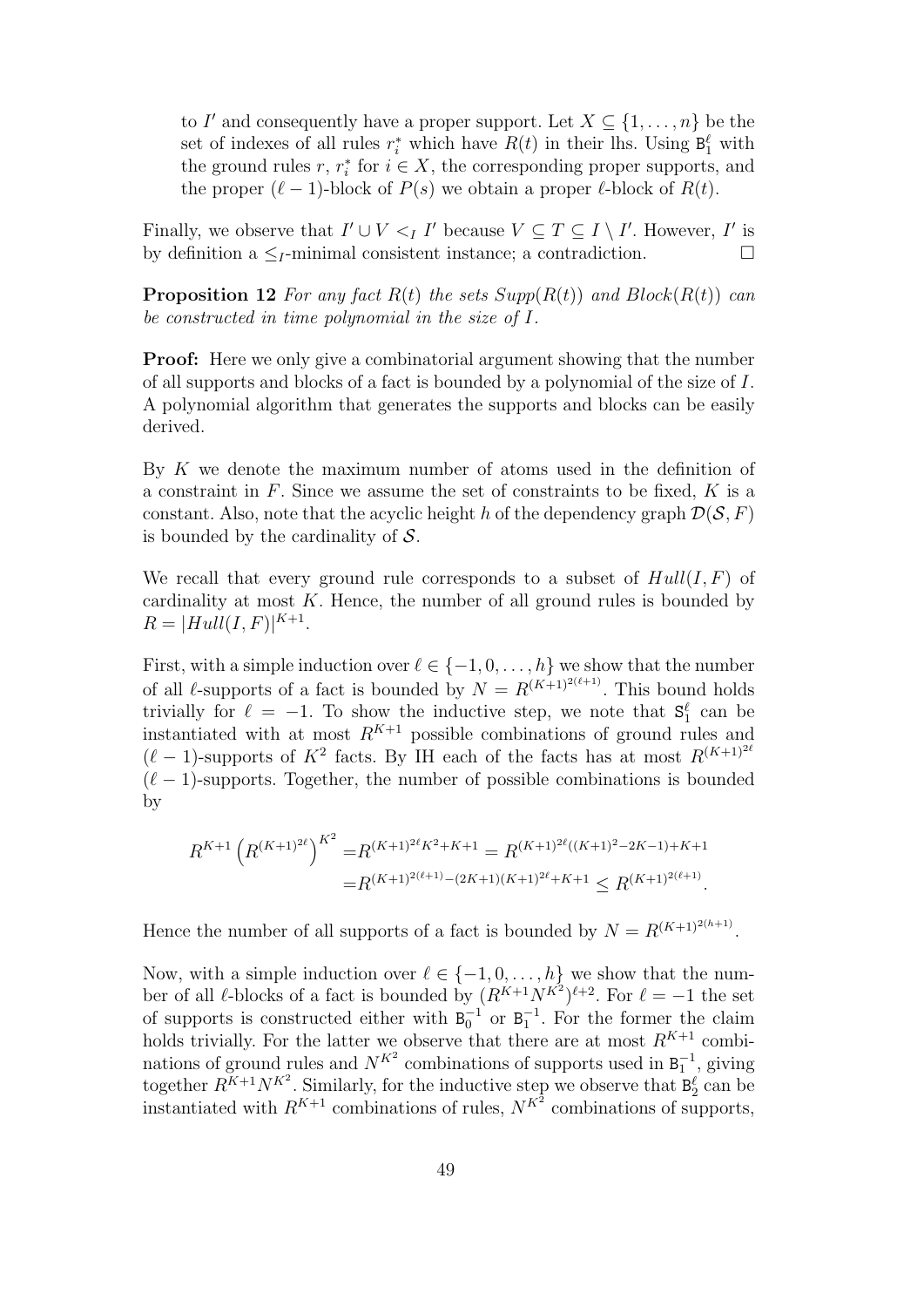and, from IH, at most  $(R^{K+1}N^{K^2})^{\ell+1}$  ( $\ell-1$ )-blocks. Together, this gives us exactly  $P = (R^{K+1}N^{K^2})^{\ell+2}$ .

Finally, we observe that both N and P are polynomials when viewed as functions of the size of  $I$ .

# References

- [1] S. Abiteboul, R. Hull, and V Vianu. Foundations of Databases. Addison-Wesley, 1995.
- [2] F. Afrati and P. Kolaitis. Repair checking in inconsistent databases: algorithms and complexity. In International Conference on Database Theory (ICDT). ACM, March 2009.
- [3] M. Arenas, L. Bertossi, and J. Chomicki. Consistent query answers in inconsistent databases. In ACM Symposium on Principles of Database Systems (PODS), pages 68–79, 1999.
- [4] M. Arenas, L. Bertossi, and J. Chomicki. Answer sets for consistent query answering in inconsistent databases. Theory and Practice of Logic Programming, 3(4-5):393–424, 2003.
- [5] M. Arenas, L. Bertossi, J. Chomicki, X. He, V. Raghavan, and J. Spinrad. Scalar aggregation in inconsistent databases. Theoretical Computer Science  $(TCS)$ , 296(3):405–434, 2003.
- [6] C. Baral. Knowledge Representation, Reasoning and Declarative Problem Solving. Cambridge University Press, 2003.
- [7] P. Barcelo and L. Bertossi. Logic programs for querying inconsistent databases. In International Symposium on Practical Aspects of Declarative Languages (PADL), volume 2562 of Lecture Notes in Computer Science, pages 208–222. Springer, 2003.
- [8] M Baudinet, J. Chomicki, and P. Wolper. Constraint-generating dependencies. Journal of Computer and System Sciences, 59(1):94–115, 1999.
- [9] L. Bertossi. Consistent query answering in databases. SIGMOD Record, 35(2):68–76, June 2006.
- [10] L. Bertossi, L. Bravo, E. Franconi, and A. Lopatenko. Complexity and approximation of fixing numerical attributes in databases under integrity constraints. In International Symposium on Database Programming Languages (DBPL), pages 262–278, 2005.
- [11] L. Bertossi and J. Chomicki. Query answering in inconsistent databases. In J. Chomicki, R. van der Meyden, and G. Saake, editors, Logics for Emerging Applications of Databases, pages 43–83. Springer-Verlag, 2003.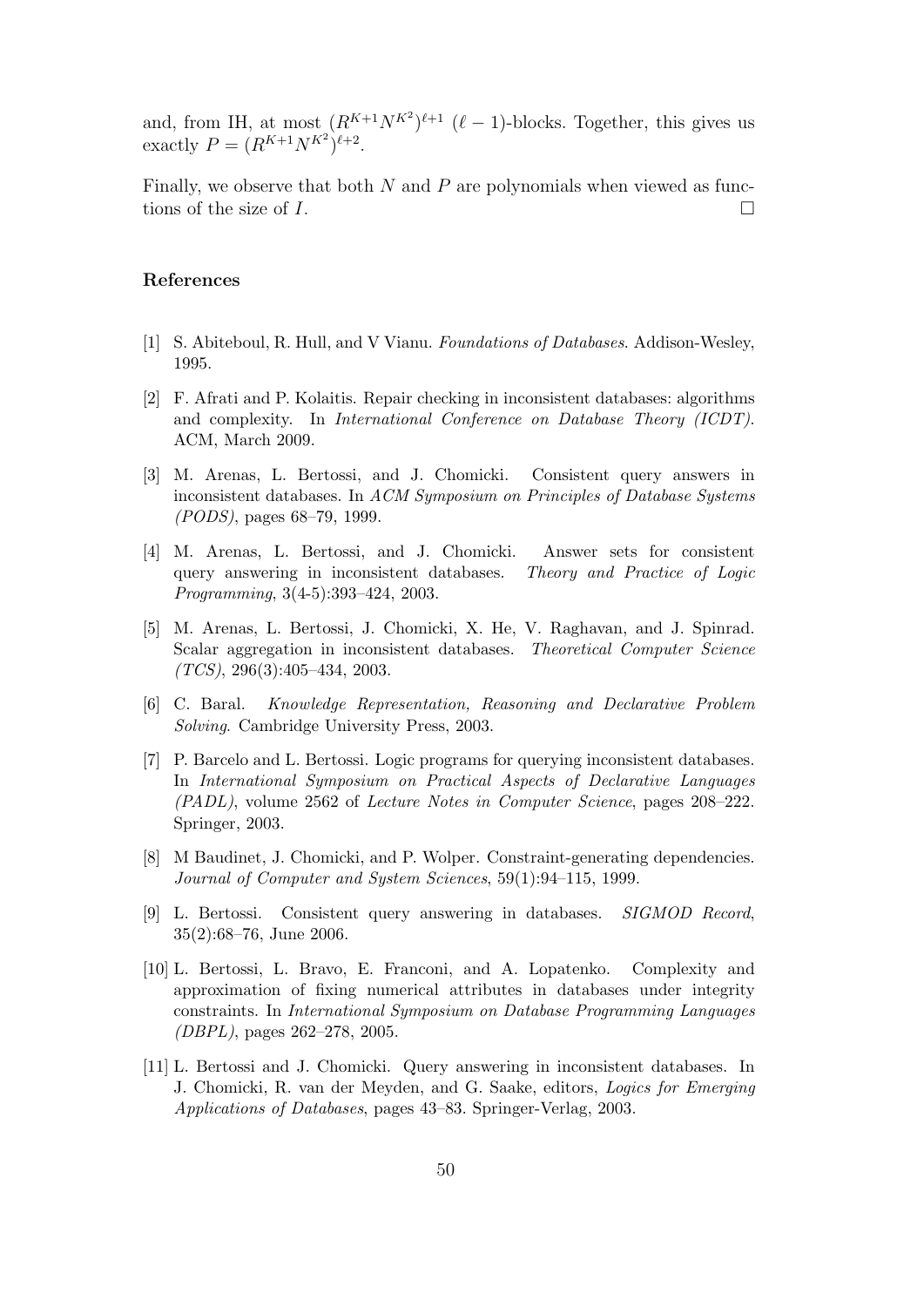- [12] P. Bohannon, M. Flaster, W. Fan, and R. Rastogi. A cost-based model and effective heuristic for repairing constraints by value modification. In ACM SIGMOD International Conference on Management of Data, pages 143–154, 2005.
- [13] A Cali, D. Lembo, and R. Rosati. On the decidability and complexity of query answering over inconsistent and incomplete databases. In ACM Symposium on Principles of Database Systems (PODS), pages 260–271, 2003.
- [14] J. Chomicki. Consistent query answering: Five easy pieces. In International Conference on Database Theory (ICDT), pages 1–17, 2007.
- [15] J. Chomicki and J. Marcinkowski. Minimal-change integrity maintenance using tuple deletions. Information and Computation, 197(1-2):90–121, February 2005.
- [16] J. Chomicki, J. Marcinkowski, and S. Staworko. Computing consistent query answers using conflict hypergraphs. In International Conference on Information and Knowledge Management (CIKM), pages 417–426. ACM Press, November 2004.
- [17] J. Chomicki, J. Marcinkowski, and S. Staworko. Hippo: A system for computing consistent answers to a class of SQL queries. In International Conference on Extending Database Technology (EDBT), volume 2992 of Lecture Notes in Computer Science, pages 841–844. Springer, March 2004. System demo.
- [18] T. H. Cormen, C. E. Leiserson, and R. L. Rivest. Introduction to Algorithms. MIT Press/McGraw-Hill, 1990.
- [19] T. Eiter, W. Faber, N. Leone, and G. Pfeifer. Declarative problem-solving in dlv. In J. Minker, editor, Logic-Based Artificial Intelligence, pages 79–103. Kluwer Academic Publishers, 2000.
- [20] T. Eiter, M. Fink, G. Greco, and D. Lembo. Efficient evaluation of logic programs for querying data integration systems. In International Conference on Logic Programming (ICLP), pages 163–177, 2003.
- [21] T. Eiter, M. Fink, G. Greco, and D. Lembo. Repair localization for query answering from inconsistent databases. ACM Transactions on Database Systems  $(TODS), 33(2), 2008.$
- [22] W. Fan. Dependencies revisited for improving data quality. In ACM Symposium on Principles of Database Systems (PODS), pages 159–170, 2008.
- [23] A. Fuxman. Efficient Query Processing Over Inconsistent Databases. PhD thesis, University of Toronto, 2007. SIGMOD Doctoral Dissertation Award.
- [24] A. Fuxman and R. J. Miller. First-order query rewriting for inconsistent databases. In International Conference on Database Theory (ICDT). Springer, 2005.
- [25] A. Fuxman and R. J. Miller. First-order query rewriting for inconsistent databases. Journal of Computer and System Sciences, 73(4):610–635, 2007.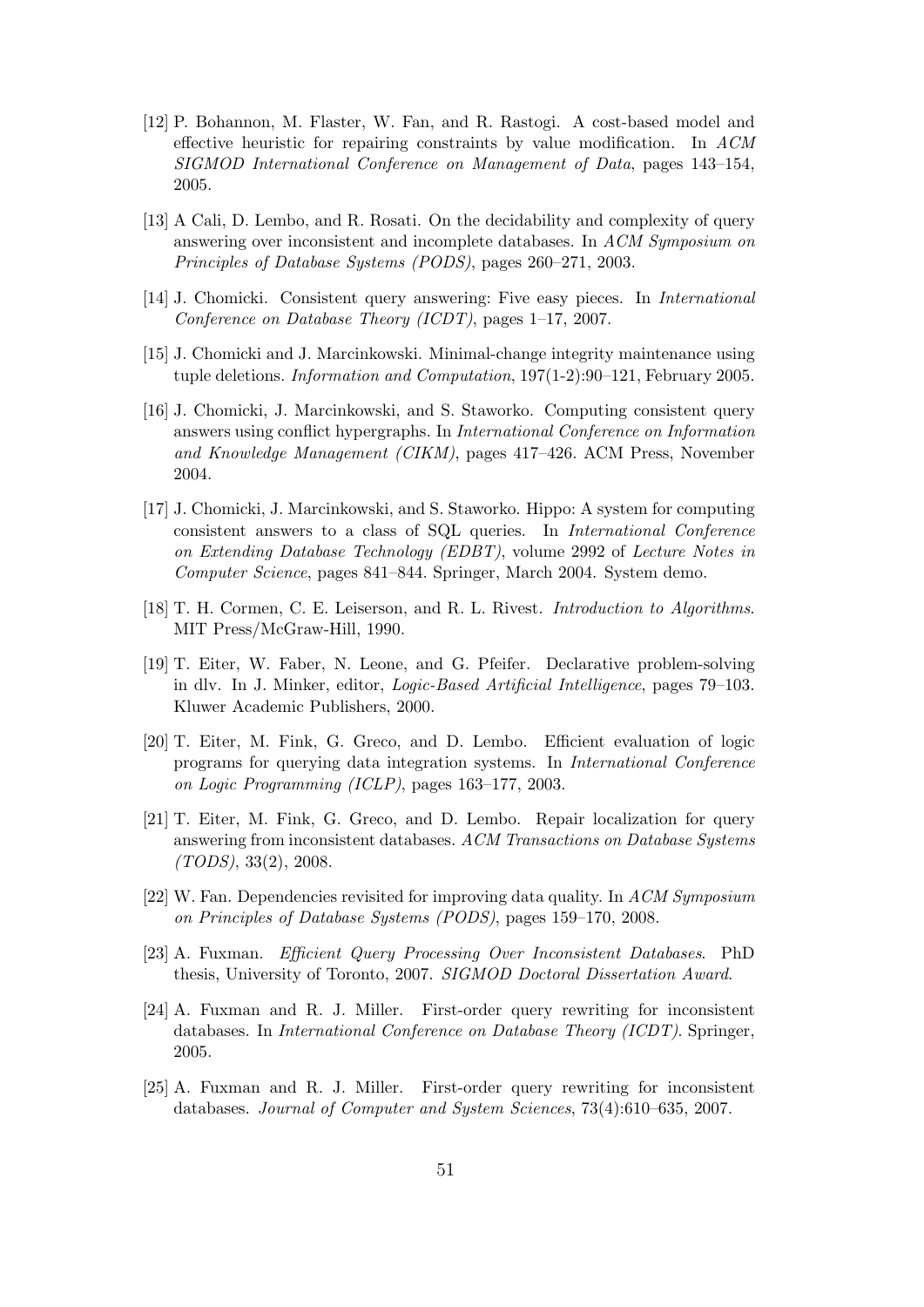- [26] G. Greco, S. Greco, and E. Zumpano. A logic programming approach to the integration, repairing and querying of inconsistent databases. In International Conference on Logic Programming (ICLP), volume 2237 of Lecture Notes in Computer Science, pages 348–364. Springer, 2001.
- [27] G. Greco, S. Greco, and E. Zumpano. A logical framework for querying and repairing inconsistent databases. IEEE Transactions on Knowledge and Data Engineering, 15(6):1389–1408, 2003.
- [28] L. Grieco, D. Lembo, R. Rosati, and M. Ruzzi. Consistent query answering under key and exclusion dependencies: algorithms and experiments. In International Conference on Information and Knowledge Management (CIKM), pages 792–799. ACM Press, November 2005.
- [29] P. Kolaitis. Personal communication, May 2008.
- [30] A. Lopatenko. Logic based data integration. PhD thesis, University of Manchester, 2006.
- [31] A. Lopatenko and L. Bertossi. Complexity of consistent query answering in databases under cardinality-based and incremental repair semantics. In International Conference on Database Theory (ICDT), pages 179–193, 2007.
- [32] M. Maher. Constrained dependencies. Theoretical Computer Science (TCS), 173(1):113–149, 1997.
- [33] M. Maher and D. Srivastava. Chasing constrained tuple-generating dependencies. In ACM Symposium on Principles of Database Systems (PODS), pages 128–138, 1996.
- [34] C. Papadimitriou. Computational Complexity. Addison Wesley Lengman, 1994.
- [35] R. Ramakrishnan and J. Gehrke. Database Management Systems. WCB/McGraw-Hill, 2000.
- [36] S. Staworko, J. Chomicki, and J. Marcinkowski. Preference-driven querying of inconsistent relational databases. In EDBT Workshops (IIDB), pages 318–335. Springer, 2006.
- [37] D. Van Nieuwenborgh and D. Vermeir. Preferred answer sets for ordered logic programs. In European Conference on Logics for Artificial Intelligence (JELIA), pages 432–443. Springer-Verlag, LNCS 2424, 2002.
- [38] M. Y. Vardi. The complexity of relational query languages. In ACM Symposium on Theory of Computing (STOC), pages 137–146, 1982.
- [39] J. Wijsen. Condensed representation of database repairs for consistent query answering. In International Conference on Database Theory (ICDT), volume 2572 of Lecture Notes in Computer Science, pages 378–393. Springer, 2003.
- [40] J. Wijsen. Database repairing using updates. ACM Transactions on Database Systems (TODS), 30(3):722–768, 2005.